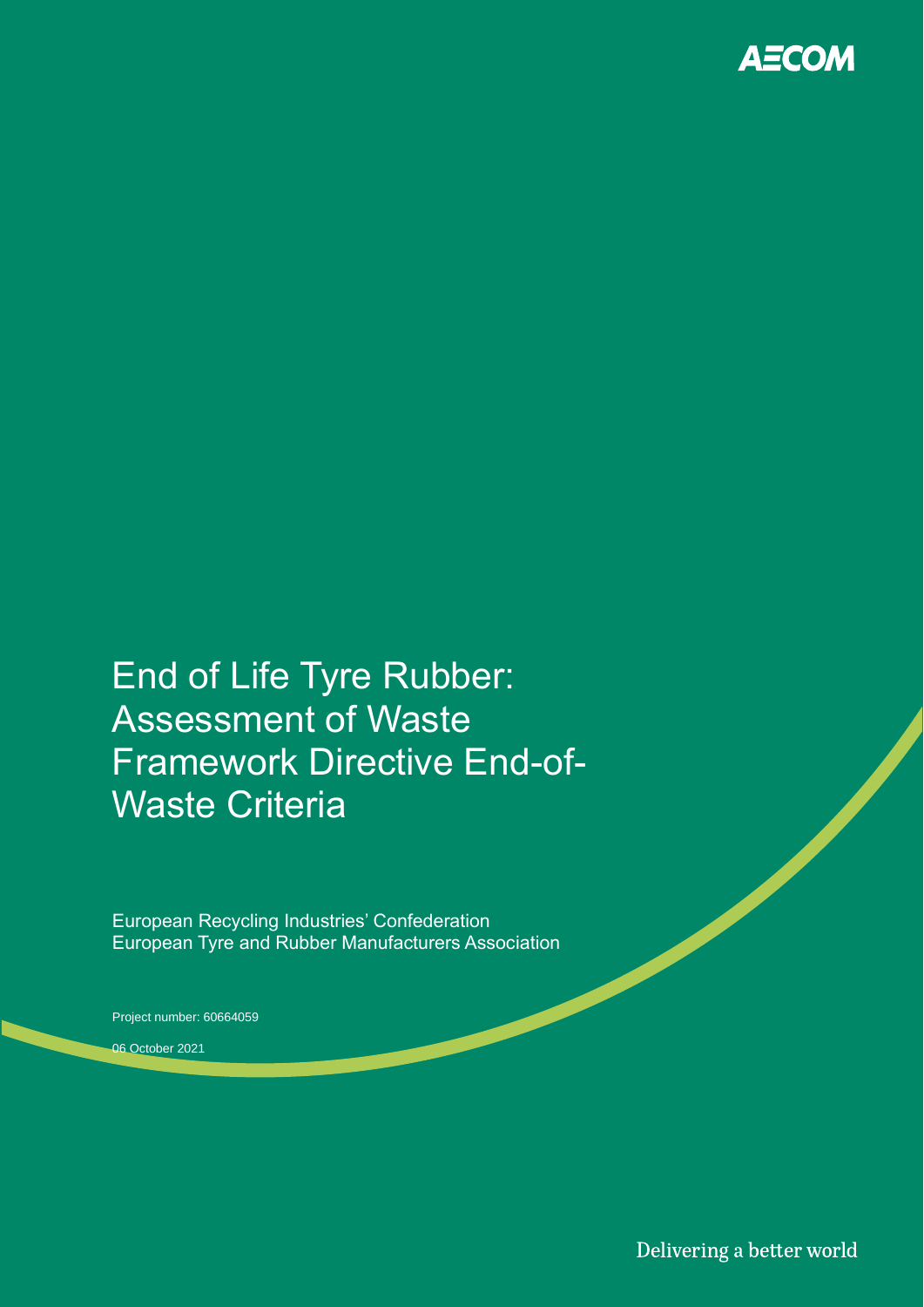## Quality information

| <b>Prepared by</b>                                         | Checked by                  | <b>Verified by</b>                      | <b>Approved by</b>                        |
|------------------------------------------------------------|-----------------------------|-----------------------------------------|-------------------------------------------|
| Caroline Braithwaite<br>Senior Environmental<br>Consultant | Lenka Muchova<br>Consultant | Mike Bains<br><b>Technical Director</b> | Sally Vivian<br><b>Technical Director</b> |

## Revision History

| <b>Revision</b> | <b>Revision date</b> | <b>Details</b>       | <b>Authorized</b> | <b>Name</b> | <b>Position</b>    |
|-----------------|----------------------|----------------------|-------------------|-------------|--------------------|
| 0               | 03-Sept-21           | Draft                | 03-Sept-21        | M Bains     | Technical Director |
|                 | 29-Sept-21           | <b>Revised Draft</b> | 29-Sept-21        | M Bains     | Technical Director |
|                 | 06-Oct-21            | Final                | 06-Oct-21         | M Bains     | Technical Director |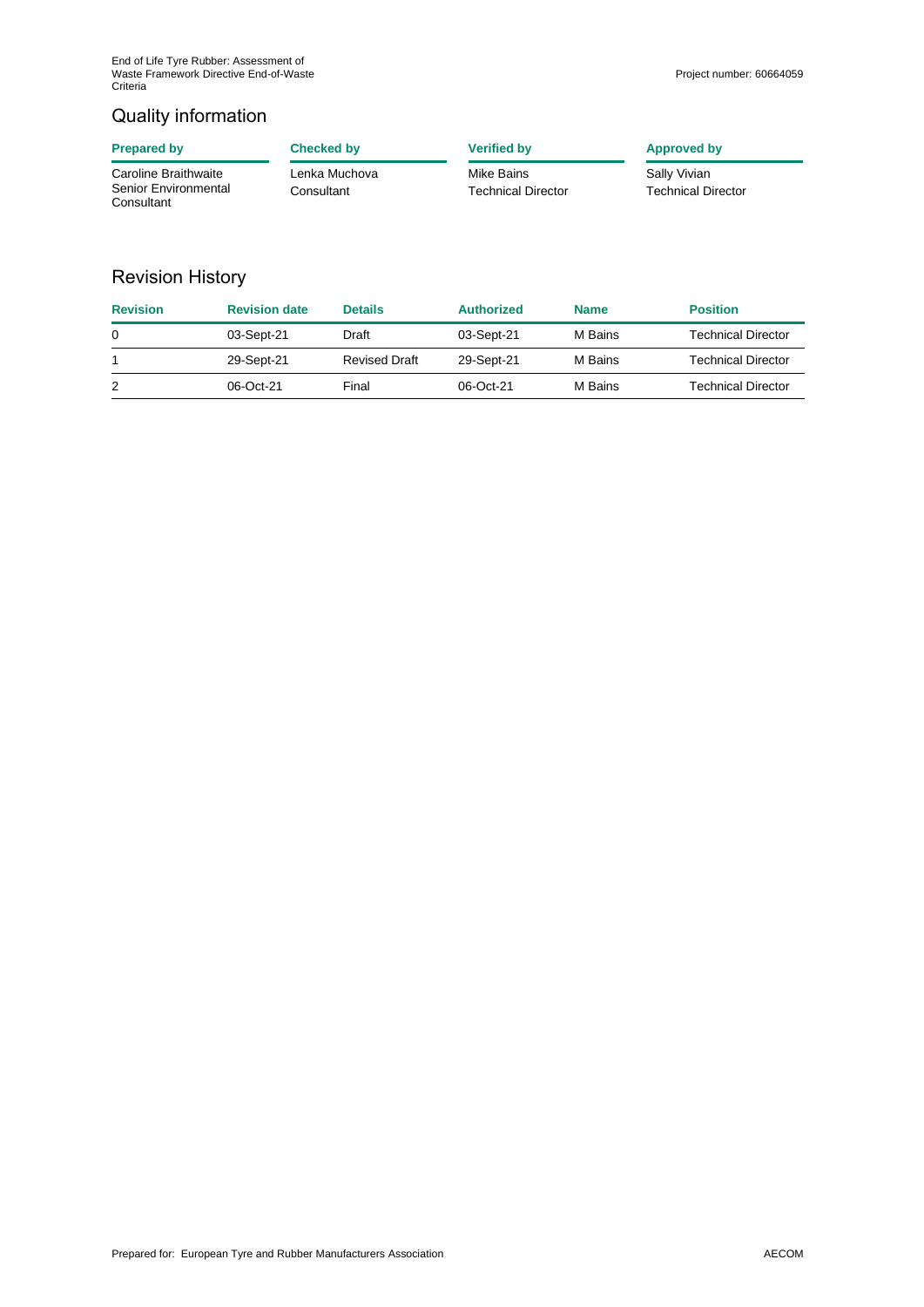### Prepared for:

European Recycling Industries' Confederation

European Tyre and Rubber Manufacturers Association

### Prepared by:

Caroline Braithwaite Senior Environmental Consultant T: 01159077201

AECOM Limited 12 Regan Way Chetwynd Business Park Nottingham NG9 6RZ United Kingdom

T: +44 (115) 907 7000 aecom.com

© 2021 AECOM Limited. All Rights Reserved.

This document has been prepared by AECOM Limited ("AECOM") for sole use of our client (the "Client") in accordance with generally accepted consultancy principles, the budget for fees and the terms of reference agreed between AECOM and the Client. Any information provided by third parties and referred to herein has not been checked or verified by AECOM, unless otherwise expressly stated in the document. No third party may rely upon this document without the prior and express written agreement of AECOM.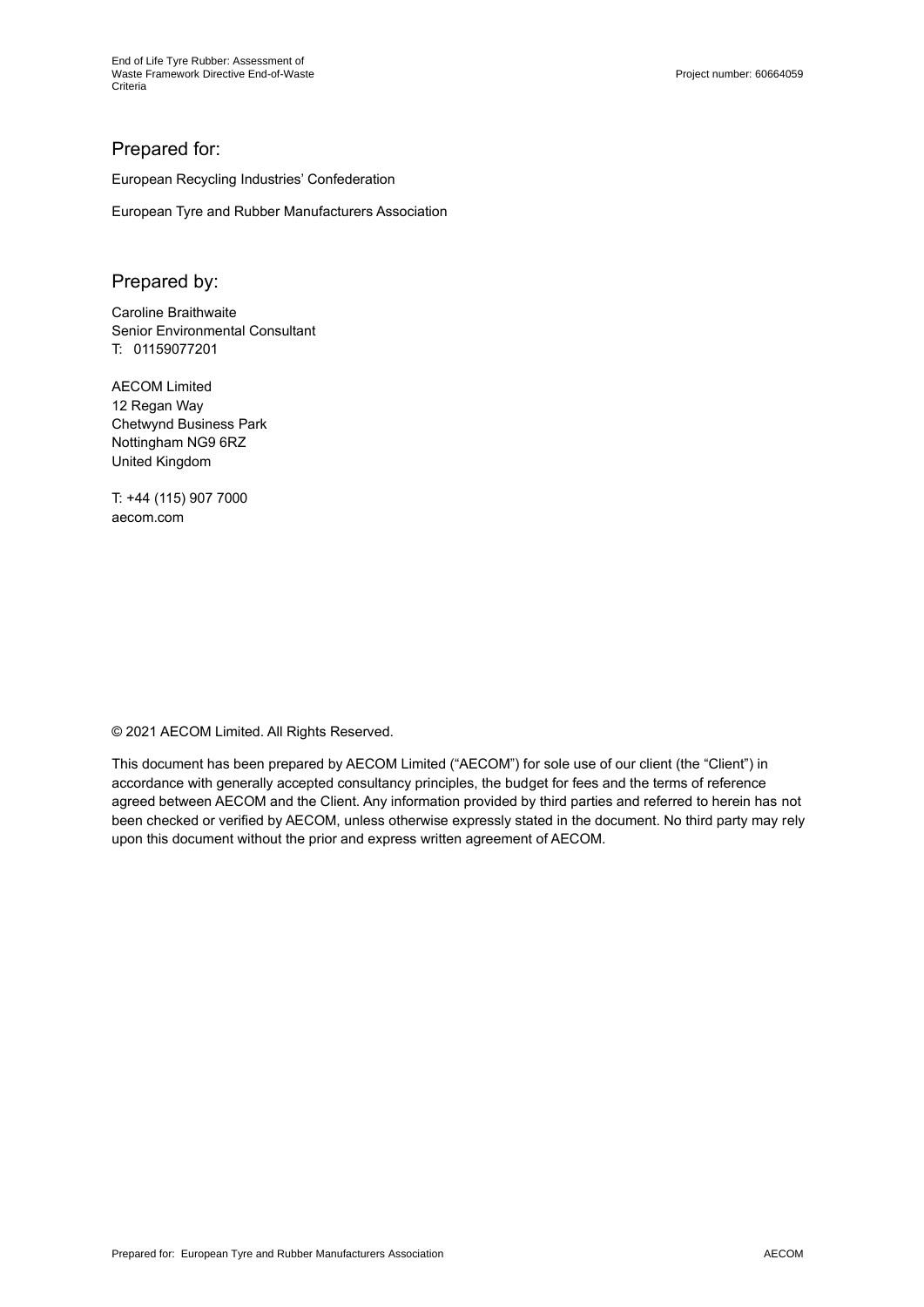# **Table of Contents**

| $\mathbf{1}$ . |     |                                                                               |  |
|----------------|-----|-------------------------------------------------------------------------------|--|
| 2.             |     |                                                                               |  |
|                | 2.1 |                                                                               |  |
|                | 2.2 |                                                                               |  |
|                | 2.3 |                                                                               |  |
| 3.             |     |                                                                               |  |
|                | 3.1 |                                                                               |  |
|                | 3.2 |                                                                               |  |
|                | 3.3 | Italian End of Waste Decree for Vulcanized Rubber from End of Life Tyres.  13 |  |
|                | 3.4 |                                                                               |  |
|                | 3.5 |                                                                               |  |
|                | 3.6 |                                                                               |  |
|                | 3.7 |                                                                               |  |
| 4.             |     |                                                                               |  |
|                | 4.1 |                                                                               |  |
|                | 4.2 |                                                                               |  |
|                | 4.3 |                                                                               |  |
|                | 4.4 |                                                                               |  |
|                | 4.5 |                                                                               |  |
|                | 4.6 |                                                                               |  |
| 5.             |     |                                                                               |  |
|                | 5.1 |                                                                               |  |
|                | 5.2 |                                                                               |  |
|                | 5.3 |                                                                               |  |
|                | 5.4 |                                                                               |  |
|                | 5.5 |                                                                               |  |
| 6.             |     |                                                                               |  |
|                | 6.1 |                                                                               |  |
|                | 6.2 |                                                                               |  |
|                | 6.3 |                                                                               |  |
|                | 6.4 |                                                                               |  |
|                | 6.5 |                                                                               |  |
| 7.             |     |                                                                               |  |
|                | 7.1 |                                                                               |  |
|                | 7.2 |                                                                               |  |
|                | 7.3 |                                                                               |  |
|                | 7.4 |                                                                               |  |
|                | 7.5 |                                                                               |  |
|                | 7.6 |                                                                               |  |
| 8.             |     |                                                                               |  |

# **Figures**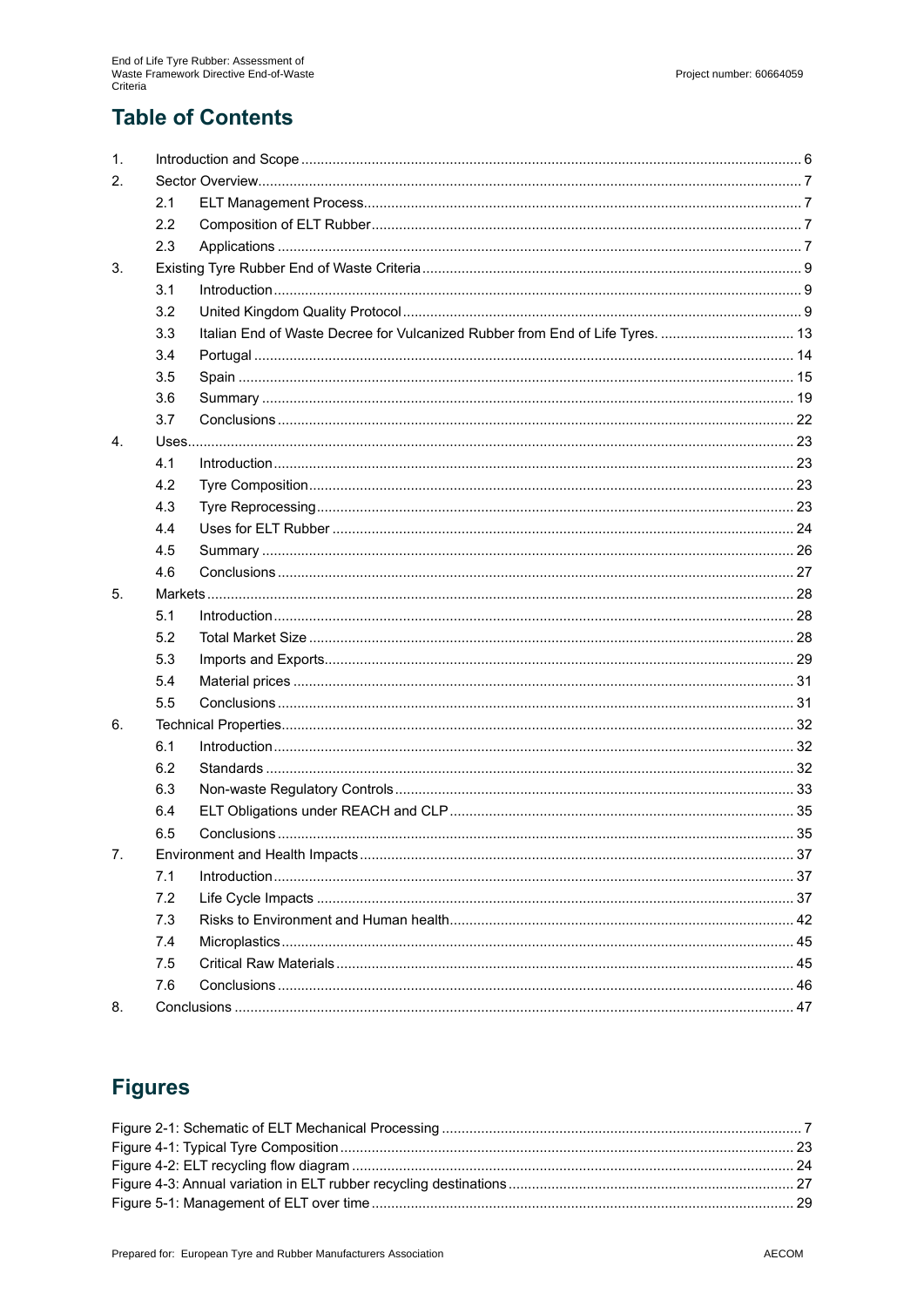| Figure 7-5: Comparative global warming potential of ELT and alternatives for asphalt pavement  42 |  |
|---------------------------------------------------------------------------------------------------|--|

# **Tables**

| Table 3-2: Summary of EoW criteria requirements for selected countries (UK, Italy and Portugal and Spain |  |
|----------------------------------------------------------------------------------------------------------|--|
|                                                                                                          |  |
|                                                                                                          |  |
| Table 5-1: Summary of EU28+4 market for used and end-of-life tyres (figures in tonnes) 2019  28          |  |
| Table 5-2: ELT shreds and granulates - Exports from and Imports to European Countries, 2019 29           |  |
| Table 5-3: Major Destinations and Sources of Exports and Imports of ELT shreds and granulates -  30      |  |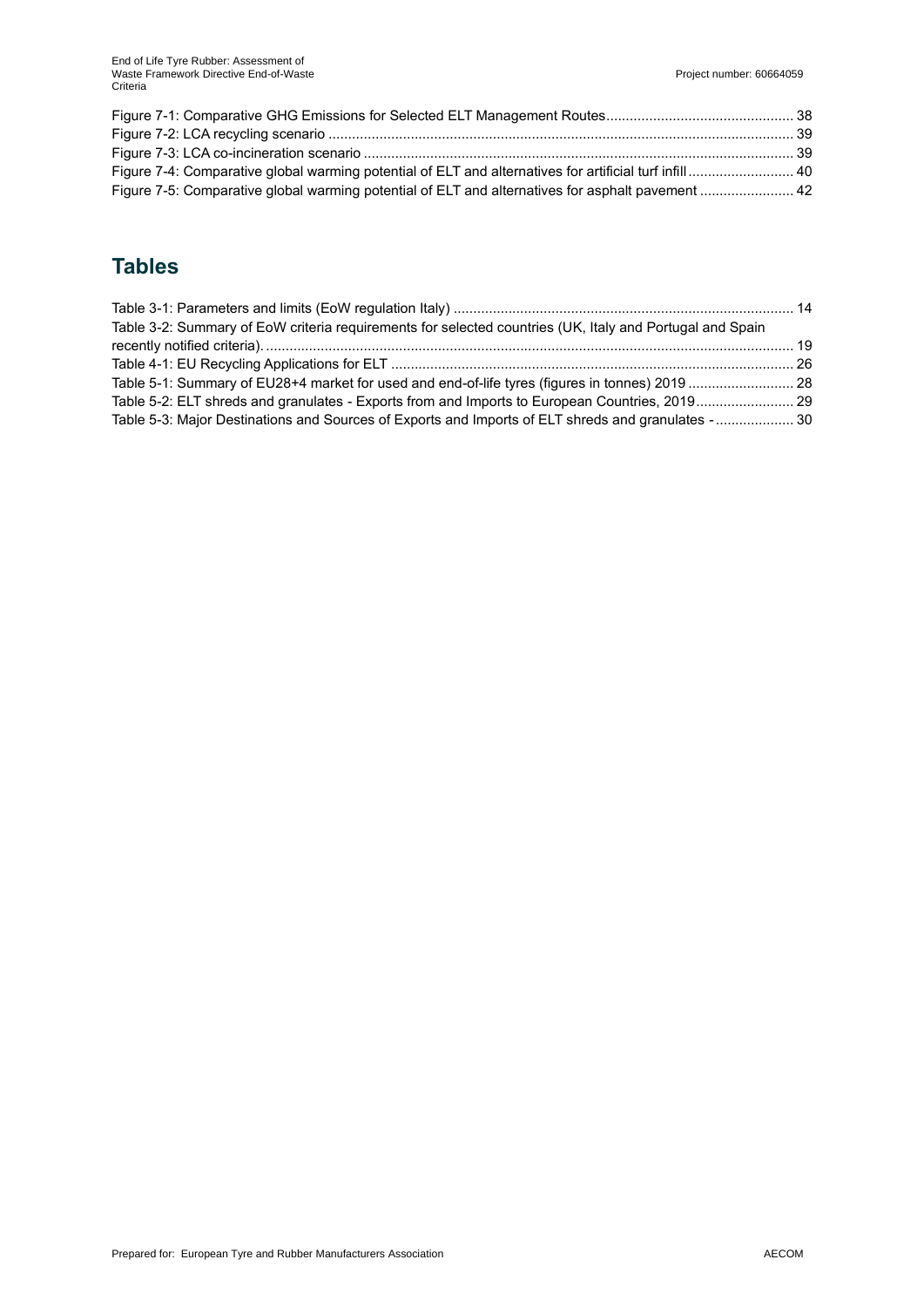# **1. Introduction and Scope**

The Waste Framework Directive empowers the European Commission to clarify when a waste that has undergone a recovery, including recycling, operation obtains end-of-waste (EoW) status. The Commission is intending to develop 'end-of-waste criteria' that certain waste types would have to fulfil to cease to be waste.

The end-of-waste criteria for a specific type of waste have to be developed according to the conditions set out in Article 6 of the Waste Framework Directive:

- a. the substance or object is commonly used for specific purposes;
- b. a market or demand exists for such a substance or object;
- c. the substance or object fulfils the technical requirements for the specific purposes and meets the existing legislation and standards applicable to products;
- d. the use of the substance or object will not lead to overall adverse environmental or human health impacts.

Additionally, the criteria shall include limit values for pollutants where necessary and shall take into account any possible adverse environmental effects of the substance or object.

The Commission is considering candidate materials for an EU-wide end-of-waste criteria (of the type already existing for iron scrap, copper scrap and glass cullet).

The EuRIC and ETRMA consider that it would be advantageous to have such an EU-wide EoW criteria for endof-life tyre (ELT) rubber, and this report presents relevant information to the EC and makes the case that ELT rubber is a suitable candidate material for this EU-wide EoW criteria.

This report is structured to address the conditions of Article 6 as follows:

- Section 2 summarises the existing national end-of-waste criteria for ELT rubber.
- Section 3 describes the uses of ELT rubber, and demonstrates how it is commonly used for specific purposes.
- Section 4 describes the market for ELT rubber.
- Section 5 considers the technical requirements for ELT rubber in specific uses, and describes the regulatory context for its use.
- Section 6 summarises the current position status on potential adverse environmental or human health impacts.
- Section 7 presents a summary and conclusion of the report.

This report assumes that the use of ELT rubber for co-incineration would not be covered under an EU-wide EoW criteria, and ELTs managed for co-incineration would continue to be considered as waste.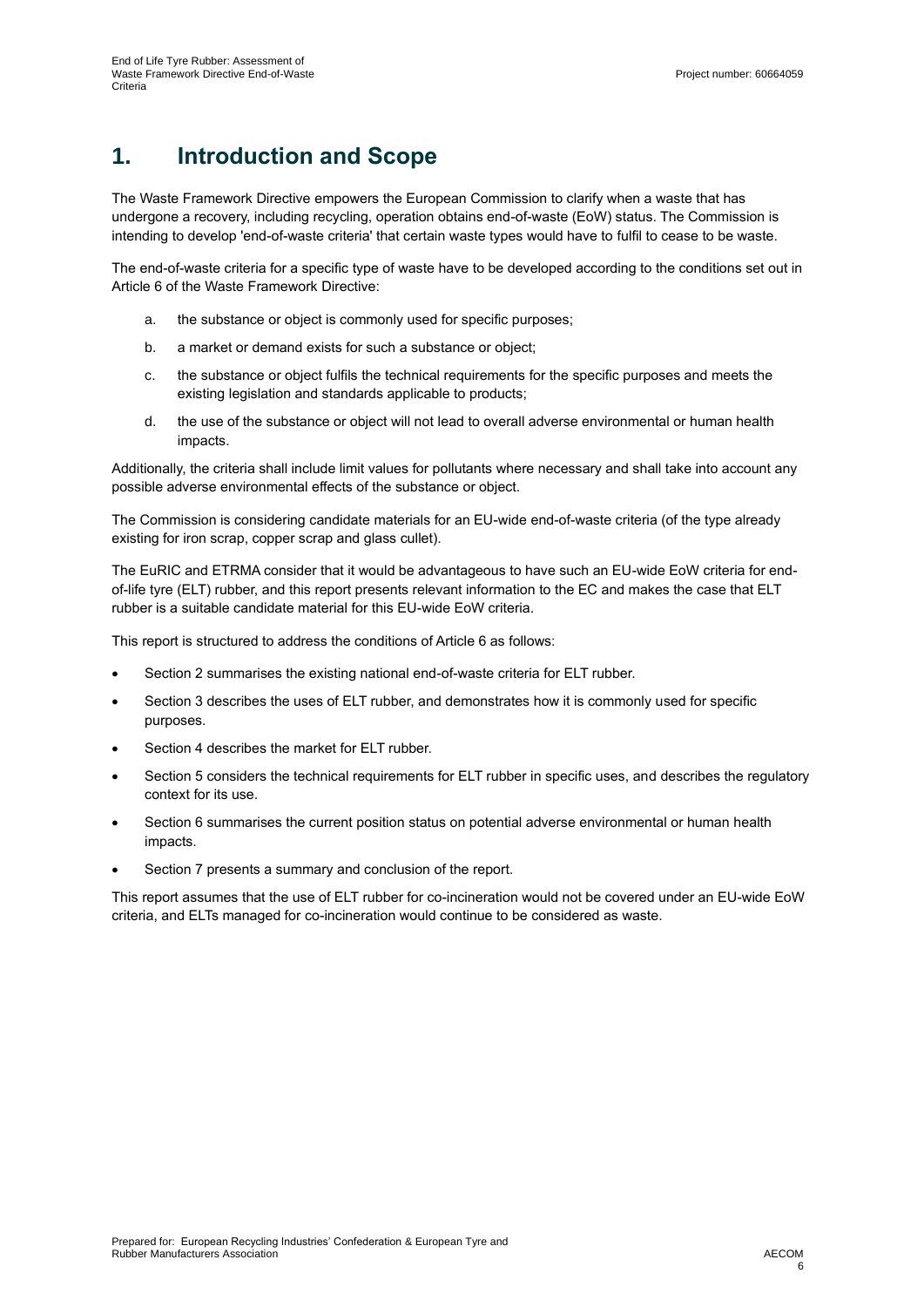# **2. Sector Overview**

## **2.1 ELT Management Process**

Tyres are essential to road mobility, fitted on our many transport vehicles and being the only contact point with the ground. Simple in appearance, tyres are in fact very sophisticated products. A typical tyre includes dozens of different components, using more than a hundred primary raw materials, which must be precisely assembled and processed to achieve the right balance between many competing factors of which grip, energy efficiency, handling, comfort and noise are but a few.

Once tyres reach their end-of-life and cannot be re-treaded any further, they are collected for recycling. The mechanical recycling process is summarised in [Figure 2-1](#page-6-0) below.

#### <span id="page-6-0"></span>**Figure 2-1: Schematic of ELT Mechanical Processing**



The main categories of materials from end-of-life tyres produced at different stages of the treatment process, primarily by size reduction, are as follows: cuts, shreds, chips, granulates, powders, steel and textiles.

## **2.2 Composition of ELT Rubber**

The main components of passenger car and truck tyres are as follows:

| <b>Material</b>                  | Car  | <b>Truck</b> |  |
|----------------------------------|------|--------------|--|
| Rubber/Elastomers 43%            |      | 42%          |  |
| Carbon black &<br>silica         | 28%  | 24%          |  |
| Metal                            | 13%  | 25%          |  |
| Textile                          | 5%   |              |  |
| Zinc oxide                       | 2%   | 2%           |  |
| Sulphur                          | 1%   | 1%           |  |
| Accelerators/anti-<br>degradants | 2.5% | N/A          |  |
| Stearic acid                     | 1%   | N/A          |  |
| Oils                             | 7%   | N/A          |  |

## **2.3 Applications**

ELT granulates, powder and chips are used in a wide range of applications to manufacture end products but also in processes as raw materials.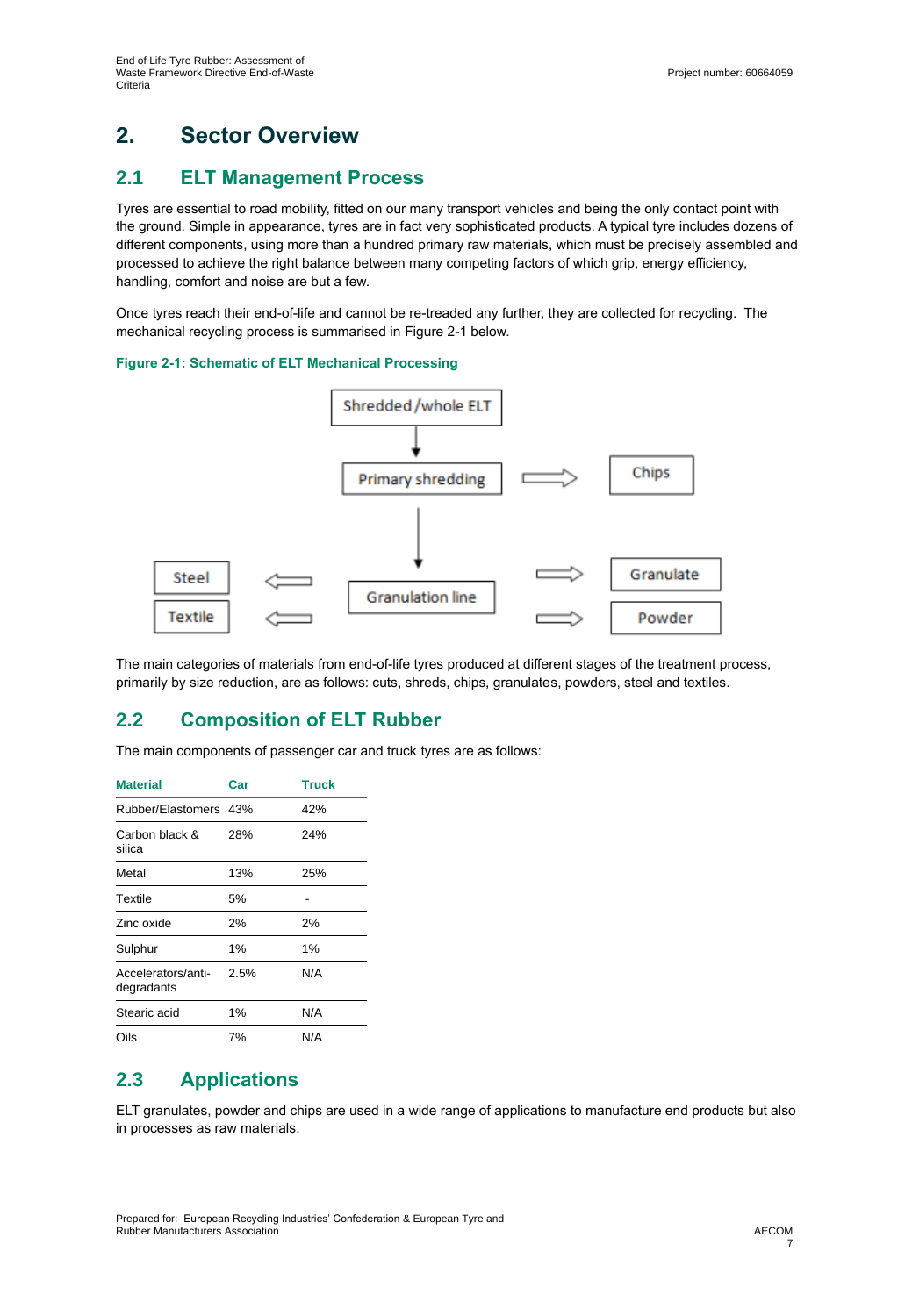### **2.3.1 ELT granulates**

ELT granulates have a wide variety of possible applications and size range. They can be used as filler in artificial sport fields (size range between 0.5 and 2.5mm for synthetic turf), soft children playgrounds (size range between 2.5mm and 5 mm), plain rolls, acoustic protections, etc.

### **2.3.2 ELT powder**

ELT powder is for example used in asphalt rubber applications (bituminous mixtures), carpet underlay and floor tiles, moulded products (tiles, street furniture and level-crossing platforms).

### **2.3.3 ELT chips**

The main non-destructive applications of ELT chips is in mulch (landscaping, various horticultural applications), equestrian floors and pathways (i.e. rubber mixed with sand or sawdust used in the horse industry as ground in the stable or at the tracks) and as a sub-base for children playgrounds.

Although there are a range of beneficial end uses for chips (also referred to as shreds), the focus of the current application for an EU-wide EoW criteria is on granulates and powders.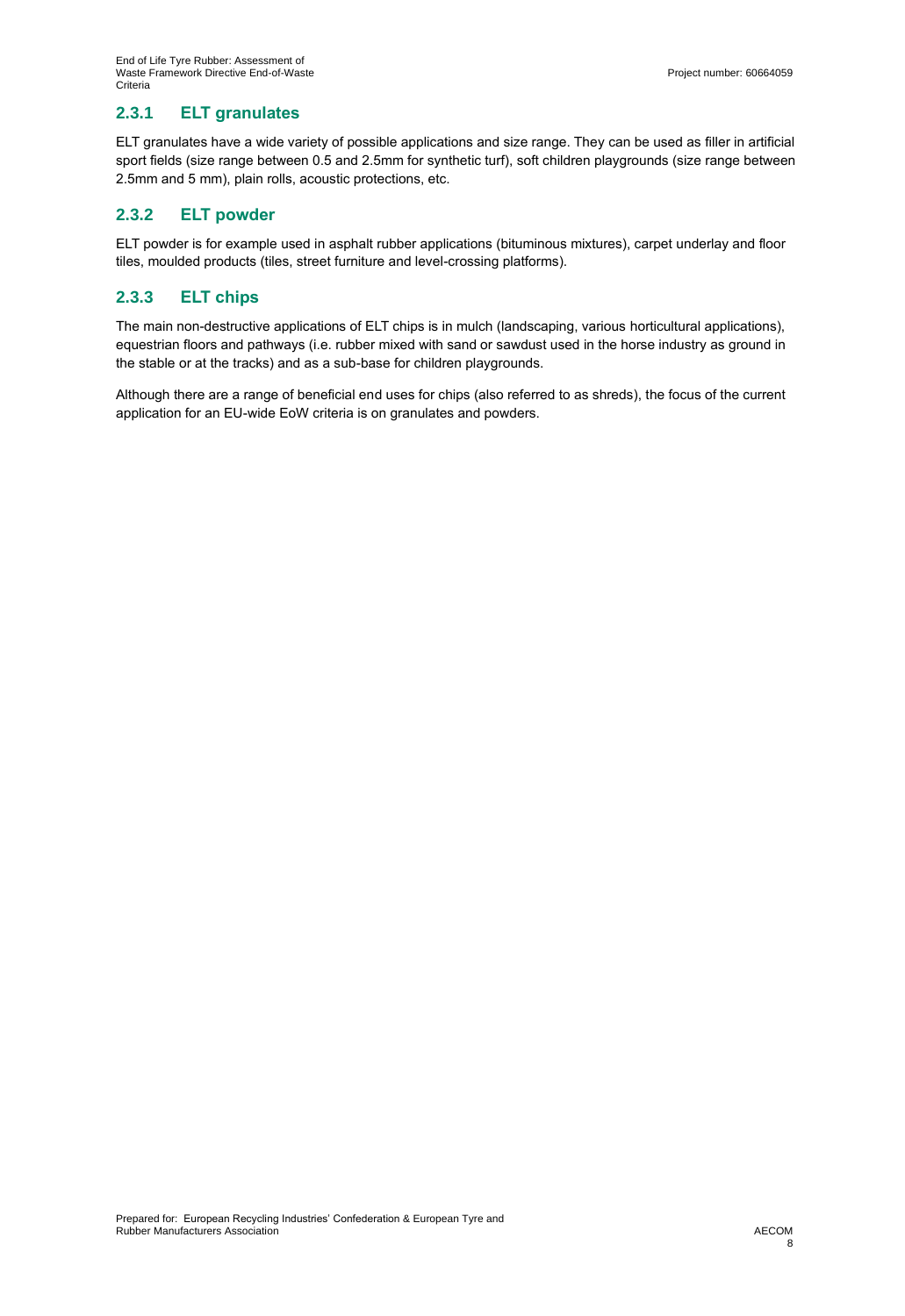# **3. Existing Tyre Rubber End of Waste Criteria**

## **3.1 Introduction**

The Waste Framework Directive (2008/98/EC) defines the point at which waste is no longer considered to be waste. Some countries have developed End of Waste Criteria to align with the WFD. But statutory structure differs among European countries, leading to some countries developing national criteria, others dealing with End of Waste on a regional or case by case basis.

This section describes and compares some of the national EoW protocols regulations for ELT rubber. There are some additional specific end-of-waste determinations for certain applications (e.g. in the Netherlands), but because they are of limited applicability, they are not considered further in this section.

## **3.2 United Kingdom Quality Protocol**

Although the UK has left the EU, the UK end-of-waste criteria (referred to as a Quality Protocol in the UK context) was prepared whilst the UK was still a member of the  $\mathsf{EU}^1$ .

The UK's Quality Protocol (QP) presents end of waste criteria for the production and use of tyre-derived rubber materials. in consultation with industry and other regulatory stakeholders. It is applicable in both England and Wales. The QP sets out end of waste criteria for the production and use of tyre-derived rubber materials from source-segregated waste tyres. If these criteria are met, tyre-derived rubber materials will normally be regarded as having been fully recovered and to have ceased to be waste. Producers and users are not obliged to comply with the Quality Protocol. If they do not, the tyre derived rubber materials will normally be considered to be waste and waste management controls will apply to their handling, transport and application.

It has four main purposes:

- 1. clarifying the point at which tyre derived rubber materials cease to be waste and waste management controls are no longer required;
- 2. providing users with confidence that the tyre-derived rubber materials they purchase conform to an approved material standard;
- 3. providing users with confidence that the tyre-derived rubber materials are suitable for use in designated applications including by conforming with engineering standards where required; and
- 4. protecting human health and the environment (including soil).

Figure 1 below shows the mechanism by which materials can reach the End of Waste Criteria.

<sup>1</sup> UK Quality Protocol. Tyre-derived rubber materials - End of waste criteria for the production and use of tyre-derived rubber materials, WRAP/Environment Agency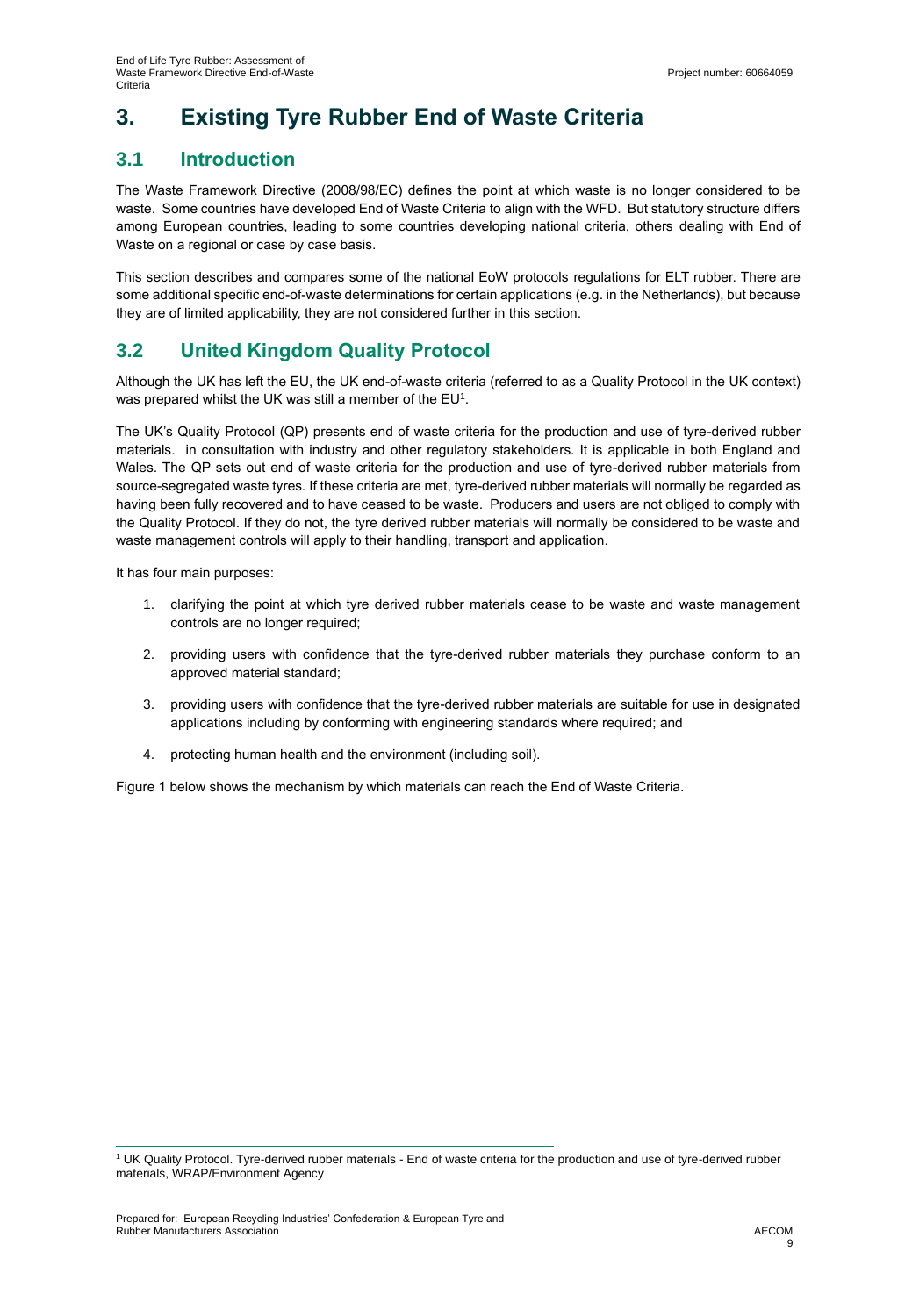

*Source: UK Quality Protocol. Tyre-derived rubber materials - End of waste criteria for the production and use of tyre-derived rubber materials*

The Quality Protocol describes acceptable good practice for the use of tyre-derived rubber materials (in Appendix D of the Quality Protocol).

### **3.2.1 Input materials**

Source-segregated waste tyres classified under List of Waste Codes (LoW) code 16 01 03 end-oflife tyres are the only acceptable input materials. Specifically these are waste tyres that have been removed from road vehicles, and off-road vehicles such as agricultural and earth-moving equipment, but excluding aircraft tyres.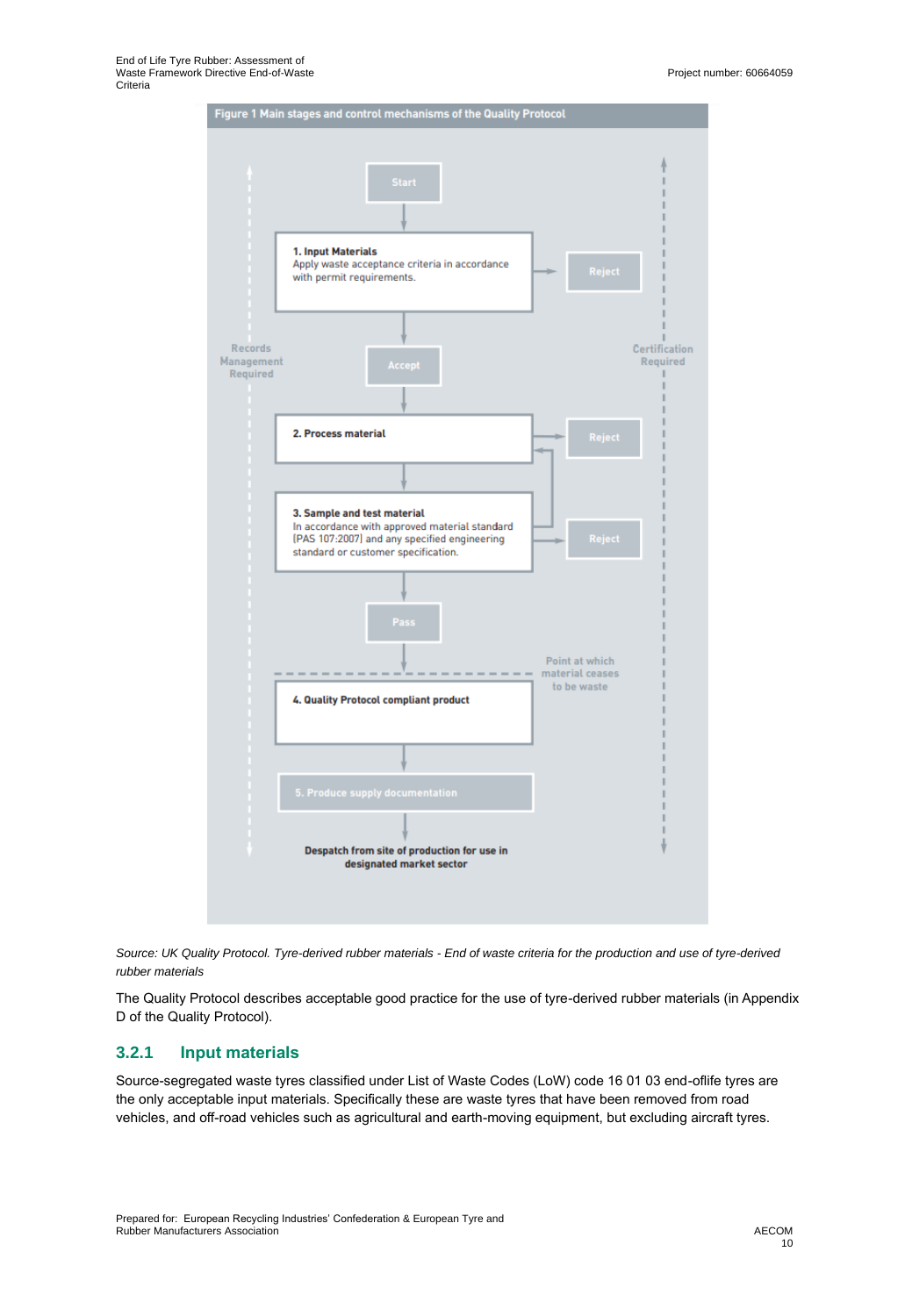Tyres which contain small amounts of contamination arising from their use or handling, such as earth and stones, or grease and oils are considered to be acceptable inputs, tyres which have been contaminated with foreign matter or contaminants as a result of being fly-tipped or buried are not acceptable inputs.

### **3.2.2 Permitted uses**

To comply with the UK QP, the tyre-derived rubber materials must be destined for use in one of the designated applications within the designated market sectors listed below. In some cases, within these designated applications, example final end uses are noted. These example end uses are not intended to be exhaustive and other similar final end uses may be appropriate.

- **Construction** 
	- Noise insulation/acoustic barrier material;
	- Thermal insulation:
	- Composite boards and sheets; or
	- Rubberised adhesives and mastics.
- Civil engineering (unbound applications)
	- Replacement aggregate in construction of road infrastructure, as roadbed stabiliser, slope stabiliser, bridge abutments and as an additive for rubberised asphalt;
	- Low-weight soil replacement for embankments over compressive terrain; or
	- Loose (unbound) material in surfacing of footpaths, nature trails, cycle paths, bridleways, roads and railways as ballast.
- Civil engineering (bound applications)
	- Replacement aggregate in the construction and building industry, e.g. use in block fabrication;
	- Bound material in surfacing of footpaths, nature trails, cycle paths, bridleways, roads and railways as ballast;
	- Rubber replacement aggregate in concrete for architectural applications;
	- ─ Compressible rubber sheet for alleviation of subterranean ground movement alongside buried structures;
	- Bound rubberised product, e.g. wall and floor boarding, street furniture (e.g. seating and signposts); or
	- Marine reefs.
- Landfill engineering
	- ─ as a replacement aggregate in the construction of landfill sites (e.g. drainage layer).
- **Landscaping** 
	- ─ Walkways; or
	- Turf/ground reinforcement.
- Equestrian
	- ─ Bedding/floors; or
	- Ménage and gallops.
- Play surfaces
	- Unbound material in sports surfacing, e.g. rubber playground mulch;
	- ─ Unbound material in recreation and safety surfacing, e.g. playground surfaces; or
	- as bound material in safety surface matting.
- Sports surfaces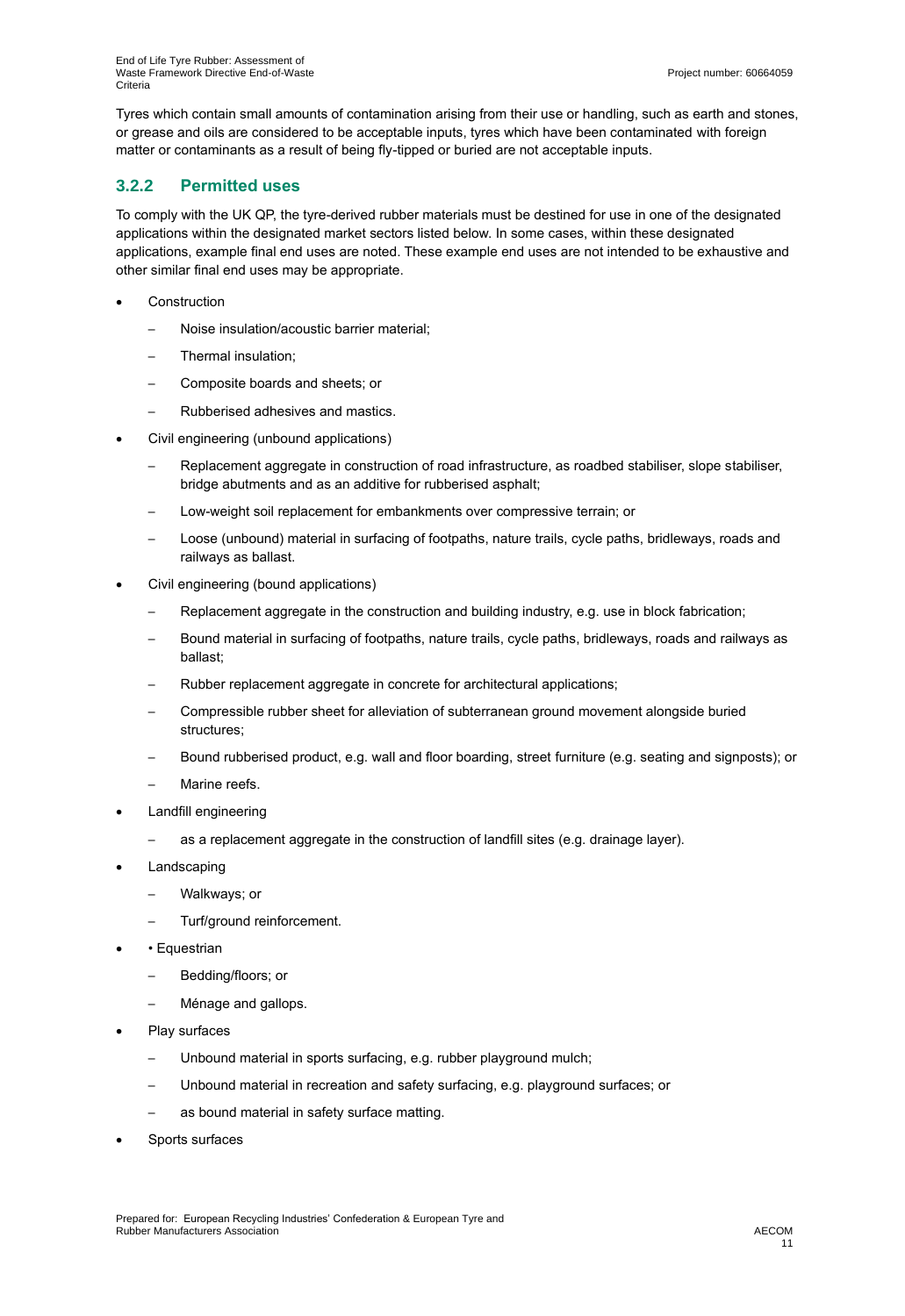- Unbound material in sports surfacing, e.g. artificial turf, racecourses, equestrian surfaces and running tracks;
- Unbound material in recreation and safety surfacing, e.g. nature trails, bridleways, cycle trails; or
- Bound material in anti-vibration matting and impact protection barriers.
- Home Products
	- Footwear;
	- Carpet underlay; or
	- Mouse mats.
- **Automotive** 
	- Vehicle bumpers, floor mats, insulation, vehicle components; or
	- New tyre raw material.
- **Industrial** 
	- ─ Safety surfacing;
	- Belting, matting, Membranes, air-conditioning mats;
	- Sealants; or
	- Adhesives and mastics.
- Transport/traffic
	- Asphaltic rubber wearing course road surfacing/Surface Matting;
	- Street furniture rubber planters, traffic management barricades; or
	- Boat fenders:.

### **3.2.3 Processing and quality requirements**

ELT rubber must be processed in accordance with the following:

- have been produced using only those input materials specified in Section 2, namely source segregated waste tyres;
- meet the requirements of an approved material standard or specification (e.g. PAS 107:2012)
- meet the requirements of engineering standards if specified for the specific end use;
- meet any additional requirements specified by the customer;
- have been produced using either ambient or cryogenic processing technologies; and
- have been processed to one of the size categories and in accordance with one of the options in Section 2 of the Quality Protocol.

The QP includes requirements to comply with specified engineering standards when the intended end use is in either the civil engineering (unbound applications) or landfill engineering market sectors.

Producers of ELT rubber are required to be certified and as part of the certification process, the producer must:

- keep and retain records for a minimum of four years;
- make them available to the certification body for certification purposes

The QP also includes requirements for record keeping and production of a Quality Statement which should contain, as a minimum, the following information:

- the approved material standard to which the tyre-derived rubber materials comply (PAS 107:2007);
- the engineering standard to which the tyre-derived rubber materials supplied comply;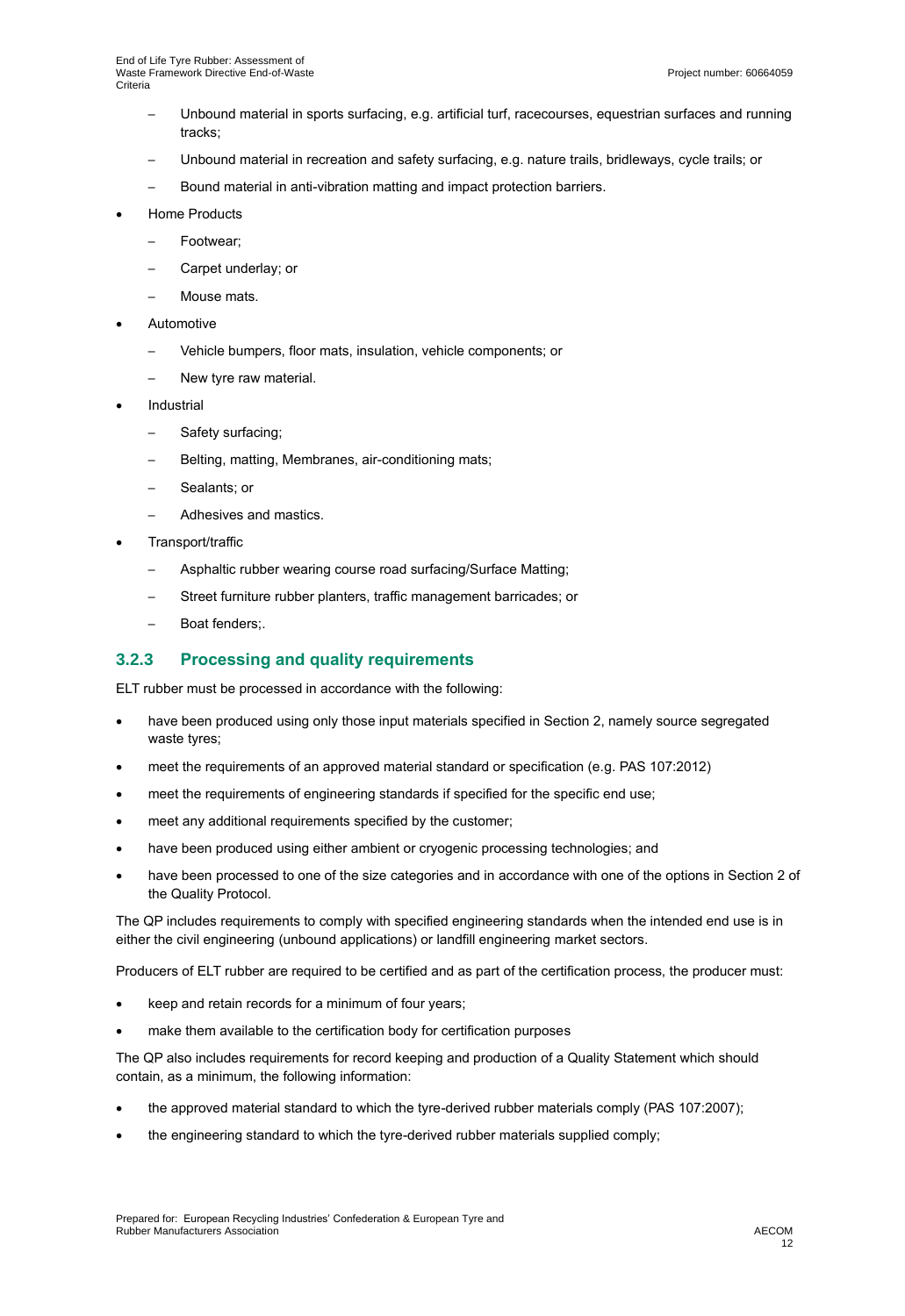- a statement that the tyre-derived rubber materials supplied were produced in conformance with this Quality Protocol; and
- information on good practice relating to the storage and use of the tyre-derived rubber materials supplied.

## **3.3 Italian End of Waste Decree for Vulcanized Rubber from End of Life Tyres.**

The Italian "Decree of the Minister for the Environment - Regulation containing "End of Waste" rules for vulcanised rubber deriving from end of life tyres (pfu)" establishes the specific criteria under which the vulcanised rubber deriving from end of life tyres ceases to be classified as waste.

### **3.3.1 Input materials**

The following waste is allowed for the production of granular vulcanised rubber:

- Entire or crushed end-of-life tyres also following mechanical processing.
- Scraps of vulcanised rubber coming both from the production of new tyres and from the activity of retreading tyres.

However, the following are not allowed:

- Solid rubber wheels or tyres for bicycles.
- Air chambers, the relative protectors (flaps), tracks or rubber gaskets.
- End of life tyres with evident signs of burning.
- End of life tyres, which by means of carrying out a visual check using the human sensorial capacities or any non-specialized equipment, present evident signs of contamination or foreign materials such as, by way of example, inert materials, metallic rim or with snow chains mounted. The aforesaid end of life tyres are allowed following adoption of adequate techniques to eliminate the contaminations or the inert materials.
- End of life tyres as defined at article 2, paragraph 1, letter m) of the decree of the Minister for the Environment and the Protection of the Land and the Sea, of 11 April 2011, no. 82 and abandoned or buried end of life tyres.
- Mixes and scraps of unvulcanised or partially vulcanised rubber.
- Discards of production of technical articles in rubber.

### **3.3.2 Permitted uses**

Annex 2 identifies specific purposes for which the granular vulcanised rubber (GVG) can be used:

- Production of articles and/or components of articles in rubber, rubbery conglomerates, mixes of rubber and rubber-plastic on condition that the same are destined to structural elements and finishing elements for building, mechanical industry, components of means of transport external to the cabin, railway and port constructions and infrastructures, signage and road systems, weights and counterweights;
- Lower layers of sports playing surfaces;
- Infill material for sports surfaces;
- Bituminous composite materials such as modified bitumen, bituminous membranes, rubber based additives for asphalts, sealant glues;
- Bituminous conglomerates or cementitious conglomerates;
- Foaming agents for steelworks.

The use of the granular vulcanised rubber must comply with the following legislation where pertinent:

• Regulation (EC) no. 178/2002 of the European Parliament and of the Council of 28 January 2002, which establishes the general principles and requirements of food law and of the regulation (EC) 1935/2004 of the European Parliament and of the Council of 27 October 2004, regarding materials and objects destined to come into contact with food products.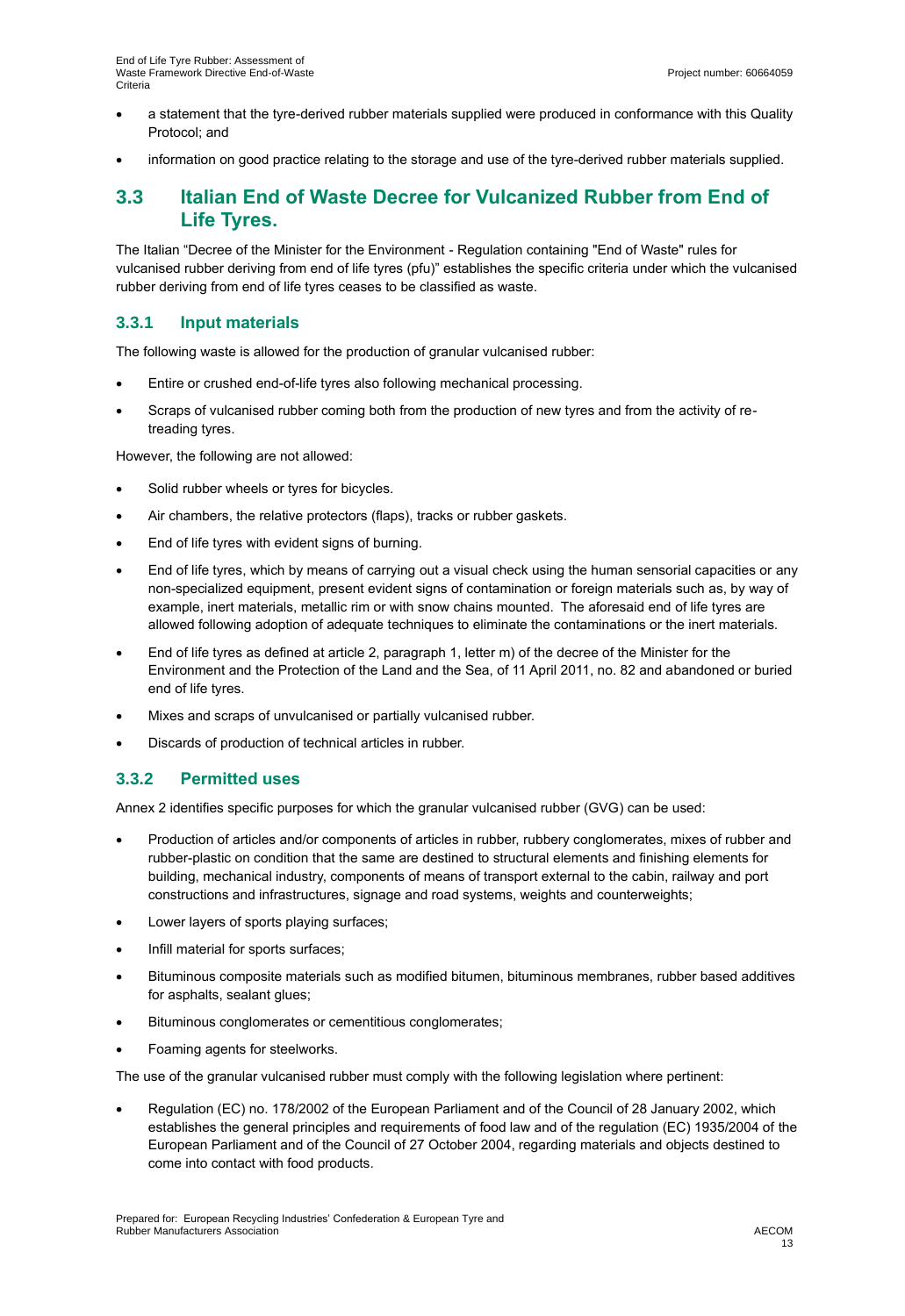- Directive 93/42/EEC of the Council of 14 June 1993, as modified by directive 2007/47/EC of the European Parliament and of the Council of 5 September 2007 concerning medical devices.
- Directive 2009/48/EC of the European Parliament and of the Council of 18 June 2009, on the safety of toys, implemented by legislative decree of 11 April 2011, no. 54, and legislative decree of 6 September 2005, no. 206, on the general safety of products in relation to products for childcare.
- Regulation (EC) no. 1907/2006 of the European Parliament and the Council approved on 18 December 2006 as modified by regulation (EC) no. 1272/2013 of the European Parliament and of the Council approved on 6 December 2013 concerning the registration, the evaluation, the authorisation and the restriction of chemicals (REACH).
- Article 242 of legislative decree of 3 April 2006, no. 152, which imposes the prohibition on using GVG for environmental remediation and in dissolved form upon agricultural soil given that said use would cause the contamination of the site with materials which exceed the analytical limits already envisaged by Table 1 of Annex 5 to Part four, Title five of the legislative decree of 3 April 2006, no. 152.

### **3.3.3 Processing and quality requirements**

Limits in Annex 1 describe chemical and physical characteristics the EoW must have and are shown in [Table](#page-13-0)  [3-1](#page-13-0) below.

#### <span id="page-13-0"></span>**Table 3-1: Parameters and limits (EoW regulation Italy)**

| <b>Parameters</b>                                                                                                                                                                                                                                                  | <b>Analytical method</b>                                                            | <b>Limit values</b>      |
|--------------------------------------------------------------------------------------------------------------------------------------------------------------------------------------------------------------------------------------------------------------------|-------------------------------------------------------------------------------------|--------------------------|
| Metals (to be verified by means of a disposal test)                                                                                                                                                                                                                | <b>DIN 18035</b>                                                                    | DIN 18035-7              |
| DOC                                                                                                                                                                                                                                                                | <b>DIN 18035</b>                                                                    | DIN 18035-7              |
| EOX.                                                                                                                                                                                                                                                               | DIN 18035                                                                           | DIN 18035-7              |
| Total content of the following IPAs:<br>Benzo(a)pyrene (BaP)<br>Benzo(e)pyrene (BeP)<br>Benzo(a)anthracene (BaA)<br>Chrysene (CHR)<br>Benzo(b)fluoranthene (BbFA)<br>Benzo(j)fluoranthene (BjFA)<br>Benzo(k)fluoranthene (BkFA)<br>Dibenzo(a,h)anthracene9 (DBAhA) | Method envisaged by ISTI-SAN<br>16/13 Reports of the Italian Institute<br>of Health | below or equal to 20 ppm |

Physical-geometric characteristics of the granular vulcanised rubber (GVG) specifications:

- Percentage of free steel: Class 3 UNI 11610 or lower (i.e. ≤0.5%).
- Percentage of free textiles: Class 3 UNI 11610 or lower (< 0.1 % in granulates and < 0.35% in powders).
- Percentage of impurities: Class 3 UNI 11610 or lower (i.e. < 1.25% in granulates and < 3% in powders).

Specifications to be adopted from the third year of application of this regulation:

- Percentage of free steel: Class 2 UNI 11610 or lower (i.e. <0.1%).
- Percentage of free textiles: Class 2 UNI 1610 or lower (i.e. <0.02% in granulates and <0.2% in powders.
- Percentage of impurities: Class 2 UNI 11610 or lower (i.e. < 0.75% in granulates and < 2% in powders).

## **3.4 Portugal**

The Portuguese national criteria proposal for granting end of waste status (EOW) to rubber material derived from used tyres (Portarian°20/2018, January 17)<sup>2</sup> are set out in a Ministerial Implementing Order which

 $2$  A project called NEUVIA, sponsored by Signus is a design of a slabtrack system using ELT and polyurethane mixture.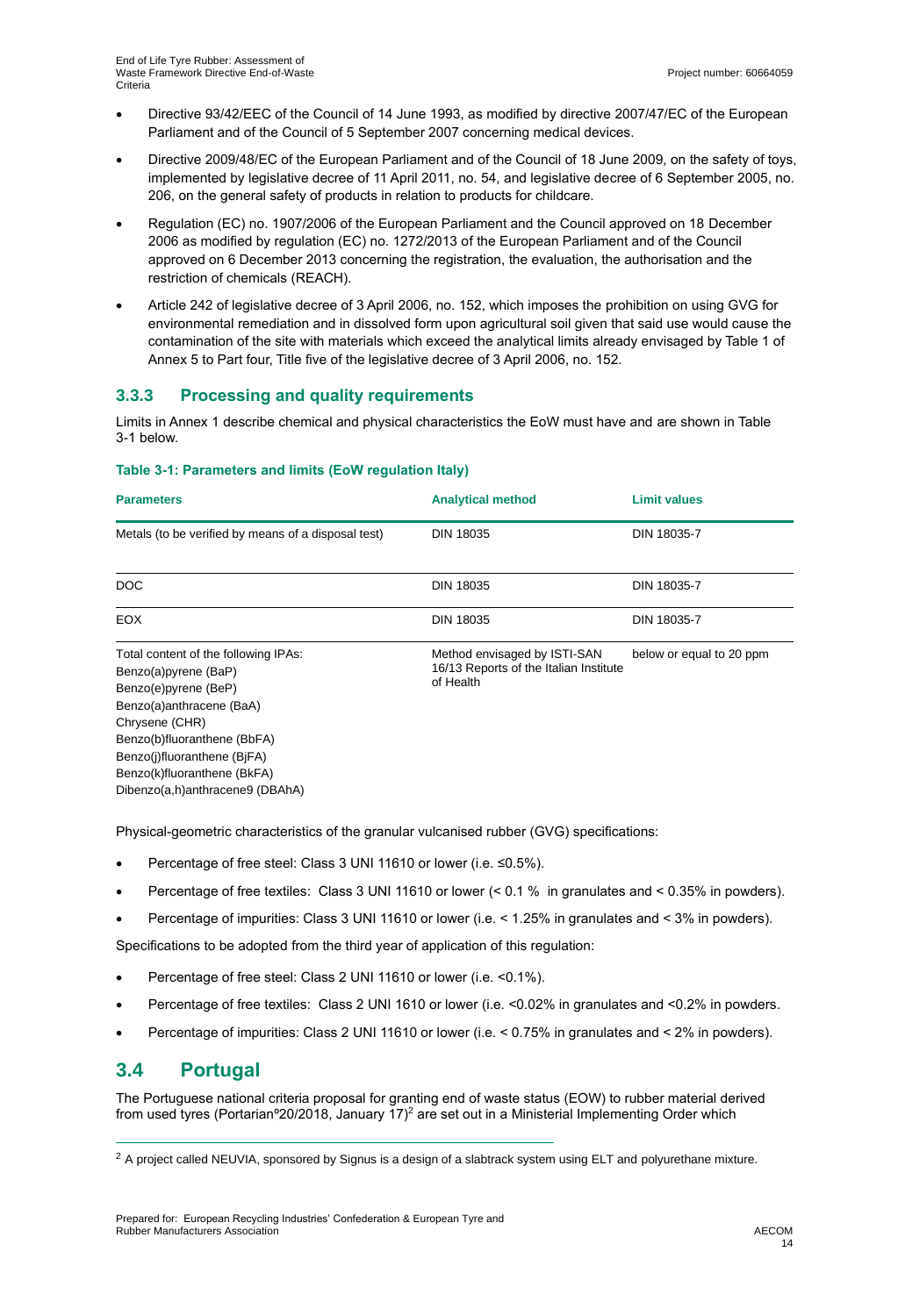establishes the criteria for granting End of Waste (EOW) Status to rubber material derived from used tyres, in particular rubber powder, rubber granulate, chips, shreds and cuts.

Rubber material derived from used tyres ceases to be waste at the time of transfer from the producer to the holder, if the following conditions are met:

- e. The material resulting from a recovery operation complies with the criteria laid down in point of Annex I
- f. Waste used as input in the recovery operation complies with the criteria laid down in point 2 of Annex I;
- g. Waste used as input in the recovery operation has been previously treated in accordance with the criteria laid down in point 3 of Annex I;
- h. The producer meets the requirements set out in Articles4 to 7;
- i. The rubber material derived from used tyres is not intended for the following applications:
	- i. Combustion, with or without energy recovery;
	- ii. Pyrolysis, plasmolysis, gasification and related technologies;
	- iii. Landfill and other disposal operations; and
	- iv. Abandonment.

#### **3.4.1 Input materials**

Only the types of tyres used identified in paragraph 6 of Order Appendix No. 31203/2008 of 4 December 2008 (LER Code 16 01 03) may be used. Tyres contaminated with hazardous substances shall not be used.

### **3.4.2 Permitted Uses**

The rubber material derived from used tyres is not intended for the following applications:

- Combustion, with or without energy recovery.
- Pyrolysis, plasmolysis, gasification and related technologies.
- Landfill and other disposal operations.
- Abandonment

#### **3.4.3 Processing and quality requirements**

Rubber material derived from used tyres shall comply with the requirements laid down in the technical specifications and specific engineering standards, in order to be used directly for its intended purpose and shall also comply with additional customer requirements.

Rubber material derived from used tyres shall not present any of the hazardous properties indicated in Annex III of Directive 2008/98/EC and shall not exceed the concentration limits laid down in Annex IV of Regulation (EC) No. 850/2004.

It is a requirement that used tyres shall be treated using methods or processes that are not likely to result in adverse effects on the environment.

For each consignment of rubber material derived from used tyres, the producer/person responsible for the introduction into the national territory shall issue a Declaration of Conformity in accordance with the Model in Annex II to this Ministerial Implementing Order, which forms an integral part thereof.

## **3.5 Spain**

The Spanish Government has prepared a Draft Ministerial Order establishing the criteria for determining when granulated rubber and rubber powder, obtained from the treatment of end-of-life tyres intended for certain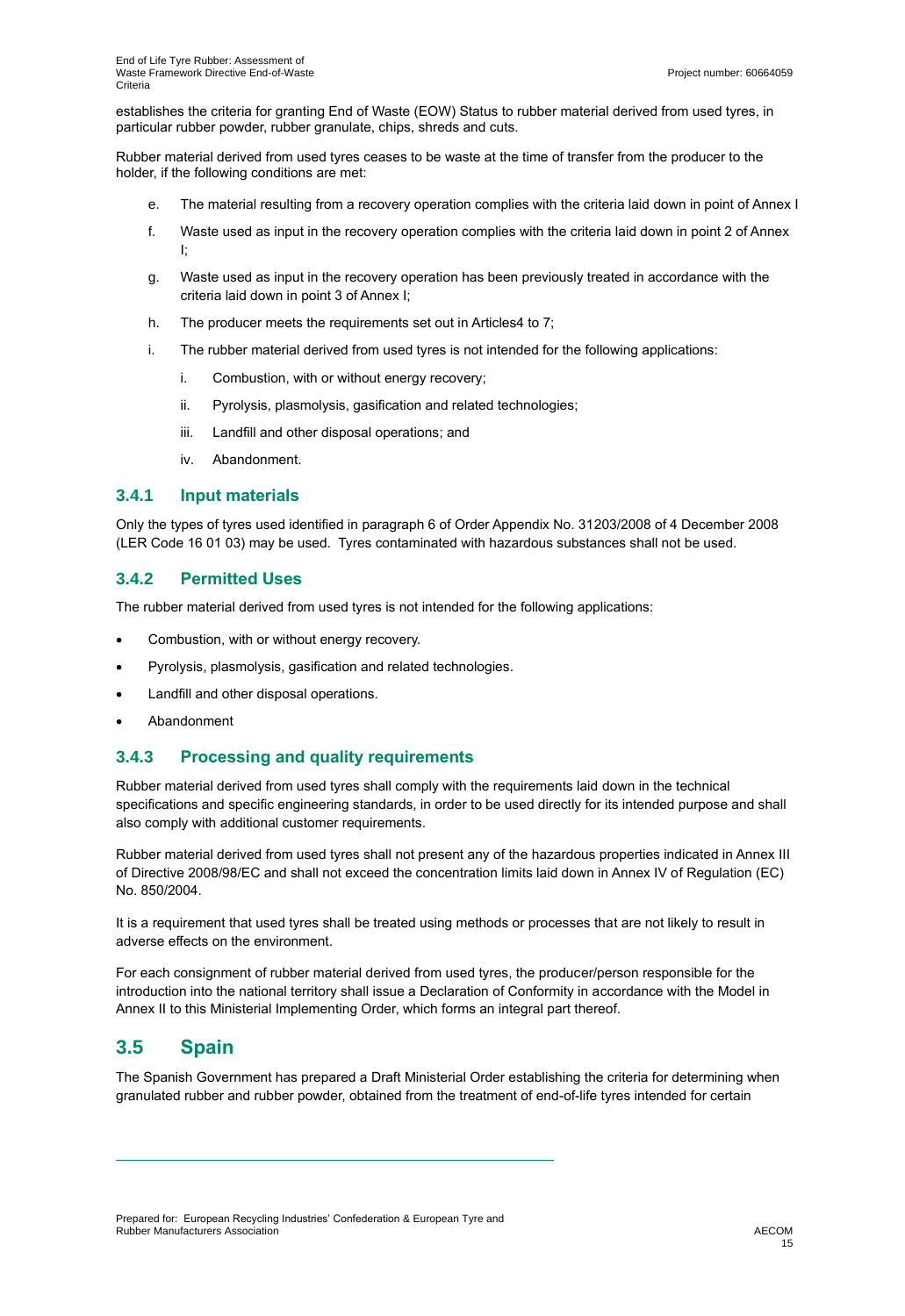applications, cease to be waste in accordance with Law 22/2011 of 28 July 2011 on contaminated waste and soils.

Granulated rubber and rubber powder shall cease to be waste at the time of transfer from the producer to another holder and where it complies with the following:

- Waste under treatment must only be waste which meets the criteria set out in paragraph 1 of Annex I;
- Waste submitted to the recovery process has been treated in accordance with the criteria set out in paragraph 2 of Annex I;
- Granulated rubber and rubber powder resulting from recovery operations meet the criteria set out in paragraph 3 of Annex I;
- Granulated rubber and rubber powder are intended for the uses referred to in Article 1(1).
- The producer or importer has fulfilled the obligations set out in Articles 5, 6 and 7.

### **3.5.1 Input materials**

The only waste eligible for entry to this treatment are end-of-life tyres, both whole and fractional, and rubber waste from the manufacture of tyres or the re-treading thereof, classified under the following EWC codes:

- 16 01 03 'End-of-life tyres'
- 19 12 04 'Plastic and rubber' coming from mechanical treatment of end-of-life tyres
- 07 02 99 'Waste not specified in another category' means rubber waste generated in the manufacturing processes of new or re-treaded tyres

The following items are excluded:

- Bicycle tyres and solid wheels.
- Tyres with obvious signs of having been burnt or exposed to very high temperatures.
- Tyres from abandoned or buried bundles.
- Tyres from landfills.
- Tyres showing obvious signs of contamination from hazardous waste, bio-waste, sanitary waste or municipal waste.
- Tyres accompanied by foreign materials, such as inert materials, metal rims, snow chains or other waste.

### **3.5.2 Permitted uses**

The uses covered under the EoW criteria are:

- Artificial turf fields and bases for other sports grounds.
- Surfacing for children's playgrounds, sports fields and safety surfacing.
- Castings and rubber articles.
- Bituminous mixtures.

The use of granulated rubber or rubber powder shall not be permitted in articles whose purpose requires permanent contact with the skin, unless the thresholds set out in Annex XVII of Regulation (EC) 1907/2006 of the European Parliament and of the Council of 18 December 2006 referred to in Article 7(2) are met for the intended use, such as:

- Sports equipment, such as bicycle or golf club grips and rackets.
- Household utensils, such as kitchen utensils or walking frames.
- Household tools, items clothing, gloves and sportswear.
- Watch straps, bracelets, masks, hair ribbons.
- Toys and child care articles.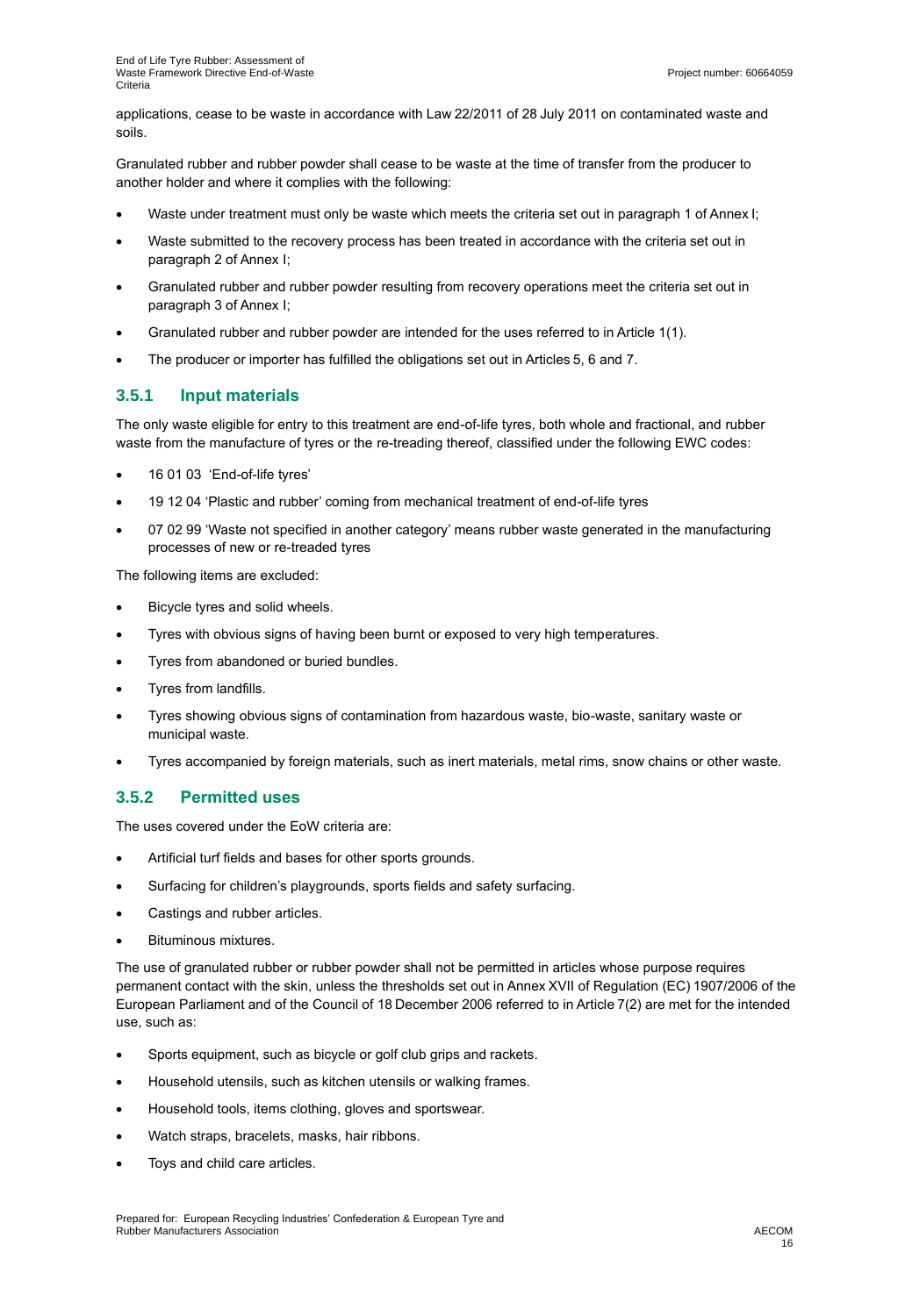- Materials for the pharmaceutical industry.
- Materials in contact with food.

The Spanish ELT EoW criteria specifically excludes the use of granulated rubber in applications in which it is used as unbound material in artificial turf fields or in bases for other fields where there are not adequate containment measures to reduce and control the release of particles into the environment – i.e. there is a specific requirement for risk management measures to be implemented for this application to be permitted.

### **3.5.3 Processing and quality requirements**

The criteria requires that ELT are subjected to the following processes for obtaining the rubber fraction:

- Primary crushing for obtaining pieces and fragments.
- Secondary crushing, in which the process of reducing the dimensions of the previous fragments continues, to obtain chips of between 10 and 50 mm in size.
- Tertiary crushing in granulation mills and fine mills for the production of granulated rubber particles (with particle size distribution between 0.8 mm and 20 mm) or rubber powder (with particle size distribution of less than 0.8 mm).
- Separation of textile fibres, through densimetric tables or suction systems, and of steel by magnetic separators.

The processes indicated in the preceding points may be replaced by other mechanical processes provided that the fraction of rubber obtained from the treated waste complies with the requirements set out in paragraph 3 for the resulting material.

• Classification of rubber particles according to their particle size distribution, in accordance with the categories set out in UNE-EN 14243-2.2

ELT rubber must comply with the requirements contained in the technical specifications and in the technical standards or other specific rules applicable to them, so that they can be used directly for the specific purpose. They must also comply with the additional specifications that could be established by the recipient of those products.

They shall not exceed the following maximum impurities limits determined in accordance with UNE-EN 14243-23.

| <b>Impurities</b>       | <b>Granulated rubber and</b><br>powdered rubber (mass<br>percentage) |
|-------------------------|----------------------------------------------------------------------|
| Ferromagnetic materials | Less than or equal to 1                                              |
| Textile fibres          | Less than or equal to 0.25                                           |
| Other                   | Less than or equal to 0.25                                           |

They must comply with the provisions of Entry 50 (Polycyclic aromatic hydrocarbons) and any other restrictions set out in Annex XVII to Regulation (EC) No 1907/2006 (REACH), and must be free of visible lubricating oils and grease $^3$ .

During the process of obtaining granulated rubber intended to be used as an unbound material in artificial turf fields or in bases for other sports grounds, water must have been used continuously to wash away impurities.

Physical and chemical characterisation, sampling procedures and any other determinations and controls to be carried out on granulated rubber and rubber powder shall be carried out in accordance with the provisions of the following standards:

<sup>&</sup>lt;sup>3</sup> The requirement to comply with REACH Entry 50 only applies to those uses to which Entry 50 is relevant; and can be considered as redundant, in that REACH compliance is mandatory, regardless of whether or not it is included in an EoW criteria.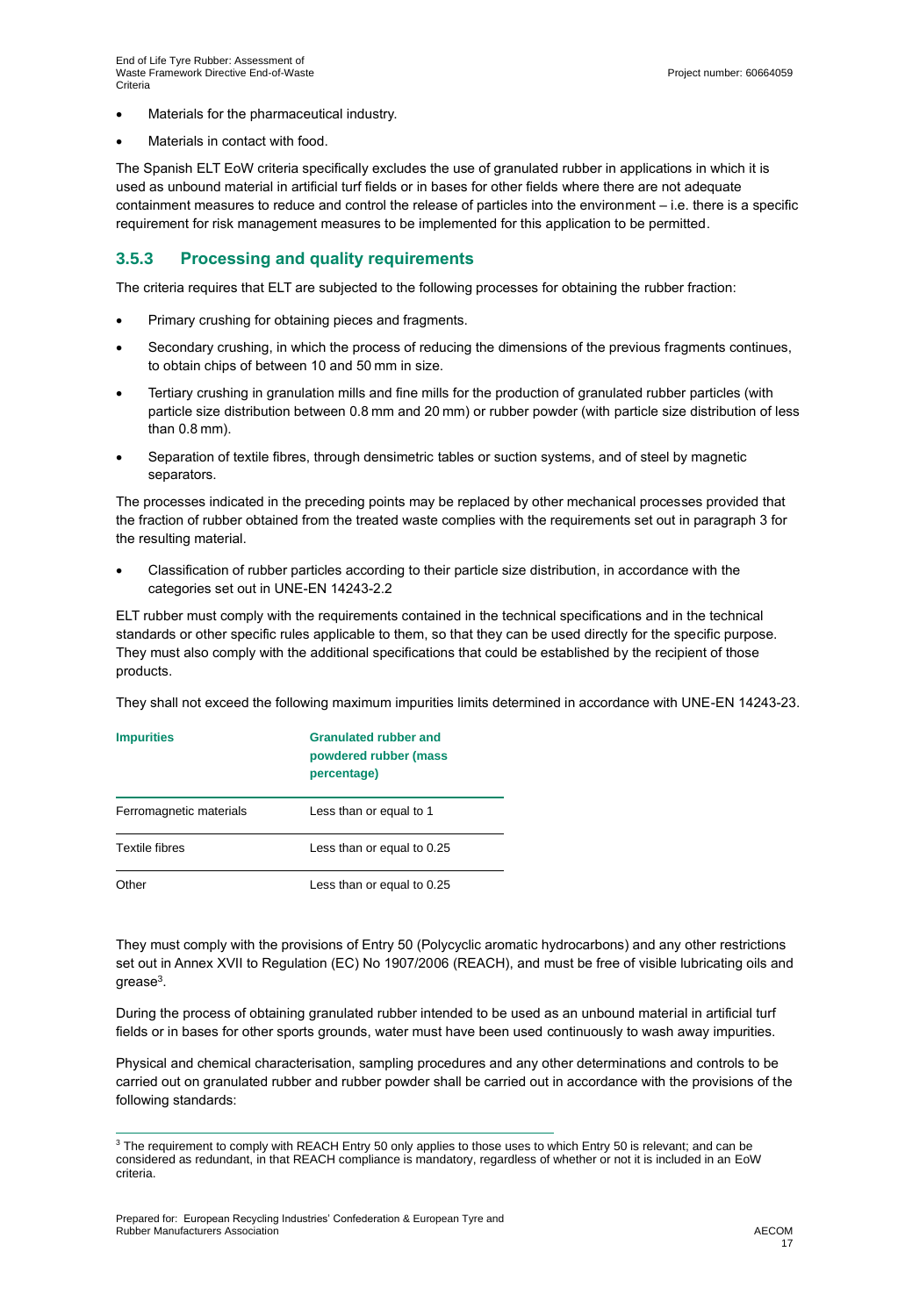- UNE-EN 14243 'Materials produced from end of life tyres';
- UNE-CEN/TS 17188:2019 "Materials obtained from end-of-life tyres (NFU). Sampling method for granulates and powders stored in big-bags'; and
- The Spanish experimental standard UNE 53936 EX 'Materials from end-of-life tyres. Rubber granules. Determination of textile fibre content by visual index' (noting that this standard has yet to be released).

The producer is required to establish a management system to demonstrate compliance with the criteria referred to in Article 3 which must also include the specific control requirements in relation to the established criteria. The management system shall include the sampling design and sampling methodology for granulated rubber and rubber powder resulting from recovery, in accordance with standard UNE-EN 14243-2.

A conformity assessment body accredited to carry out such certification, in accordance with Regulation (EC) No 765/2008 of the European Parliament and of the Council of 9 July 2008 setting out the requirements for accreditation and repealing Regulation (EEC) No 339/93, shall certify that the management system implemented by the producer complies with the requirements of this Article.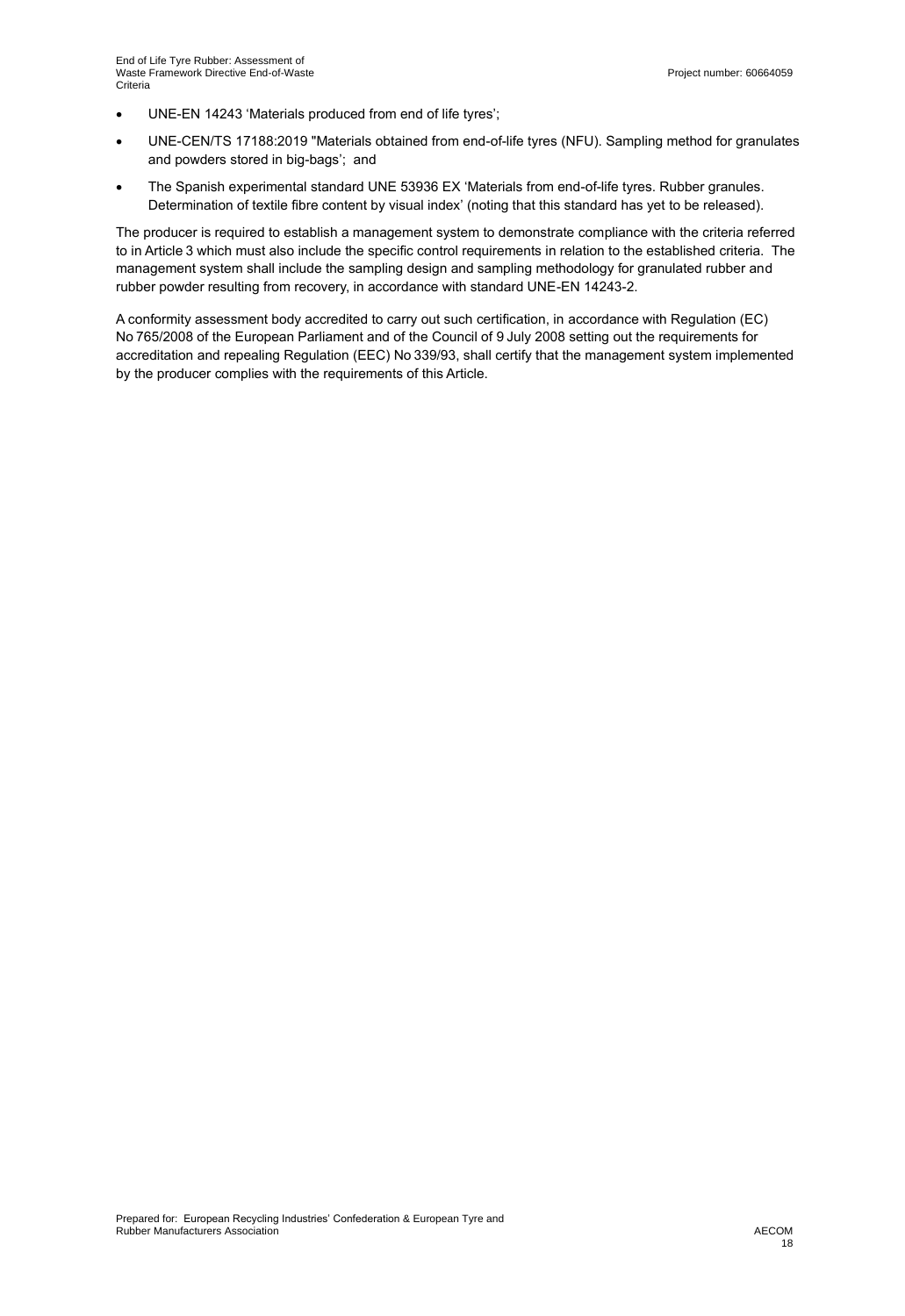End of Life Tyre Rubber: Assessment of Waste Framework Directive End-of-Waste **Criteria** 

#### Project number: 60664059

## **3.6 Summary**

The main requirements of European ELT EoW criteria are presented below.

There are broad similarities in that:

- Each country has similar requirements for quality assurance and control, including the need for declarations of conformity, although the specific requirements vary between countries;
- The input materials are generally similar, predominantly waste tyres;
- None of the existing ELT EoW criteria apply to the use of ELT rubber as a fuel for co-incineration.

However, there are differences such as:

- The descriptions of suitable input materials are not aligned for example, Spain allows a broader range of EWC codes than other countries.
- Some countries specify permitted end-uses in some detail whilst others (e.g. Portugal) do not.
- Some countries (e.g. Spain and the UK) require third-party certification of the quality management system and declaration of conformity.
- Not all of the standards set out specific quality criteria (in terms of permitted level of contamination in general, or for specific uses).

#### **Table 3-2: Summary of EoW criteria requirements for selected countries (UK, Italy and Portugal and Spain recently notified criteria).**

| <b>Criteria/Country</b> | UK                                                                                                                                                                                                                                                                                                                                                                                                                                                                               | <b>Italy</b>                                                                                                                                                                                                                                                                                                                                                                                                                                                                                                                                                                                                      | <b>Portugal</b>                                                                                                        | Spain                                                                                                                                                                                                                                                                                                                                                                                                                                                                                                                                                                            |
|-------------------------|----------------------------------------------------------------------------------------------------------------------------------------------------------------------------------------------------------------------------------------------------------------------------------------------------------------------------------------------------------------------------------------------------------------------------------------------------------------------------------|-------------------------------------------------------------------------------------------------------------------------------------------------------------------------------------------------------------------------------------------------------------------------------------------------------------------------------------------------------------------------------------------------------------------------------------------------------------------------------------------------------------------------------------------------------------------------------------------------------------------|------------------------------------------------------------------------------------------------------------------------|----------------------------------------------------------------------------------------------------------------------------------------------------------------------------------------------------------------------------------------------------------------------------------------------------------------------------------------------------------------------------------------------------------------------------------------------------------------------------------------------------------------------------------------------------------------------------------|
| Input material          | Only source-segregated waste tyres<br>classified under European Waste<br>Catalogue (EWC) code 16 01 03 end-of-<br>life tyres<br>Tyres which contain small amounts of<br>contamination arising from their use or<br>handling, such as earth and stones, or<br>grease and oils are considered to be<br>acceptable inputs, tyres which have<br>been contaminated with foreign matter<br>or contaminants as a result of being fly-<br>tipped or buried are not acceptable<br>inputs. | The following waste is allowed for the<br>production of granular vulcanised rubber:<br>entire or crushed end-of-life tyres also<br>following mechanical processing;<br>scraps of vulcanised rubber coming<br>both from the production of new tyres<br>and from the activity of reconstructing<br>tyres.<br>The following are not allowed:<br>solid rubber wheels or tyres for<br>bicycles;<br>air chambers, the relative protectors<br>(flaps), tracks or rubber gaskets;<br>End of life tyres with evident signs of<br>burning;<br>End of life tyres, which by means of<br>carrying out a visual check using the | Only waste streams Code 16 01 03<br>may be used.<br>Tyres contaminated with hazardous<br>substances shall not be used. | The only waste eligible for entry to<br>this treatment are end-of-life tyres,<br>both whole and fractional, and rubber<br>waste from the manufacture of tyres<br>or the retreading thereof, classified<br>under the following EWC codes:<br>16 01 03 'End-of-life tyres'<br>19 12 04 'Plastic and rubber'<br>coming from mechanical<br>treatment of end-of-life tyres<br>07 02 99 'Waste not specified in<br>another category' means rubber<br>waste generated in the<br>manufacturing processes of new<br>or retreaded tyres<br>It is excluded from entry to this<br>treatment: |

Prepared for: European Recycling Industries' Confederation & European Tyre and Rubber Manufacturers Association **AECOM** AECOM AECOM ACCOM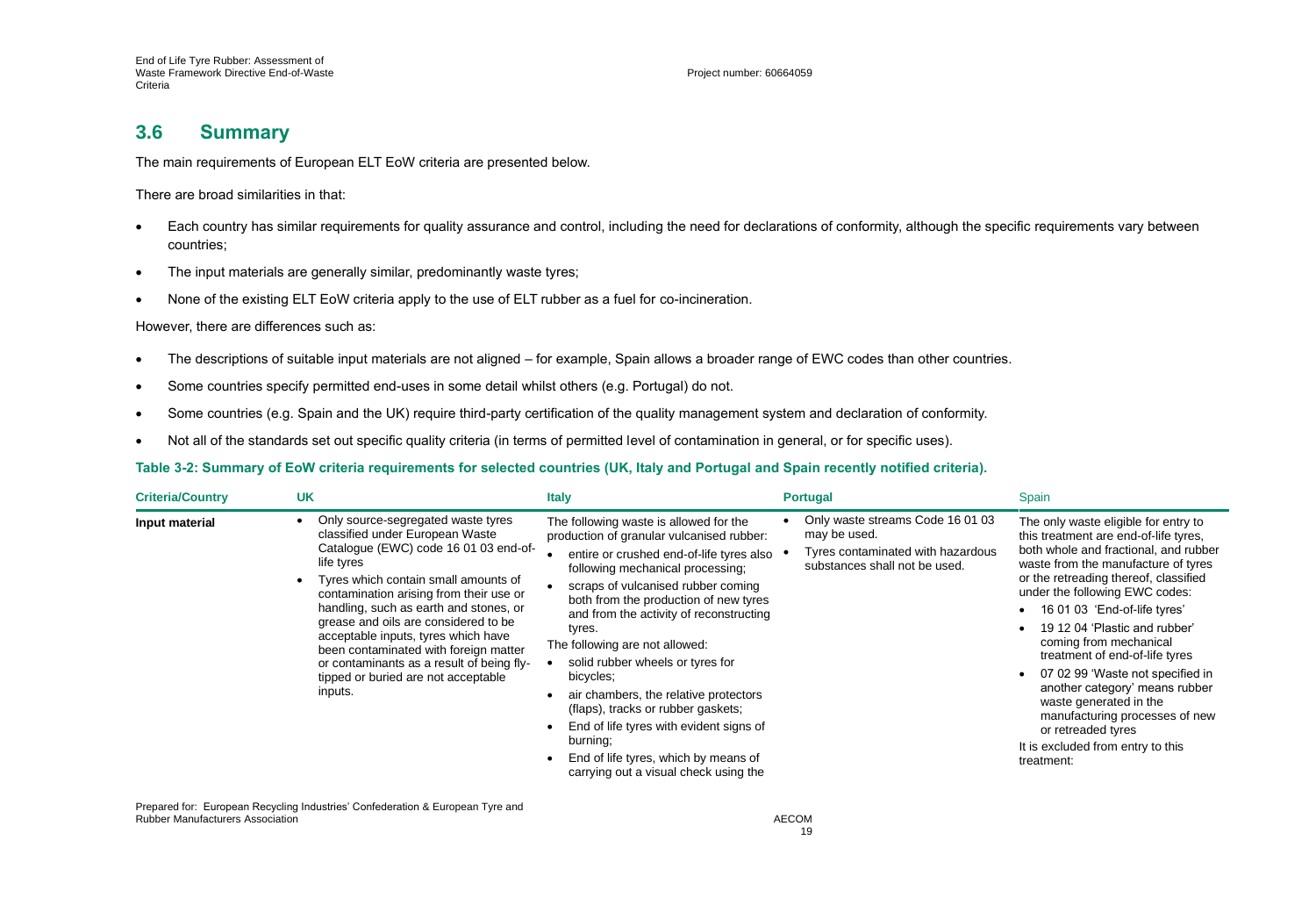Project number: 60664059

|                             |                                                                                                                                                                                                                                                                                                           | human sensorial capacities or any<br>non-specialized equipment, present<br>evident signs of contamination or<br>foreign materials such as, by way of<br>example, inert materials, metallic rim<br>or with snow chains mounted. The<br>aforesaid end of life tyres are allowed<br>following adoption of adequate<br>techniques to eliminate the<br>contaminations or the inert materials:<br>End of life tyres as defined at article 2,<br>paragraph 1, letter m) of the decree of<br>the Minister for the Environment and<br>the Protection of the Land and the<br>Sea, of 11 April 2011, no. 82 and<br>abandoned or buried end of life tyres;<br>mixes and scraps of unvulcanised or<br>$\bullet$<br>partially vulcanised rubber;<br>discards of production of technical<br>$\bullet$<br>articles in rubber. |                                                                                                                                                                                                                                                                                                                                                              | Bicycle tyres and solid wheels.<br>Tyres with obvious signs of<br>having been burnt or exposed to<br>very high temperatures.<br>Tyres from abandoned or buried<br>$\bullet$<br>bundles.<br>Tyres from landfills.<br>Tyres showing obvious signs of<br>contamination from hazardous<br>waste, bio-waste, sanitary waste<br>or municipal waste.<br>Tyres accompanied by foreign<br>materials, such as inert<br>materials, metal rims, snow<br>chains or other waste.                                                                                                                                                                                                                                  |
|-----------------------------|-----------------------------------------------------------------------------------------------------------------------------------------------------------------------------------------------------------------------------------------------------------------------------------------------------------|---------------------------------------------------------------------------------------------------------------------------------------------------------------------------------------------------------------------------------------------------------------------------------------------------------------------------------------------------------------------------------------------------------------------------------------------------------------------------------------------------------------------------------------------------------------------------------------------------------------------------------------------------------------------------------------------------------------------------------------------------------------------------------------------------------------|--------------------------------------------------------------------------------------------------------------------------------------------------------------------------------------------------------------------------------------------------------------------------------------------------------------------------------------------------------------|-----------------------------------------------------------------------------------------------------------------------------------------------------------------------------------------------------------------------------------------------------------------------------------------------------------------------------------------------------------------------------------------------------------------------------------------------------------------------------------------------------------------------------------------------------------------------------------------------------------------------------------------------------------------------------------------------------|
| <b>Processes/Treatments</b> | must meet the requirements of an<br>$\bullet$<br>approved material standard or<br>specification (e.g. PAS 107:2007)<br>have been produced using either<br>$\bullet$<br>ambient or cryogenic processing<br>technologies;<br>have been processed to a specific sizes<br>(details under the UK EoW criteria) | • Not specified                                                                                                                                                                                                                                                                                                                                                                                                                                                                                                                                                                                                                                                                                                                                                                                               | Previous cleaning of materials<br>accompanying the used tyres, such<br>as stones or metal pieces, various<br>waste or other contaminants.<br>Used tyres shall be treated using<br>$\bullet$<br>methods or processes that are not<br>likely to result in adverse effects on<br>the environment.<br>Legislation applicable to waste shall<br>be complied with. | Primary crushing for obtaining<br>$\bullet$<br>pieces and fragments.<br>• Secondary crushing to obtain<br>chips of between 10 and 50 mm<br>in size.<br>Tertiary crushing in granulation<br>$\bullet$<br>mills and fine mills for the<br>production of granulated rubber<br>particles or rubber powder.<br>Separation of textile fibres,<br>$\bullet$<br>through densimetric tables or<br>suction systems, and of steel by<br>magnetic separators.<br>During the process of obtaining<br>granulated rubber intended to be<br>used as an unbound material in<br>artificial turf fields or in bases for<br>other sports grounds, water must<br>have been used continuously to<br>wash away impurities. |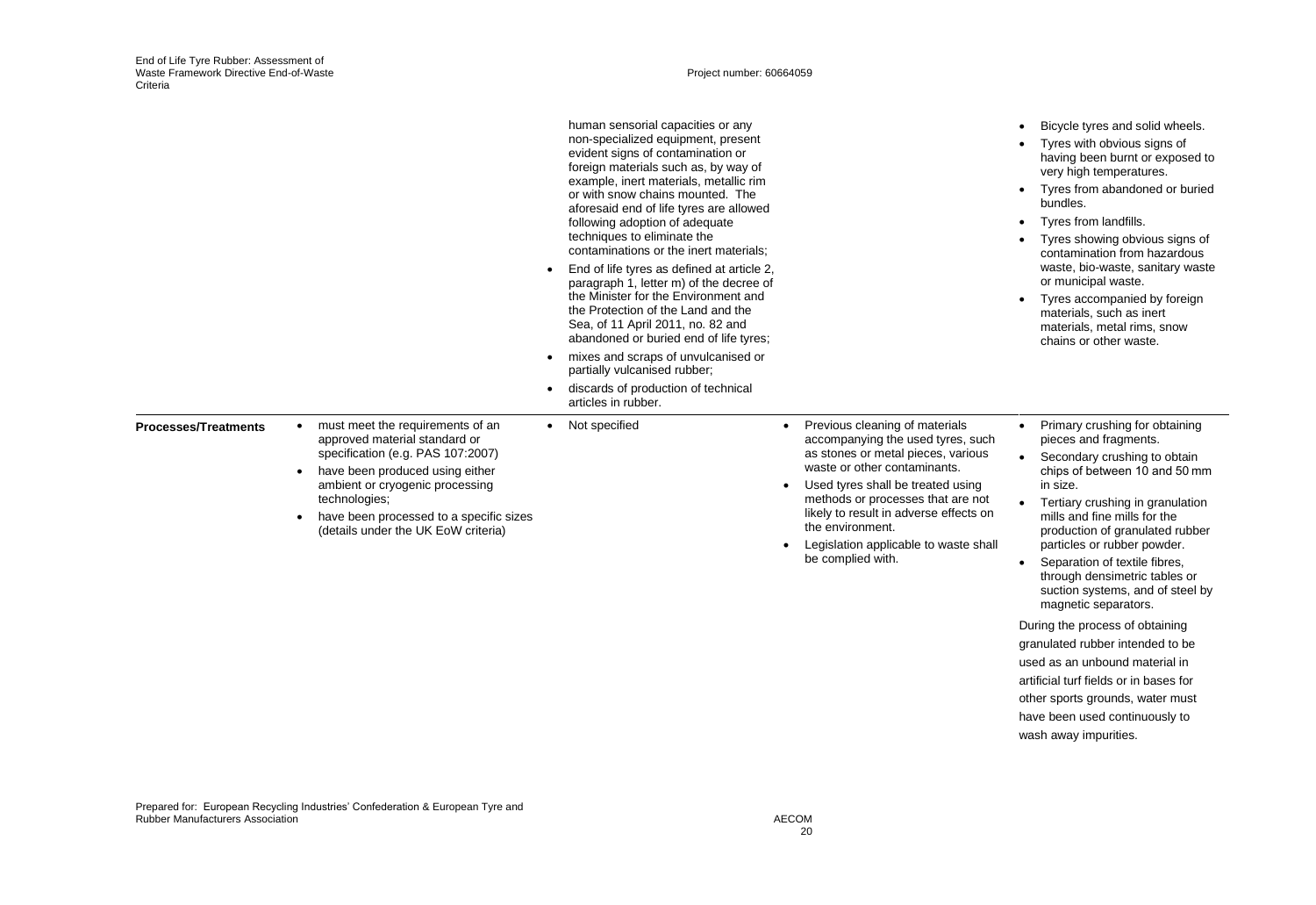Project number: 60664059

| <b>Acceptable uses</b>   | Includes:<br>Civil engineering (unbound applications)<br>٠<br>Civil engineering (bound applications)<br>Landfill engineering<br>Sports, recreation and leisure<br>applications<br>as unbound material in sports<br>surfacing and recreation and safety<br>surfacing or as bound material in<br>safety surface matting, anti-vibration<br>matting, impact protection barriers<br>and street furniture.<br>Industrial and consumer applications<br>(bound applications) | Includes:<br>Production of articles and/or<br>$\bullet$<br>components of articles in rubber,<br>rubbery conglomerates, mixes of<br>rubber and rubber-plastic on condition<br>that the same are destined to<br>structural elements and finishing<br>elements for building, mechanical<br>industry, components of means of<br>transport external to the cabin, railway<br>and port constructions and<br>infrastructures, signage and road<br>systems, weights and counterweights;<br>Lower layers of sports playing<br>$\bullet$<br>surfaces:<br>Infill material for sports surfaces;<br>Bituminous composite materials such<br>as modified bitumen, bituminous<br>membranes, rubber based additives<br>for asphalts, sealant glues;<br>Bituminous conglomerates or<br>cementitious conglomerates;<br>Foaming agents for steelworks. | Excludes:<br>Combustion, with or without energy<br>recovery;<br>Pyrolysis, plasmolysis, gasification<br>and related technologies;<br>Landfill and other disposal operations;<br>$\bullet$<br>and<br>Abandonment | Includes:<br>Artificial turf fields and bases for<br>other sports grounds;<br>Surfacing for children's<br>$\bullet$<br>playgrounds, sports fields and<br>safety surfacing;<br>Castings and rubber articles;<br>Bituminous mixtures.                                                                                                                                                                                                |
|--------------------------|-----------------------------------------------------------------------------------------------------------------------------------------------------------------------------------------------------------------------------------------------------------------------------------------------------------------------------------------------------------------------------------------------------------------------------------------------------------------------|------------------------------------------------------------------------------------------------------------------------------------------------------------------------------------------------------------------------------------------------------------------------------------------------------------------------------------------------------------------------------------------------------------------------------------------------------------------------------------------------------------------------------------------------------------------------------------------------------------------------------------------------------------------------------------------------------------------------------------------------------------------------------------------------------------------------------------|-----------------------------------------------------------------------------------------------------------------------------------------------------------------------------------------------------------------|------------------------------------------------------------------------------------------------------------------------------------------------------------------------------------------------------------------------------------------------------------------------------------------------------------------------------------------------------------------------------------------------------------------------------------|
| <b>Quality assurance</b> | Quality Protocol (compliance must be<br>$\bullet$<br>demonstrated by obtaining a certificate<br>from an approved certification body and<br>by maintaining records)<br>Produce supply documentation/Records<br>management (records incoming wastes,<br>all inspections and testing carried out for<br>compliance with PAS 107:2007, etc.)<br><b>Quality Statement</b>                                                                                                  | Declaration of conformity and<br>$\bullet$<br>arrangements for possessing samples<br>Environmental management system                                                                                                                                                                                                                                                                                                                                                                                                                                                                                                                                                                                                                                                                                                               | Declaration of conformity<br>$\bullet$<br>Product should be labelled<br>Management system in place<br>(monitoring, verification, record<br>keeping, etc.)                                                       | The producer is required to<br>$\bullet$<br>establish a management system<br>The management system shall<br>$\bullet$<br>include the sampling design and<br>sampling methodology for<br>granulated rubber and rubber<br>powder resulting from recovery,<br>in accordance with standard<br>UNE-EN 14243-2.<br>A conformity assessment body<br>accredited to carry out such<br>certification shall certify the<br>management system. |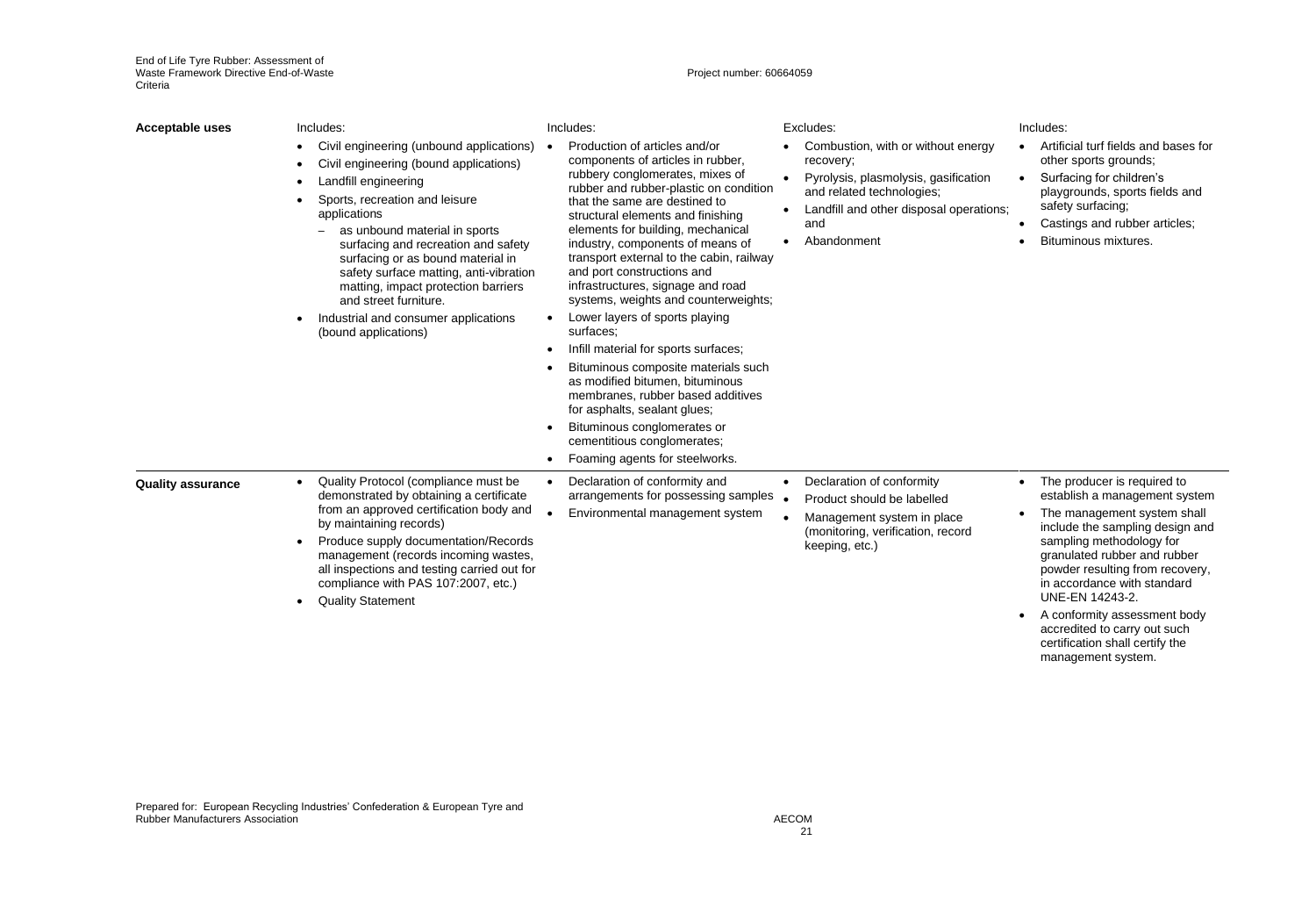## **3.7 Conclusions**

Several countries have developed national EoW criteria for ELT tyre rubber, and there are additional regionallevel EoW criteria in other Member States. Whilst broadly similar, there are differences between them, and only a fraction of EU countries have any form of national-level EoW criteria. Some countries specify end-uses, whereas others do not. Where end-uses are specified, this may have a negative impact on innovation in the sector, by favouring those specified end-uses against emerging end-uses which may be environmentally preferrable.

The lack of alignment (at the detailed level) between national-level EoW criteria is a potential hinderance to trade within the EU since ELT rubber meeting EoW criteria in one country may not do so in another country, or may not be permitted for particular uses in that country.

An example is that the Italian EoW criteria allows the import of vulcanized rubber may be imported with a EoW classification if it complies the criteria set by the decree; but there is not clear mechanism whereby non-Italian ELT recyclers can submit declarations of conformity to local authorities in their own country, who are not equipped to determine whether the material complies with the Italian criteria.

The difference in national EoW criteria imposes unequal costs on ELT recyclers, depending on the testing requirements of the national criteria. Some countries have more stringent requirements for chemical testing of batches whereas others do not.

The lack of alignment and absence of EoW criteria in some Member States also leads to issues with exports from the EU: those Members States with ELT EoW criteria are able to export ELT as a product without the need to comply with waste shipment regulations and hence have a competitive advantage.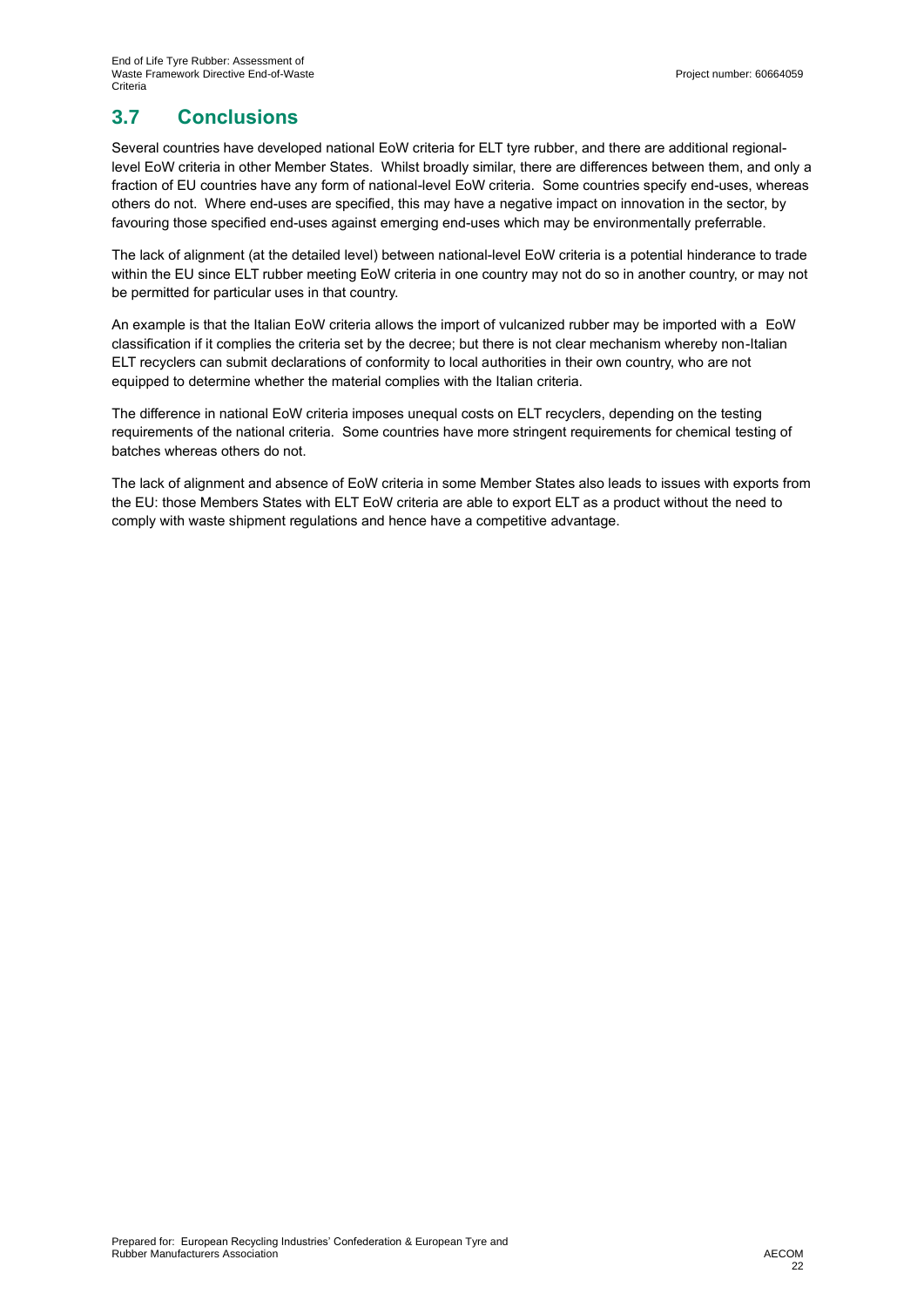# **4. Uses**

## **4.1 Introduction**

Article 6 Criteria (a) of the Waste Framework Directive requires that for end-of-waste materials:

*"(a) the substance or object is commonly used for specific purposes"*

This section describes how ELTs are processed, and the common uses for rubber from ELTs. Further details are available in the EURIC publication "Mechanical Tyre Recycling Factsheet".

## **4.2 Tyre Composition**

Tyres are very complex products composed of different valuable materials such as fibre and steel, all cured within the boundaries of rubber compounds and other unique materials to fulfil their primary purpose, namely safe and efficient mobility.

The different chemical compositions and the cross-linked structures of rubber in tyres enable them to be highly resistant to biodegradation, photochemical decomposition, chemical reagents and high temperatures.

The composition of a typical tyre is shown i[n Figure 4-1.](#page-22-0)

#### <span id="page-22-0"></span>**Figure 4-1: Typical Tyre Composition**



Source: Mechanical Tyre Recycling Fact Sheet, EURIC

## **4.3 Tyre Reprocessing**

The current recycling process for ELT comprises:

- Shredding to separate rubber from textile and steel
- Processing separated rubber intoto generate granulates and powder. This can be done by either:
	- Ambient process, where rubber is granulated and sieved at ambient temperatures and separated into granulates and powders.
	- ─ Cryogenic process that uses liquid nitrogen to freeze the rubber at sub-zero temperatures (approx. 120°C), followed by milling and sieving.

Residual impurities are then removed from the granulates and powders. Finally, the rubber powders and granulates are packed at different grain sizes in bags of different sizes and ready for transport.

The main outputs of the recycling processes are rubber granulate in various sizes, a steel scrap fraction and a residual fraction consisting of textile and rubber.

The process flow for an example ELT processing facility is shown in [Figure 4-2](#page-23-0) (note that this facility includes a washing stage which is not typical practice in the sector).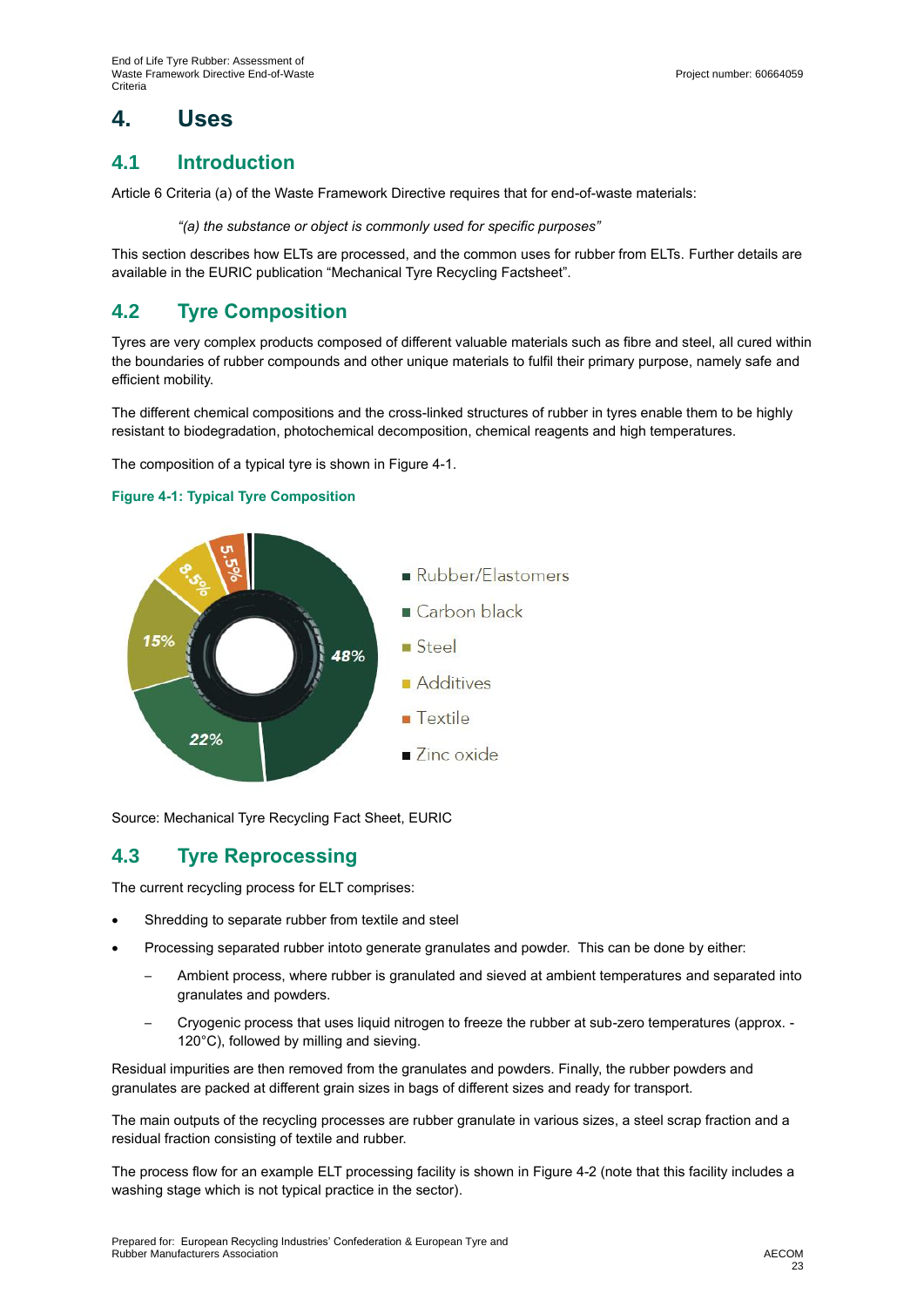#### <span id="page-23-0"></span>**Figure 4-2: ELT recycling flow diagram**



*Source: Life cycle assessment of waste tyre treatments: Material recycling vs. co-incineration in cement kilns, Force Technology (for Genan Holding A/S, May 2020)*

## **4.4 Uses for ELT Rubber**

End of life tyre rubber is a high-quality source of secondary raw materials within the EU. It has financial advantages, is easy to source and with a reliable and European supply. These qualities have enabled a strong industrial network that creates sustainable and non-outsourceable jobs across the EU.

The technical criteria relating to these end uses are discussed in Section 4.

The following sections discuss some of the main uses for ELT rubber.

### **4.4.1 Artificial Turf**

ELT rubber is used as an infill material to provide resilience and shock absorbance to artificial turf pitches. The physical properties of the materials have the capacity to dissipate vibration and absorb impact therefore protecting the muscle-skeletal structure of athletes.

This accounted for 30% of ELT use in the EU in 2019.

#### **4.4.2 Moulded Objects**

This category includes many varied sustainable and durable goods (edgings/boundaries, rubber-to-metal boundings, lamps, ramps, vases, playground accessories, rail blocks, hoses etc.) used in different sectors such as agriculture, automotive, construction, and decoration.

There are a lot of vehicle components that require the use of polymers to create plastic trays, mouldings, etc. The blending of recycled rubber material with polymers and elastomers can create new, mouldable materials, e.g. for use in the automotive sector. ELT derived rubber granulates and powders mixed with polyurethane binders can be used to produce "re-moulded" rubber articles such as stable mats, wheels for trolleys (e.g. caddies, dustbins wheelbarrows, etc.), urban furniture and safety corners among others.

This accounted for 26% of ELT use in the EU in 2019.

### **4.4.3 Artificial Surfaces**

ELT rubber is used for sport surface for athletic tracks or as underlayer in sports areas (volley, basket, etc). ELT rubber is also used for the production of shock-absorbing floorings for other outdoor applications such as children playgrounds, as it is proven to be weather-resistant, permeable to water and durable.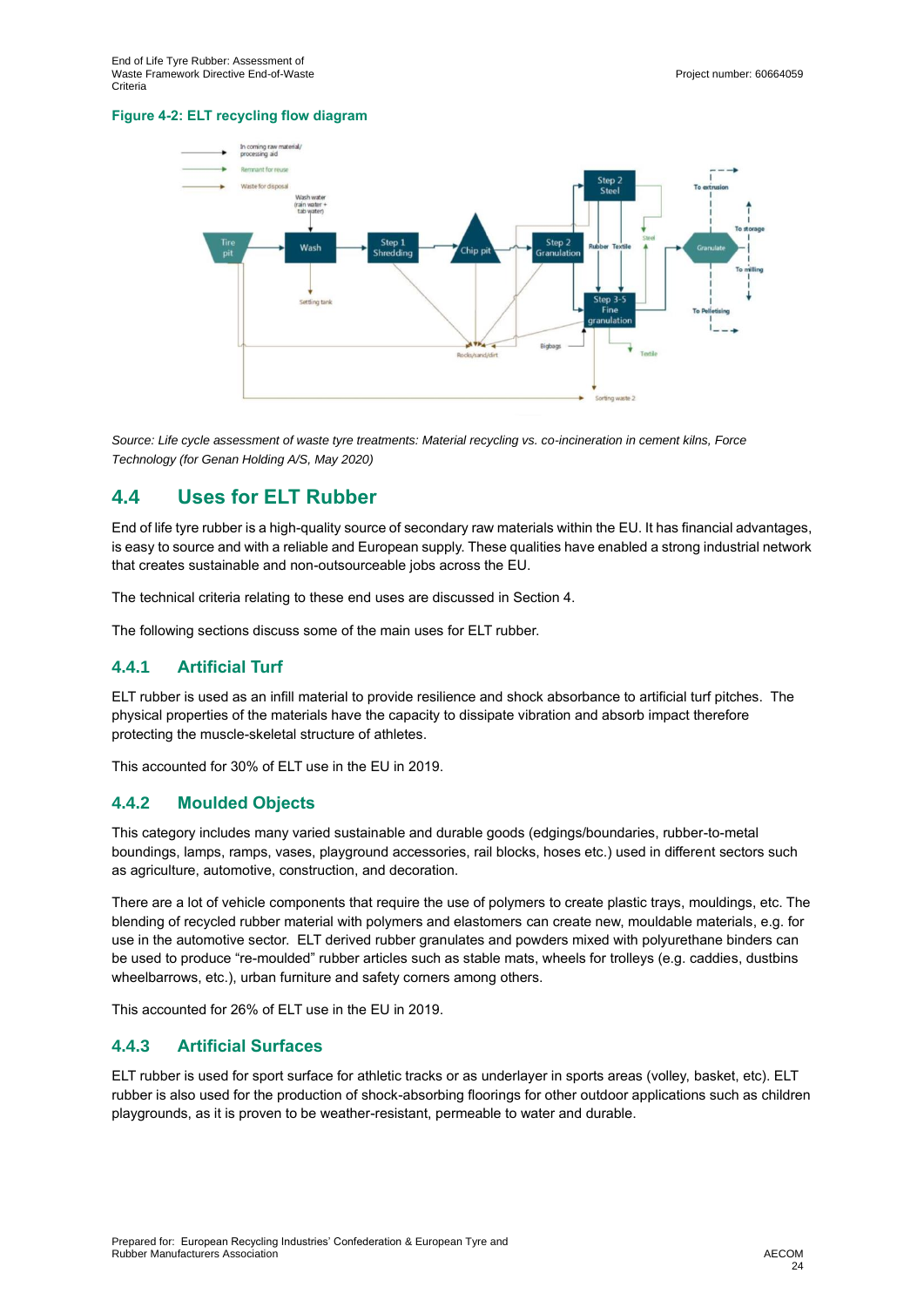### **4.4.4 This accounted for 20% of ELT use in the EU in 2019.Building Construction and Furnishings**

Rubber in concrete is an emerging market with some active commercial applications and various research taking place. The rubber has the potential to reduce the weight of the concrete and potentially increase its performance and durability.

Other construction applications include:

- Carpet/floor underlays
- Patio tiles
- Insulation material to reduce noise and vibration
- Construction materials replacement aggregate/block fabrication
- Civil engineering (bound applications)

This is amongst the "other uses" that accounted for 12% of ELT use in the EU in 2019.

### **4.4.5 Transport Engineering**

ELT rubber has a variety of applications in transport engineering.

"Transports In-tercommunaux de Bruxelles" used ELT rubber on their tramway systems in 1998, initially as filler blocks, then during upgrade as sleepers both made from 97% recycled rubber, and later the use of vibration dampening mats.

Use of rubber in rail construction can be found in the Swiss National Rail system's ballast-free trackbed, which has been in use since 1978, where each sleeper lies on a rubber pad.

Mats made from ELT rubber are widely used (e.g. in Germany) for securing loads on road vehicles, utilising the high friction coefficient of the mat to prevent loads moving in transit.

Creation of sleepers is another emerging development. Greenrail has manufactured sleepers moulded from a blend of recycled rubber granulate and recycled plastics. For every km line equipped with these sleepers 35 tonnes each of tyres and plastics will be used according to the manufacturer.

A project called NEUVIA, sponsored by Signus is a design of a slabtrack system using ELT and polyurethane mixture.

ELT rubber can be used as a replacement aggregate in construction of road infrastructure, as roadbed stabiliser, slope stabiliser, drainage fill, culverts, drainage channels, bridge abutments.

This is amongst the "other uses" that accounted for 12% of ELT use in the EU in 2019.

### **4.4.6 Rubber Modified Asphalt**

ELT rubber can be incorporated into asphalt used for road surfacing. A State of Knowledge report was prepared for the US Tyre and Rubber Manufacturers Association<sup>4</sup> provides an up-to-date review of rubber-modified asphalt (RMA), including its historical development and use, production methods, field performance, economics, safety, driver comfort, environmental impact, and sustainability benefits.

The report found that:

- The overarching research shows that rubber modified asphalt extends pavement life; resisting early pavement failures modes such as rutting and cracking. Additionally, RMA was also found to significantly mitigate noise from traffic, and enhance ride quality and safety.
- RMA has been shown to be a cost-effective option as it increases the service life of a pavement and reduces and/or delays the occurrence of maintenance activities. This leads to significant cost savings when evaluated using life cycle cost analysis techniques.

<sup>4</sup> State of Knowledge Report on Rubber Modified Asphalt, ATRM, Final Report May 25, 2021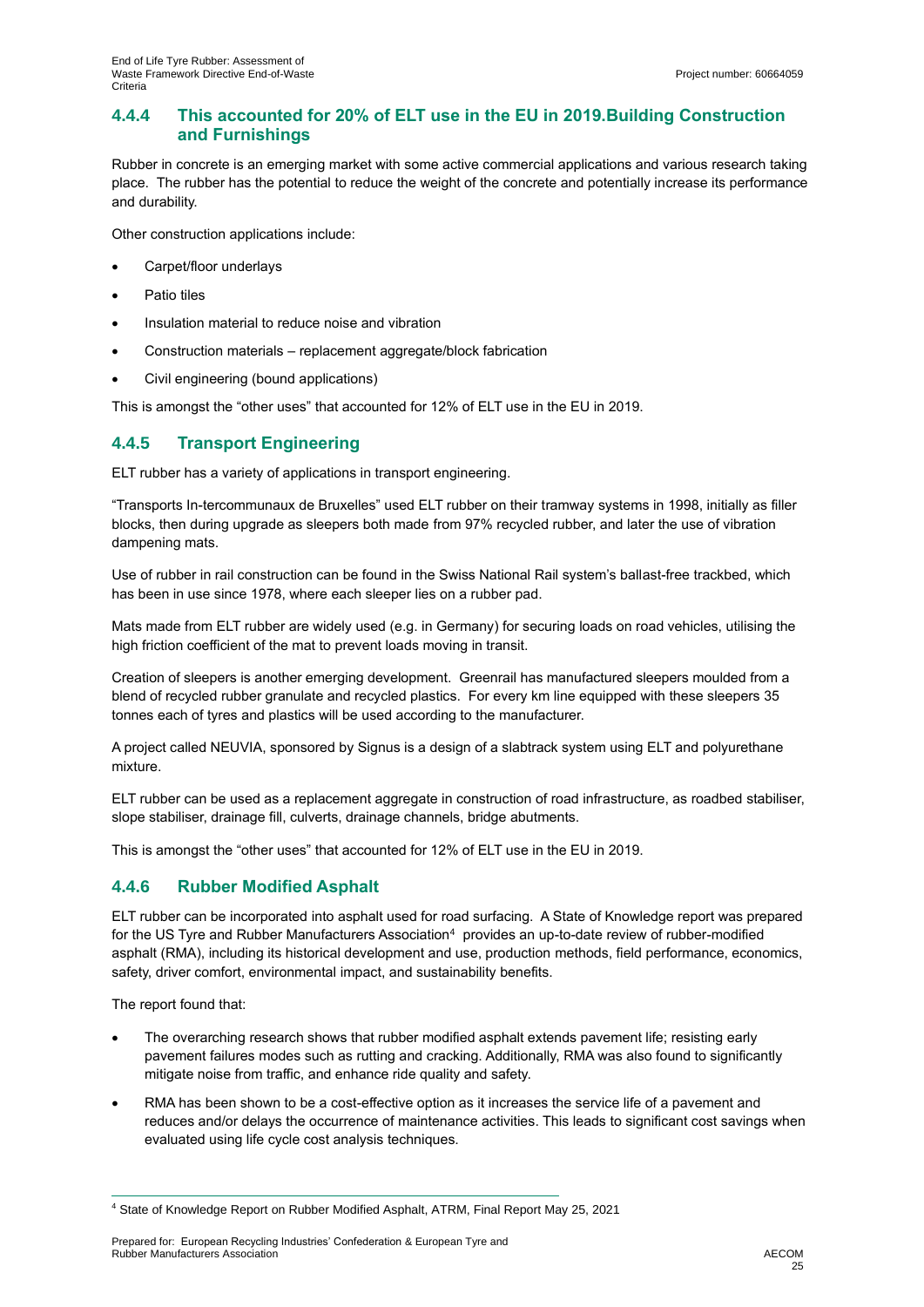The use of RMA results in the reduction of CO2 emissions and lower energy consumption over the lifetime of a pavement. Additionally, since RMA pavements are stiffer and smoother, they reduce the generation of tire wear particles and improve water quality in roadway runoff.

The report concluded that:

*RMA is a well-studied material that delivers significant, proven benefits in terms of pavement durability, economics, and environmental sustainability. It is hoped that the findings and*  recommendations of this report will help to facilitate the rapid growth in RMA usage in the *United States and beyond. RMA is a proven and mature technology that is poised to play a key role in increasing the sustainability and resilience of America's highway and airfield pavement infrastructure as it is rebuilt and modernized in the coming years.*

Within the EU, rubber-modified asphalt has had limited adoption to date (predominantly in Spain), this is an application with future growth potential.

Rubber-modified asphalt is relatively well-established in the US, but there are barriers to wider uptake in the EU – these include the end-of-waste status of ELT-derived rubber, but also those associated with reluctance to adopt new approaches and lack of incentives to recognise the whole-life benefits of the material. The increasing move towards increased recycled content in public procurement may help in addressing these barriers.

This accounted for 2% of ELT use in the EU in 2019.

### **4.4.7 Tyre Manufacturing**

The process of vulcanisation is used in primary rubber production to cross-link the polymers, forming a durable material. In order to achieve a true circular process and recycle used tyres back into new tyre production, it is necessary to reverse this process by devulcanization (although a smaller proportion of fine ELT powder can be incorporated into new tyre manufacture without devulcanization). Research and development of this process is on-going, but it is yet to be fully commercialised. Deployment of devulcanization at commercial scale would open up opportunities for a more circular business model for the tyre industry, allowing ELT to be recycled as a component of new tyres, thereby helping to "close the loop". However, successfully achieving this is technically challenging, and it does not at present represent a significant outlet for ELT-derived rubber.

## **4.5 Summary**

[Table 4-1](#page-25-0) shows the main markets for ELT tyre rubber in the EU in 2019.

| <b>Mechanical recycling market</b> | 2019 |  |
|------------------------------------|------|--|
| Synthetic turf including infill    | 30%  |  |
| Sport and children playground      | 20%  |  |
| Moulded objects                    | 26%  |  |
| Asphalt and road paving            | 2%   |  |
| Other uses                         | 12%  |  |
| Undetermined (export, traders)     | 10%  |  |

#### <span id="page-25-0"></span>**Table 4-1: EU Recycling Applications for ELT**

[Table 4-1](#page-25-0) shows that the synthetic turf infill market is the largest but far from the only market for recycled ELTs.

The success of the industry in collected ELT and hence their availability has enabled mature recycling markets to be established. There is scope for further development of higher-value applications and innovative approaches, and end-of-waste status can help facilitate this development by removing barriers.

[Figure 4-3](#page-26-0) (from ETRMA) shows that the size of these markets have varied over recent years between 2010 and 2017.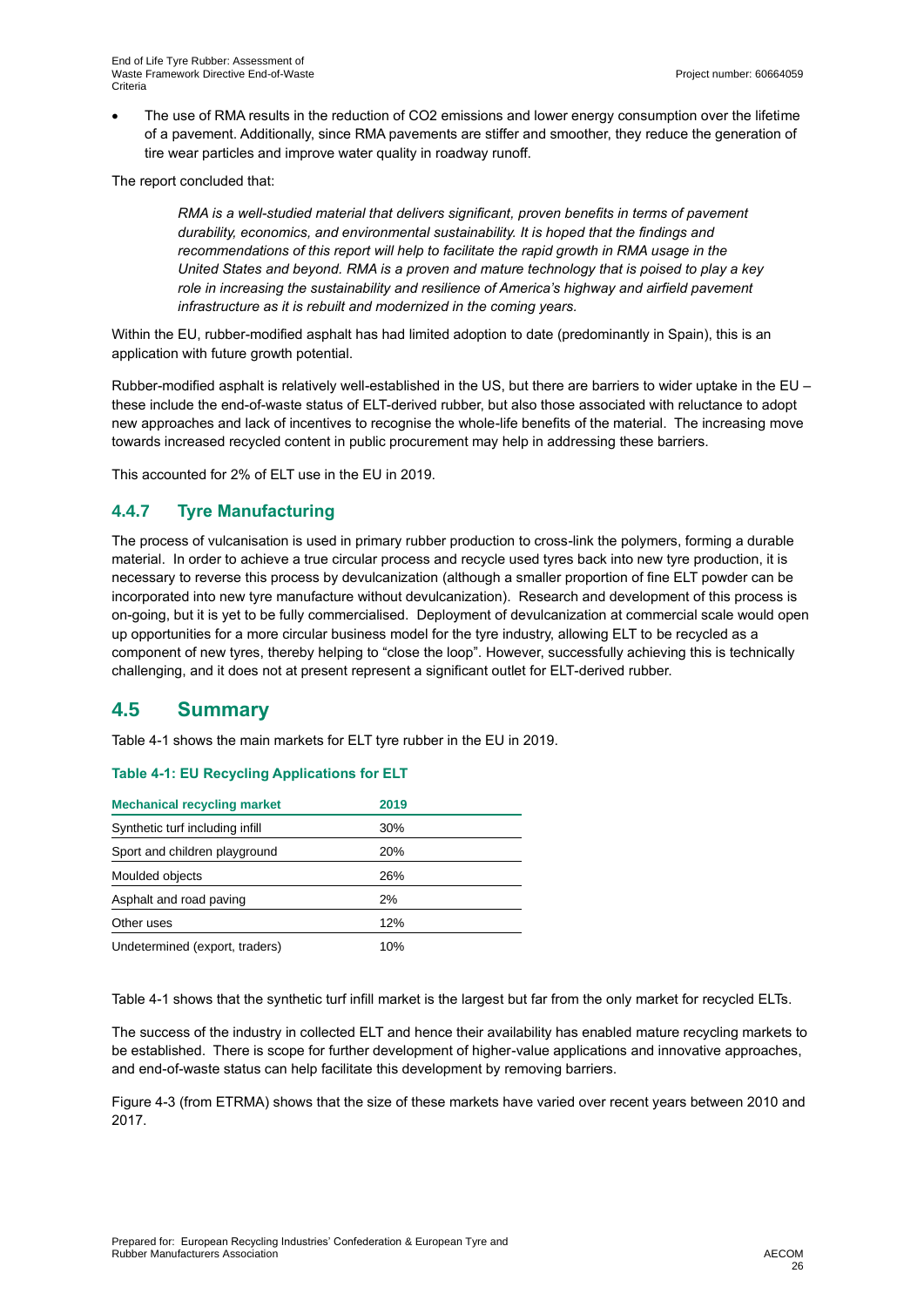#### <span id="page-26-0"></span>**Figure 4-3: Annual variation in ELT rubber recycling destinations**



*Source: ETRMA*

## **4.6 Conclusions**

This review of the uses of ELT rubber demonstrates that:

- There is a well-developed European industry for ELT processing.
- The processed ELT rubber has many well-defined uses.
- There are a number of emerging uses for ELT rubber, including use in asphalt and devulcanization.
- Fully closed-loop recycling of ELT rubber into new tyres is not yet commercially feasible for technoeconomic reasons, but the existing markets retain the value of rubber by utilising its properties (e.g. shockabsorbancy).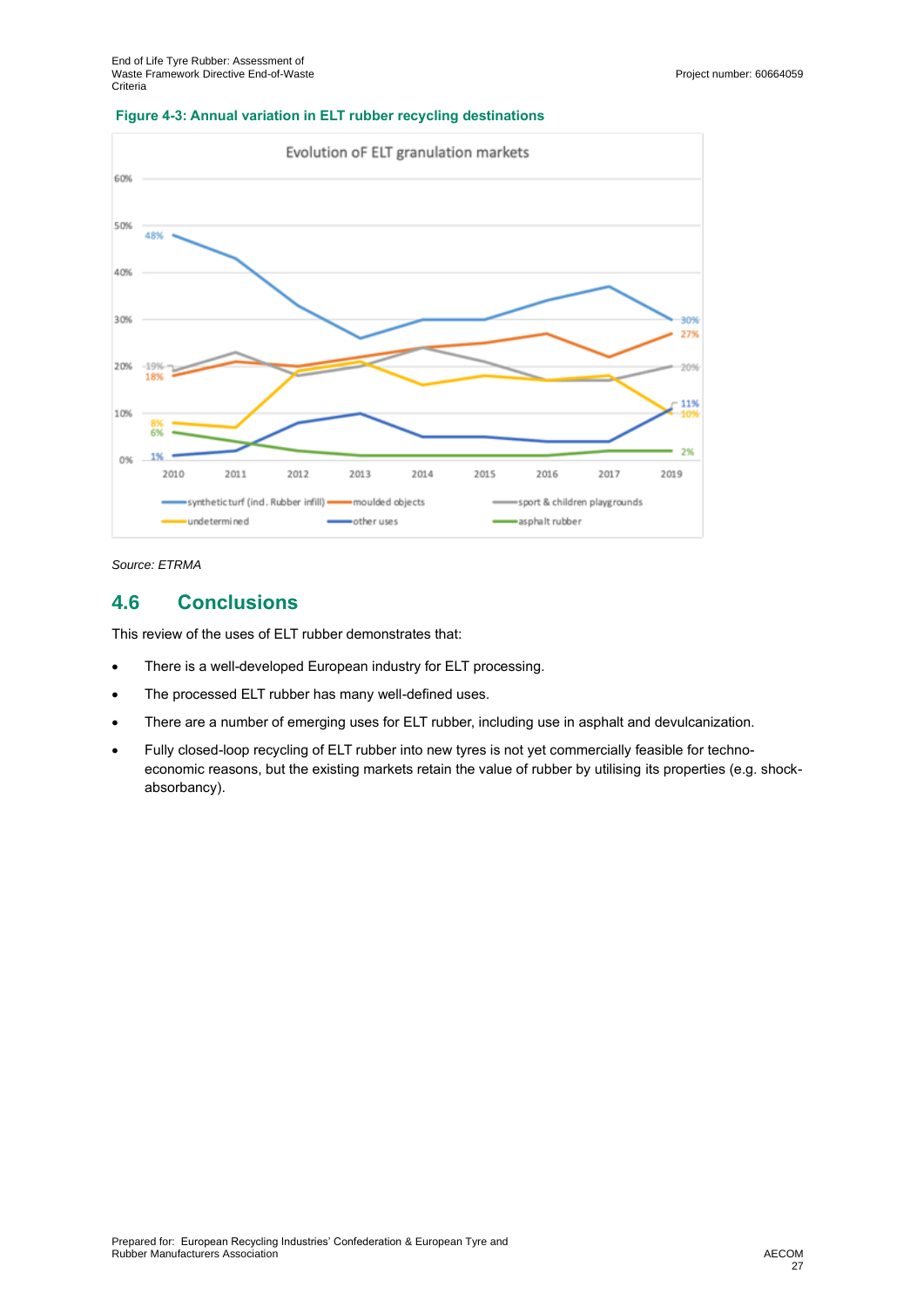# **5. Markets**

### **5.1 Introduction**

Article 6 Criteria (b) of the Waste Framework Directive requires that for end-of-waste materials:

*" (b) a market or demand exists for such a substance or object".*

This section describes the size of the EU market for ELT.

## **5.2 Total Market Size**

The ETRMA collects data on the European-wide management of ELTs. The data covers the EU-28<sup>5</sup> as well as Norway, Serbia, Switzerland and Turkey (referred to here as "EU28+4")

Data for 2019 [\(Table 5-1\)](#page-27-0) shows that in the EU28+4, a total of over 4 million tonnes of used tyres were generated in 2019, and of this total approximately 3.5 million tonnes comprised ELT.

Of this 3.5 million tonnes of ELT:

- 3% was used in civil engineering applications;
- 52% was recycled;
- 40% was used for co-incineration.

The remaining 5% went either to stock or unknown uses.

#### <span id="page-27-0"></span>**Table 5-1: Summary of EU28+4 market for used and end-of-life tyres (figures in tonnes) 2019**

|                                     | <b>Used tyres</b><br>generated | <b>Reused</b> | <b>End-of-life</b><br>tyres | Use in civil<br>engineering | <b>Recycling</b> | Co-<br><i>incineration</i> |
|-------------------------------------|--------------------------------|---------------|-----------------------------|-----------------------------|------------------|----------------------------|
| <b>EU28</b>                         | 3,638,917                      | 474.636       | 3.164.281                   | 112.507                     | 1,652,219        | 1,254,796                  |
| Norway                              | 67.620                         | 1.000         | 66.620                      | 447                         | 19.763           | 47.410                     |
| Serbia (est.)                       | 53.500                         | 3.500         | 50.000                      |                             | 39.000           | 11.000                     |
| Switzerland (est)                   | 60.700                         | 13,500        | 47,200                      |                             | 600              | 46,600                     |
| Turkey (estimate LASDER + EUROSTAT) | 264.205                        | 36.696        | 227.509                     |                             | 129.619          | 69.009                     |
| $EU28+4$                            | 4,084,942                      | 529,332       | 3,555,610                   | 112.954                     | 1,841,201        | 1,428,815                  |

Historic data [\(Figure](#page-28-0) 5-1) shows how the sector has evolved over the last 20 or more years, from a position where only 20% of ELTs were recovered, to the current situation where virtually all ELTs are recovered.

<sup>5</sup> Data includes the UK, which left the EU at the end of January 2020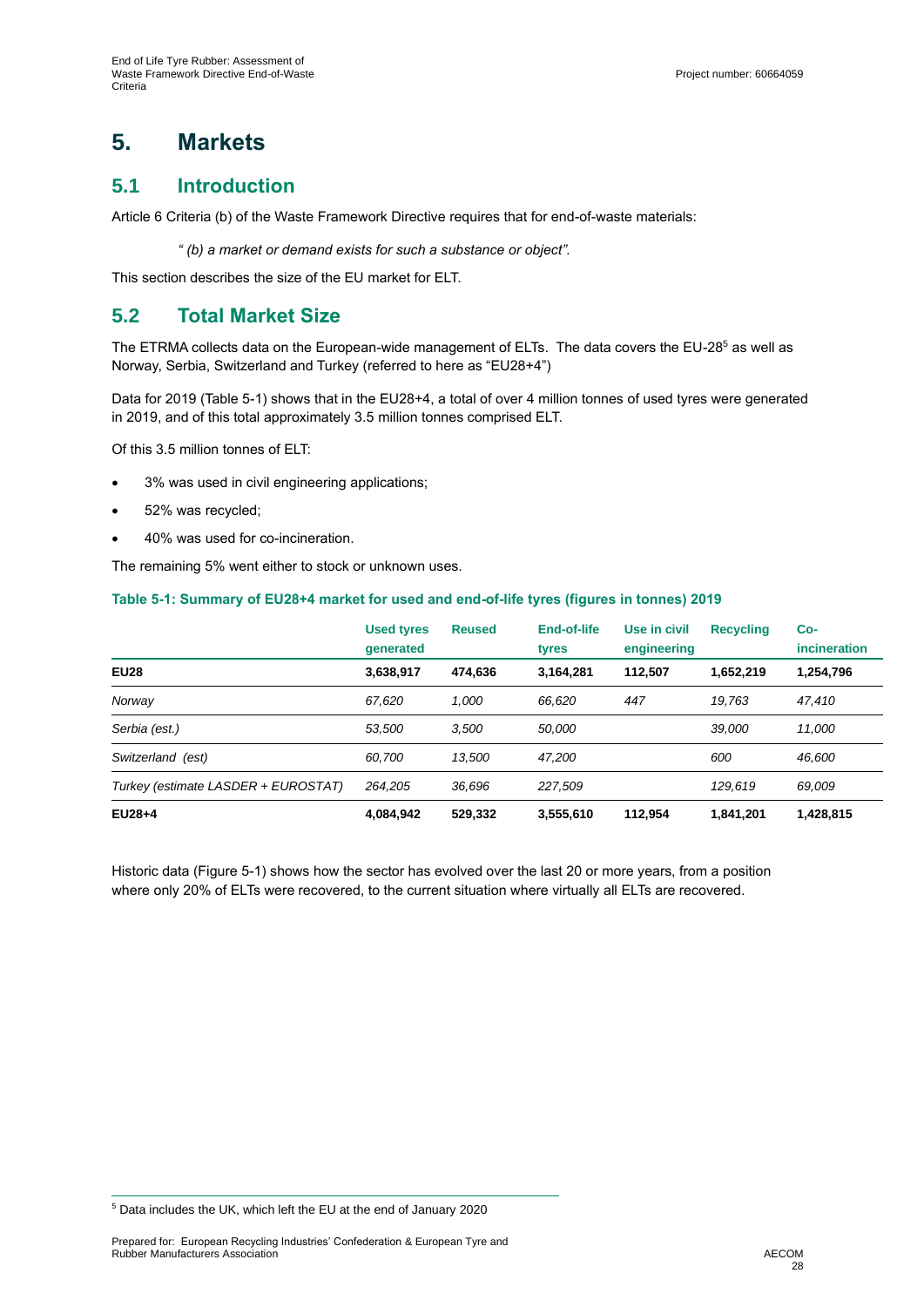#### <span id="page-28-0"></span>**Figure 5-1: Management of ELT over time**



The number of ELTs has increased significantly over this timeframe, from 1.38 Mt in 2002 to 3.5 Mt currently.

## **5.3 Imports and Exports**

There is a considerable flow of ELTs within and outside of Europe. [Table 5-2](#page-28-1) an[d Table 5-3](#page-29-0) below summarise imports and exports of ELT in Europe in 2019. This data has been collected by the ETRMA from Eurostat by a search of the relevant Commodity Code Lists listed by Eurostat in the Combined Nomenclature (CN) which are used for the description of the traded goods. This Combined Nomenclature contains the commodity classification prescribed by the European Union for the statistics of International Trade in Goods. The GN is an 8-digit format.

The relevant code is shown in the table below.

| <b>Code GN</b> | Code HS | <b>Description</b>                                                                     |
|----------------|---------|----------------------------------------------------------------------------------------|
| 40040000       | 400400  | Waste, parings and scrap of soft rubber and powders and granules<br>obtained therefrom |

[Table 5-2](#page-28-1) below shows the total quantity of ELT exported from countries in Europe in 2019. The data shows that the main exporters are the UK, France, Italy, Germany and Belgium. The main importers are Germany, the UK and the Netherlands. The data shows that Europe is a net exporter of ELT (i.e. the quantity exported exceeds the quantity imported).

<span id="page-28-1"></span>

|  |  |  |  | Table 5-2: ELT shreds and granulates - Exports from and Imports to European Countries, 2019 |  |  |
|--|--|--|--|---------------------------------------------------------------------------------------------|--|--|
|--|--|--|--|---------------------------------------------------------------------------------------------|--|--|

| <b>Country</b> | <b>Exports (tonnes)</b> | <b>Imports (tonnes)</b> |
|----------------|-------------------------|-------------------------|
| United Kingdom | 293,651                 | 64,217                  |
| France         | 228,983                 | 3,977                   |
| Italy          | 183,936                 | 1,556                   |
| Germany        | 135,720                 | 100,225                 |
| Belgium        | 87,668                  | 14,200                  |
| Poland         | 40,557                  | 29,690                  |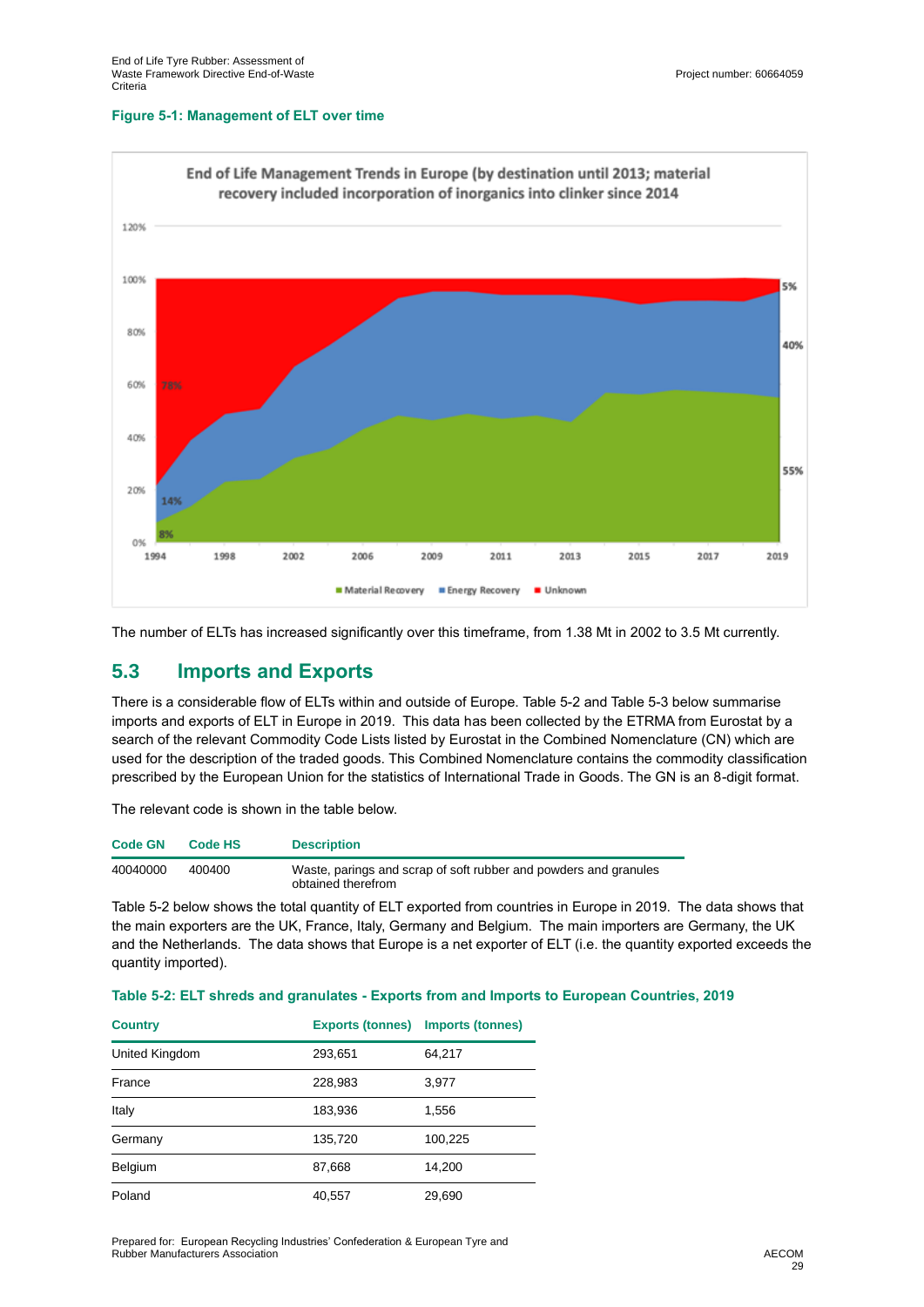End of Life Tyre Rubber: Assessment of Waste Framework Directive End-of-Waste Criteria

| <b>Grand Total</b> | 1,196,079 | 404,488 |  |
|--------------------|-----------|---------|--|
| Cyprus             |           | 335     |  |
| Croatia            | 286       | 3,218   |  |
| <b>Bulgaria</b>    | 286       | 78      |  |
| Malta              | 287       | 176     |  |
| Luxembourg         | 541       | 3,206   |  |
| Finland            | 925       | 4,724   |  |
| Romania            | 1,605     | 19,071  |  |
| Latvia             | 1,624     | 1,790   |  |
| Hungary            | 1,901     | 13,400  |  |
| Slovakia           | 3,000     | 423     |  |
| Slovenia           | 3,297     | 84      |  |
| Czechia            | 4,433     | 30,098  |  |
| Estonia            | 4,642     | 4,882   |  |
| Greece             | 8,732     | 152     |  |
| Portugal           | 9,034     | 29,289  |  |
| Lithuania          | 9,938     | 614     |  |
| Austria            | 10,209    | 8,335   |  |
| Ireland            | 28,512    | 560     |  |
| Netherlands        | 31,167    | 54,376  |  |
| Spain              | 32,106    | 2,493   |  |
| Sweden             | 34,873    | 9,460   |  |
| Denmark            | 38,166    | 3,859   |  |

[Table 5-3](#page-29-0) below shows the destinations of the tyres exported from European countries, and the sources of tyres imported to European countries. The data shows that the main destination of exports of ELT from Europe are India, Turkey and Morocco. The main sources of imports were all from within Europe – with Germany, the Netherlands and Denmark being the largest source. This latter point demonstrates the sizeable inter-European trade in ELT.

#### This data shows that

#### <span id="page-29-0"></span>**Table 5-3: Major Destinations and Sources of Exports and Imports of ELT shreds and granulates -**

| <b>Destination of</b><br><b>Exports from Europe</b><br>countries | <b>Tonnes received as</b><br>exports | <b>Source of Imports to</b><br><b>European countries</b> | <b>Tonnes sent</b><br>as imports |
|------------------------------------------------------------------|--------------------------------------|----------------------------------------------------------|----------------------------------|
| India                                                            | 427.640                              | Germany                                                  | 113,647                          |
| Turkey                                                           | 172,477                              | Netherlands                                              | 44,736                           |
| Morocco                                                          | 109,518                              | Denmark                                                  | 42,020                           |
| Germany                                                          | 64.078                               | Italy                                                    | 23,102                           |
| Rep. of Korea                                                    | 45.970                               | Spain                                                    | 22,232                           |
| Netherlands                                                      | 37,323                               | Austria                                                  | 19,814                           |
| United Kingdom                                                   | 33,339                               | Poland                                                   | 19.624                           |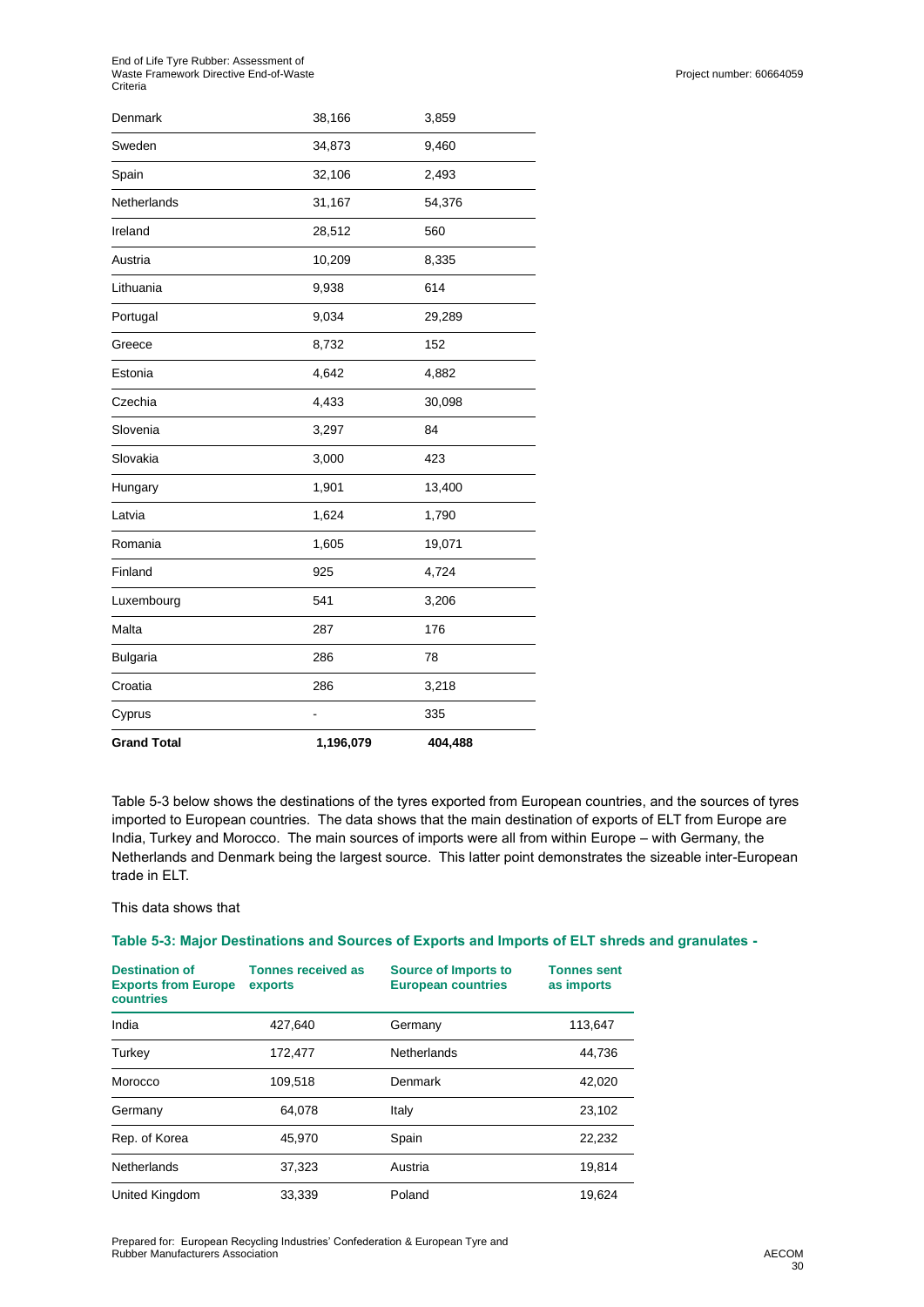| France         | 28,970 | Norway         | 13,005 |
|----------------|--------|----------------|--------|
| Belgium        | 24,390 | Croatia        | 12,386 |
| Czechia        | 23,264 | Belgium        | 11,384 |
| <b>Belarus</b> | 19,814 | United Kingdom | 9,382  |
| <b>USA</b>     | 19,663 | France         | 7,131  |
| Poland         | 18,803 | Greece         | 6,948  |
| Pakistan       | 15,929 | Slovakia       | 6,816  |
| Ukraine        | 13,630 | Czechia        | 6,796  |
| Switzerland    | 11,376 | Switzerland    | 4,044  |
| Denmark        | 10,496 | Portugal       | 3,520  |
| Austria        | 10,457 |                |        |

Many exports will fall under the reporting threshold, and hence the totals do not correspond (e.g. the UK reports that it imports more material to Germany than Germany reports receiving from the UK), Nevertheless, it provides a clear picture of the importance of international trade for the ELT rubber market.

## **5.4 Material prices**

According to ETRMA, the price for ELT granulate and powder is (in general terms) as shown below:

- Granulate for infill: € 120-150 /tonne
- Granulate for moulded products etc: € 100-250 /tonne
- Fine powder (cryogenically ground): € 500-1200 /tonne

The fact that there is a positive price for this material (i.e. users pay tyre processors for the material) demonstrates that there is a market demand for this material and that it is treated by the market as a legitimate product with a positive value, and that if ELT rubber were not available, the market would need to seek other alternatives to fulfil the need.

## **5.5 Conclusions**

The data shows that there are active markets for ELT, for a variety of end uses.

ELT rubber has a positive market value: ETRMA estimates that prices for the different grades of ELT rubber range between € 100 and 1200 per tonne: this demonstrates the market demand for the product.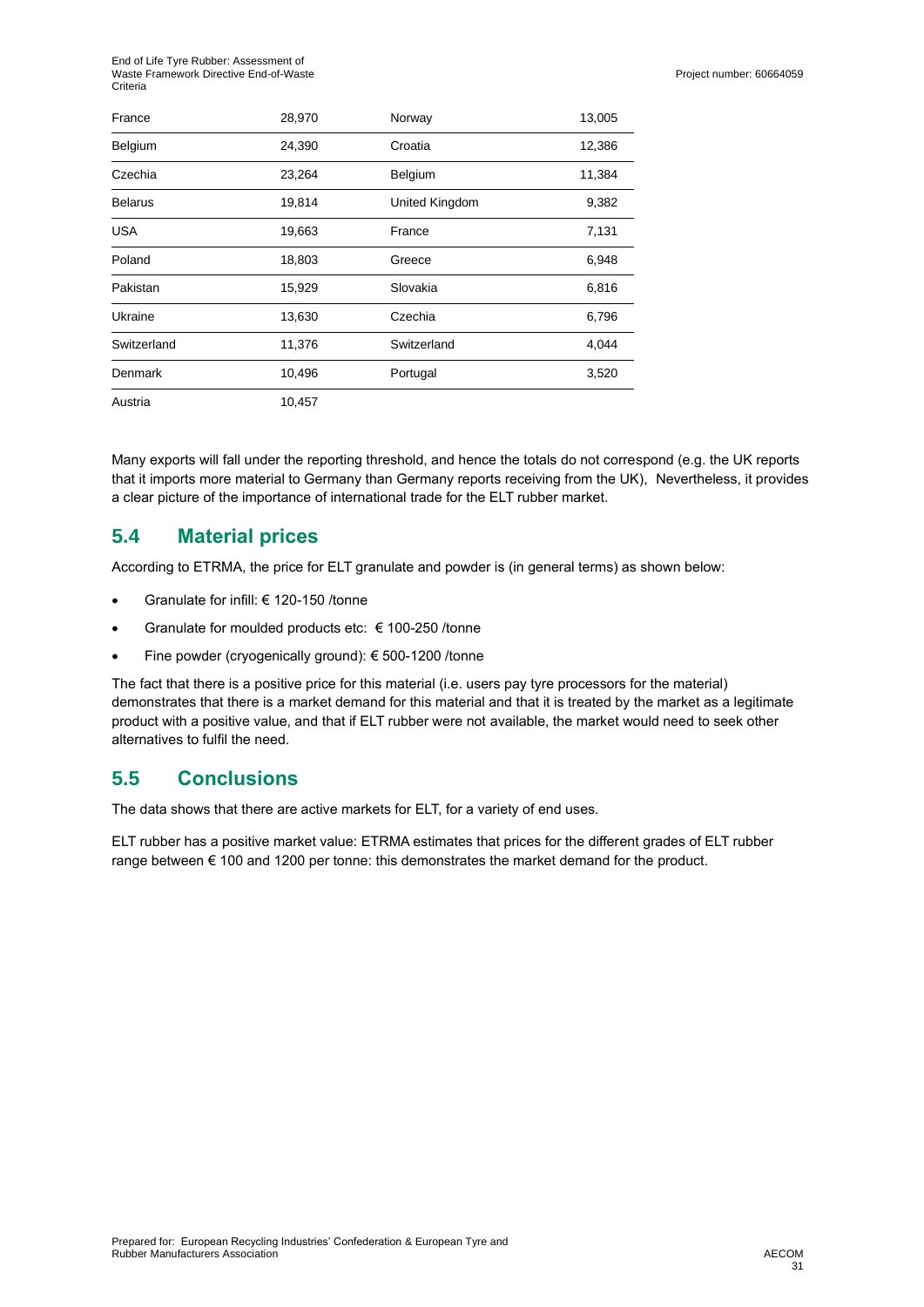# **6. Technical Properties**

## **6.1 Introduction**

Article 6 Criteria (c) of the Waste Framework Directive requires that for end-of-waste materials:

*"(c) the substance or object fulfils the technical requirements for the specific purposes and meets the existing legislation and standards applicable to products;"*

The main concern in relation to the possible use of rubber tyres with EoW status is the potential risk that the materials may contain substances that can cause unacceptable impacts on soil, surface water or groundwater and/or on human health.

In order to meet the requirements with regard to classification, labelling and customer information, recyclers must know the technical properties and hazard profile of the substances put on the market. This implies that to comply with legislation recyclers have to determine whether the substances manufactured (including any impurities) have hazardous properties (e.g. corrosive, acutely toxic, chronically toxic, carcinogenic).

The technical properties of rubber tyres with EoW status would need to be defined, measured and controlled by a so-called "product quality criteria".

The main focus should be on the following properties:

- Physical-chemical composition
- Content of impurities
- Physical size and shape
- Grading and classification of consignments
- Safety requirements

## **6.2 Standards**

The technical properties of the ELT rubber are addressed Technical Specifications or Standards.

There are several European Technical Committees that work on creating new Standards related either to ELTderived materials (CEN TC 366) and to products that commonly use ELT rubber (e.g. CEN TC 217 for sport and leisure surfaces). The list of standards below gives examples:

- EN 14243-1:2019 (WI=00366004) Materials obtained from end of life tyres Part 1: General definitions related to the methods for determining their dimension(s) and impurities 2019-02-13
- EN 14243-2:2019 (WI=00366006) Materials obtained from end of life tyres Part 2: Granulates and powders - Methods for determining the particle size distribution and impurities, including free steel and free textile content 2019-02-13
- EN 14243-3:2019 (WI=00366007) Materials obtained from end of life tyres Part 3: Shreds, cuts and chips Methods for determining their dimension(s) including protruding filaments dimensions
- CEN/TR 17511:2020 (WI=00366012) Materials obtained from End-of-Life Tyres Odour of ELT granulates Origin and remediation possibilities 2020-07-08
- CEN/TS 16916:2016 (WI=00366002) Materials obtained from End of Life Tyres Determination of specific requirements for sampling and determination of moisture content using the oven-dry method 2016-03-16
- CEN/TS 17045:2020 (WI=00366017) Materials obtained from end-of-life tyres Quality criteria for the selection of whole tyres, for recovery and recycling processes 2020-10-07
- CEN/TS 17188:2018 (WI=00366003) Materials obtained from end of life tyres (ELT) Sampling method for granulates and powders stored in big-bags 2018-06-13
- CEN/TS 17189:2018 (WI=00366011) Materials obtained from end of life tyres (ELT) Determination of the true density of granulates - Method based on water pycnometry 2018-06-13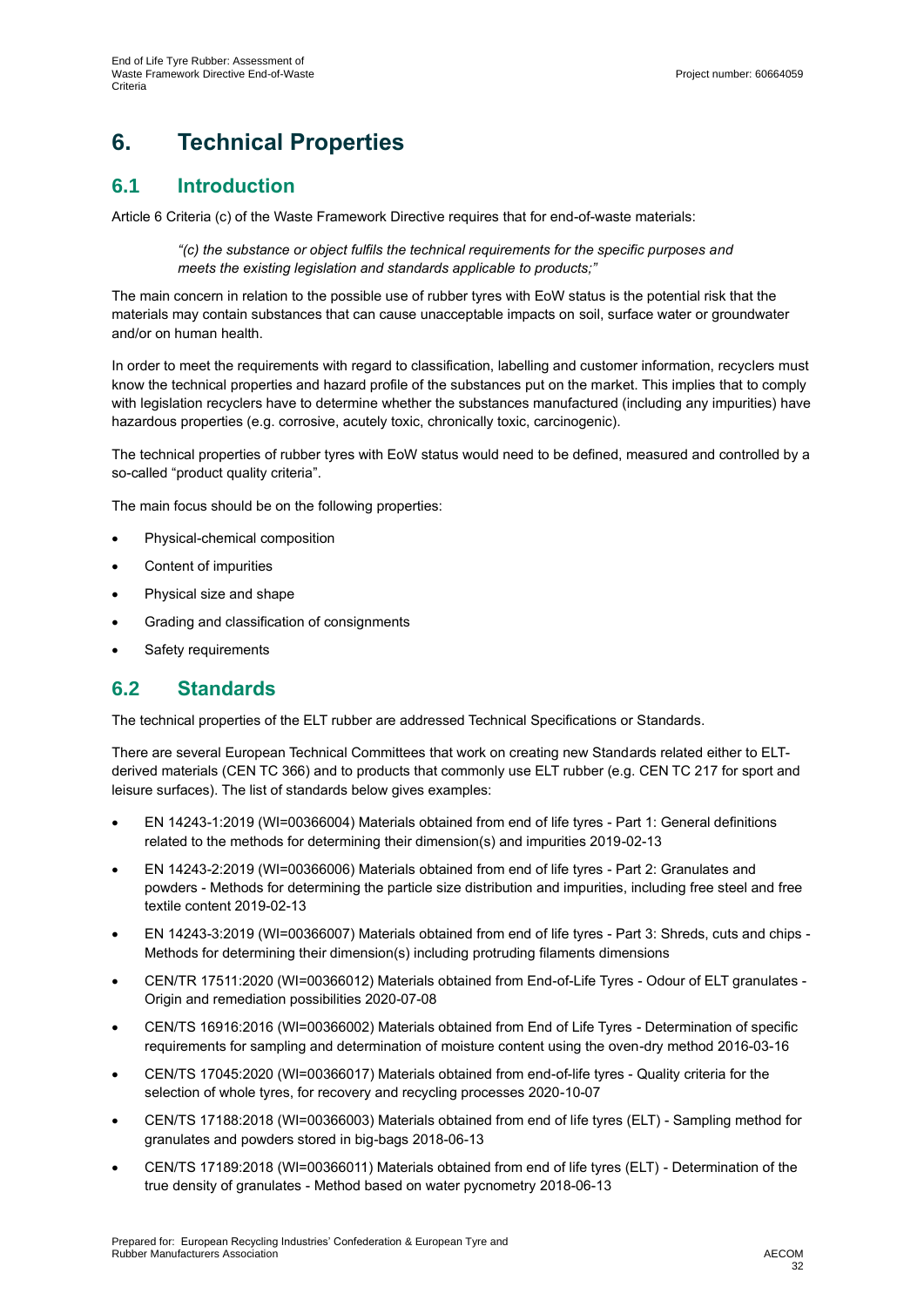- CEN/TS 17307:2019 (WI=00366009) Material derived from End-of-Life tyres Granulates and powders elastomers identification: Gas-chromatography and mass-spectrometric detection of pyrolysis products in solution 2019-03-27
- CEN/TS 17308:2019 (WI=00366013) Materials produced from end of life tyres Steel wire -Determination of the non-metallic content 2019-04-03
- CEN/TS 17510:2020 (WI=00366014) Materials obtained from end-of-life tyres Determination of the specific surface area of powders - Method based on krypton adsorption 2020-10-07

## **6.3 Non-waste Regulatory Controls**

Whilst it is still waste, ELTs are regulated by the extensive EU waste regulatory regime. The following regulations are of relevance to ELT rubber which has achieved EoW status.

- Registration, Evaluation, Authorization and Restriction of Chemicals (REACH)
- The Regulation (EC) No 1272/2008 on the classification, labelling and packaging of substances and mixtures (CLP Regulation) and Regulation (EU) 2020/740 on the labelling of tyres with respect to fuel efficiency and other parameters

### **6.3.1 REACH**

The REACH regulation (EC No 1907/2006) of the European Parliament and the Council) lays down specific duties and obligations on manufacturers, importers and downstream users of substances on their own, in mixtures and in articles.

When rubber derived from tyres ceases to be waste according to Article 6 of the WFD, the exemption under Article 2.2 of the REACH Regulation no longer applies. A benefit of EU-wide EoW criteria will therefore be to clarify when whether ELT derived rubber has to be considered a substance, mixture or article under REACH.

REACH stands for Registration, Evaluation, Authorisation and Restriction of Chemicals. It is a regulation of the European Union which entered into force on 1 June 2007, and aims to:

- improve the protection of human health and the environment from the risks that can be posed by chemicals, while enhancing the competitiveness of the EU chemicals industry;
- acquire greater toxicological and eco-toxicological knowledge for about 30,000 substances (produced / imported in quantities> 1 tonne/year) (registration process)
- restrict the manufacture and/or placing on the market for certain uses of chemicals (restriction process);
- guarantee some uses for "very high concern" substances, ensuring that the risks related to them are properly controlled (authorization process).

To do this, REACH Regulation establishes procedures for collecting and assessing information on the properties and hazards of substances and concerns all chemicals, specifically it deals with:

- substances
- mixtures (of two or more substances)
- articles.

Companies' obligations established by the REACH Regulations are linked to three factors:

- the type of activity that is actually carried out by the company in relation to each specific substance used, as such or in a mixture or in an article, that defines its role in the supply chain;
- the classification, in accordance with the REACH and CLP Regulations, of substances produced/used as such or in a mixture or in an article;
- the quantity of substances produced/used or contained in articles/mixtures.

Once ELT derived rubber granule/powder achieves EoW status it is considered a mixture under REACH, and companies in the supply chain have an obligation to: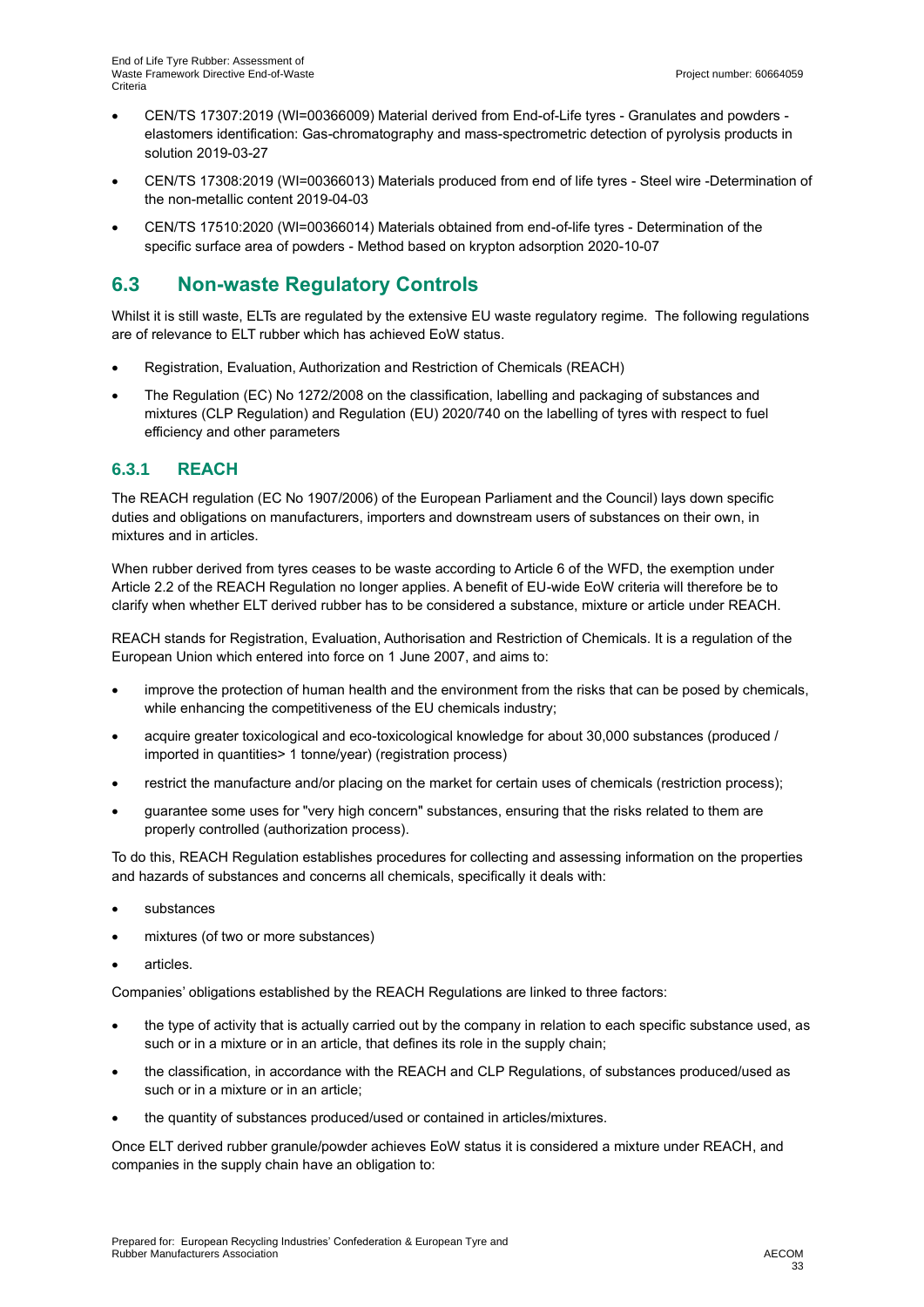- identify their role in the supply chain of the products deriving from the recovery of ELTs and, in particular, whether they there are manufacturers, downstream users or distributors of ELT-derived rubber (granule/powder);
- know which chemicals within the product are of concern for the compliance with the REACH Regulation, with particular regard to:
	- those classified as carcinogenic, mutagenic or toxic for reproduction (CMR);
	- those classified as persistent, bioaccumulative and toxic (PBT) or very persistent and very bioaccumulative (vPvB);
	- those subject to the authorisation obligations or included in the list of substances candidate for authorisation (candidate list);
	- those that are not registered;
	- those covered by restrictions required by REACH on the manufacture/placing on the market/use of substances as such or in mixtures/articles;
	- those that must be specified in the safety data sheet (SDS) of the mixture when it is placed on the market;
	- those to be specified in the information provided to the recipients pursuant to Article 32 of REACH;
	- those to be specified in the information provided to the recipients pursuant to Article 33 of REACH.
- know the quantities in which the above-mentioned substances are present in the product, which determine the classification of the product globally under CLP and the application of other obligations and restrictions of the REACH Regulation.

Under the REACH Regulation, manufacturers, importers or users of each individual substance, as such or contained in mixtures or articles, may be subject to specific obligations depending on the role performed in the supply chain for this specific substance. These include obligations relating to:

- Registration of chemicals
- Authorisation of substances
- Compliance with the restrictions defined in Annex XVII of REACH
- Transmission of information through the supply chain

Commission Regulation (EU) 2021/1199 of 20 July 2021 amending Annex XVII to Regulation (EC) No 1907/2006 of the European Parliament and of the Council addresses the issue of polycyclic aromatic hydrocarbons (PAHs) in granules or mulches used as infill material in synthetic turf pitches or in loose form on playgrounds or in sport applications. This decision prohibits the placing on the market and use of granules and mulches as infill if they contain more than 20 mg/kg of the sum of the eight PAHs. Granules or mulches placed on the market also have to be batch labelled to ensure safe use.

### **6.3.2 CLP**

The REACH Regulation is connected to the European Union Classification, Labelling and Packaging (CLP) Regulation ((EC) No 1272/2008). The CLP Regulation, entered in force on 20 January 2009, was adopted in order to meet the request of the European Community to contribute to the global harmonization of the classification and labelling criteria not only in the United Nations, but also by incorporating into EU laws the criteria of the United Nations' Globally Harmonised System (GHS) 6.

The methodology introduced by CLP, based on GHS, aims to introduce:

- a harmonised classification of substances and mixtures, to identify their hazard;
- a harmonised labelling of substances/mixtures (phrases and pictograms for the communication of hazards in a language that is unique on an international level

 $6$  UN Globally Harmonized System of Classification and Labelling of chemicals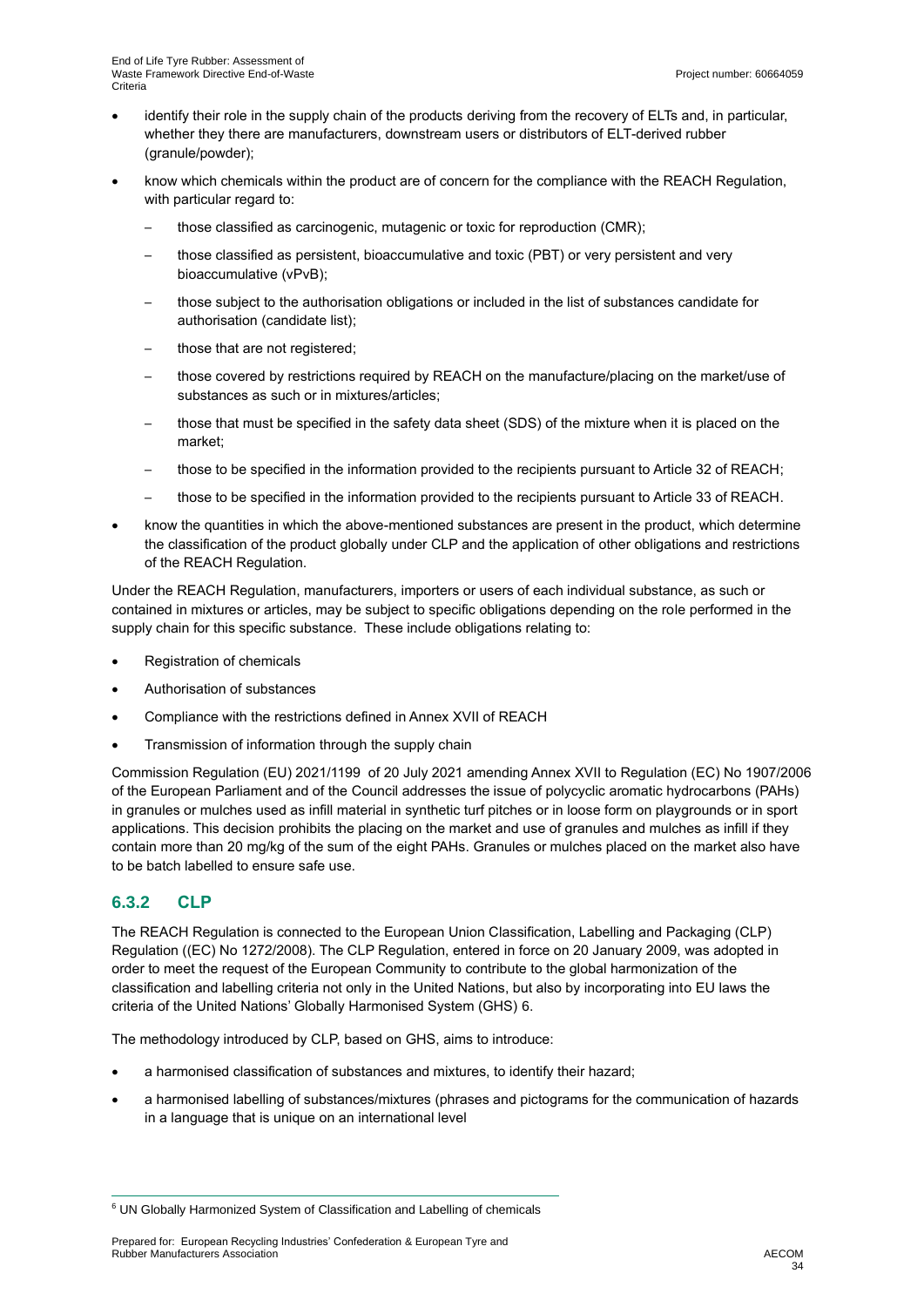Specifically, the CLP applies to substances, mixtures and some articles, without limits on the quantity produced per year, and has the following obligations:

- Classify, package and label substances and mixtures according to the provisions of the CLP before placing them on the market (art 4) (use of literature data);
- Notify the classification and labelling elements of substances to ECHA for the maintenance and updating of the classification and labelling inventory (Classification and Labelling -C & L) (art.40);
- Update the labelling and classification of the substance in case of new technical and scientific information (art.15, art.30);
- Keep available all the information required for the purposes of classification and labelling under CLP for a period of at least 10 years (art.49).

The obligations under REACH Regulation are intrinsically connected to the content of the CLP Regulation, with reference to the harmonized classification of chemicals, in the general framework relating to the definition of the obligations of the producers of granule/powder and of the actors of the supply chain of the products deriving from the treatment of ELTs, it is not possible to avoid considering the two Community Regulations jointly.

## **6.4 ELT Obligations under REACH and CLP**

Due to the complexity of these legal acts (REACH, CLP) the UNI/CT 04/GL14 Working Group defined the procedures to ascertain the compliance of these products to the fulfilments of the REACH and CLP Regulations.

Furthermore, to achieve this objective, the CONFOREACh-GVG Project aimed at facilitating the realization of the aforementioned UNI/TR by carrying out tests on ELTs granules and powders.

This project identified that ELT rubber is classified as a "mixture" under REACH and drew the following conclusions from a comprehensive mapping out of the substances that could be found in theses mixtures.

- Regarding **REACH registration obligations**: there is currently no obligation to register any substance present in the ELT derived rubber granule and powder but it is necessary to certify the existence of the registration exemption conditions referred to in art. 2.7 (d) of the REACH for those substances which have been assumed to be manufactured in quantities exceeding 1 ton/year and which are not exempt from registration due to their nature in the finished product and their function in the rubber production process. This requirement can be complied by preparing and keeping available in the production plant a dossier that certifies the sameness of the recovered substances with other registered substances and collects information on these recovered substances that allow their safe use.
- Regarding the **REACH authorization obligations**: there is no obligation to request authorization for the use of the substances present in the ELT derived rubber granules and powder, as all the substances included in the candidate list and in Annex XIV of the REACH comply with the conditions of article 56.6 of REACH.
- Regarding the **REACH restrictions obligations**: the restrictions that to date could potentially affect the ELT derived rubber granule and powder are Entries 28 and 50 of REACH. If the granule / powder is used, without altering its chemical composition, to realize a product that is classified, according to REACH, as an article and which falls within the scope of the restriction, it would not be allowed to be placed on the market if the concentrations of the listed PAHs exceed the limits imposed by the restriction.
- Regarding to **REACH communication obligations** along the supply chain: the ELT derived rubber granule / powder is a mixture under REACH and is not classified as hazardous according to CLP. Therefore, the supply of the SDS is not mandatory (even without request) pursuant to 'art. 31, paragraph 1 (a) of the REACH. However, the conditions provided for by art. 31 paragraph 3 of the REACH apply and, consequently, it is necessary to prepare an SDS of the ELT derived rubber granule/powder to be transmitted on request to the recipients. Furthermore, pursuant to the CLP Regulation, the availability of this SDS must be indicated on the label on the packaging.

## **6.5 Conclusions**

There are numerous existing technical standards relating to the technical properties of ELT rubber.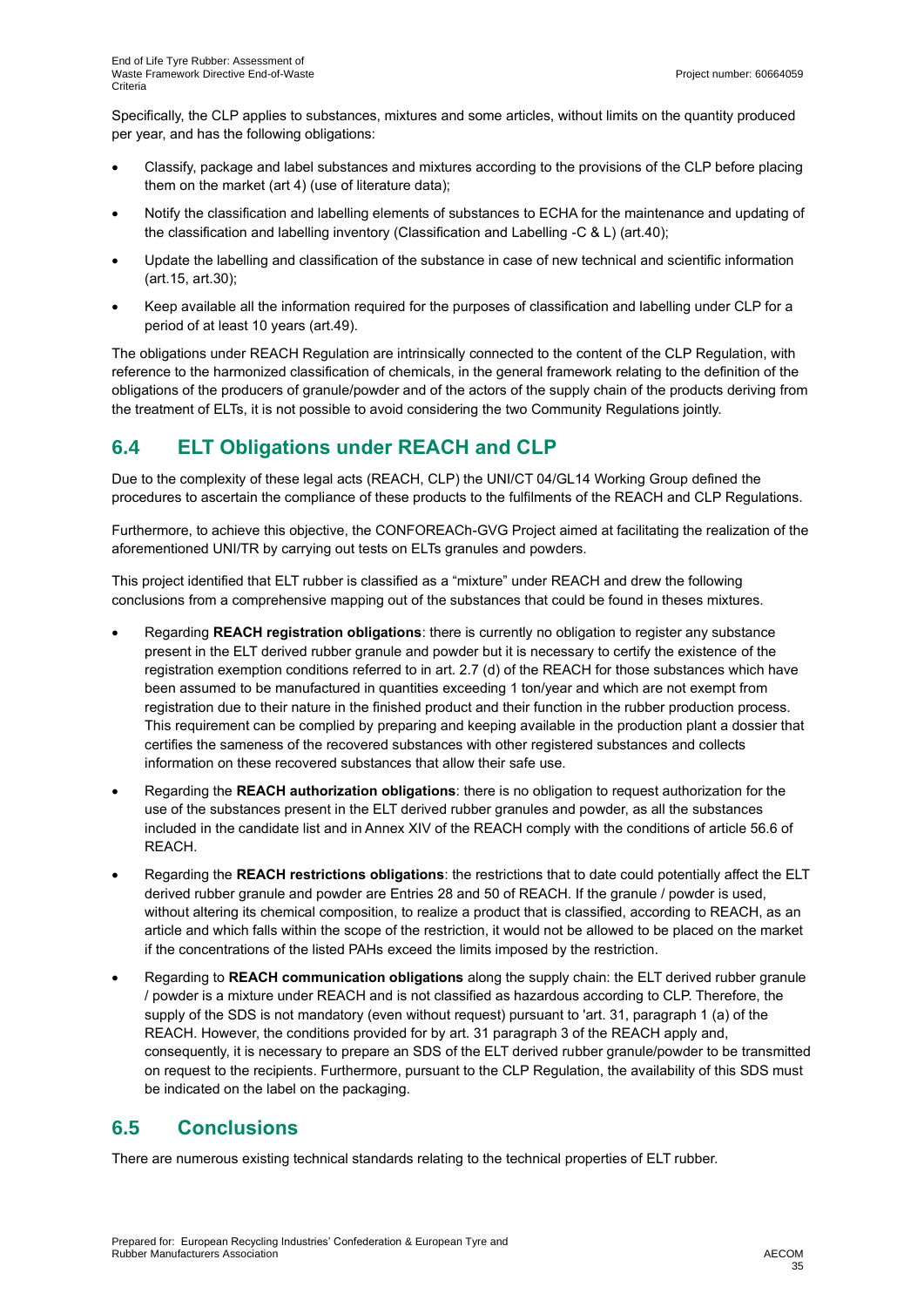ELT rubber achieving EoW status would be managed as a "mixture" under REACH. Tests have demonstrated that ELT rubber is not classified as hazardous under CLP.

There is an existing limit under Entry 50 of REACH setting a maximum PAH concentration of 20 ppm for ELT rubber infill material. Articles that come into direct as well as prolonged contact or short-term repetitive contact with human skin or the oral cavity, under normal or reasonably foreseeable conditions of use, must also not contain more than 1 mg/kg of any of the 8 PAHs listed under Entry 50 (noting that this restriction applies to all such articles, not just those made from ELT-derived rubber). . There is no requirement to obtain additional REACH registration or authorisation for substances in ELT rubber.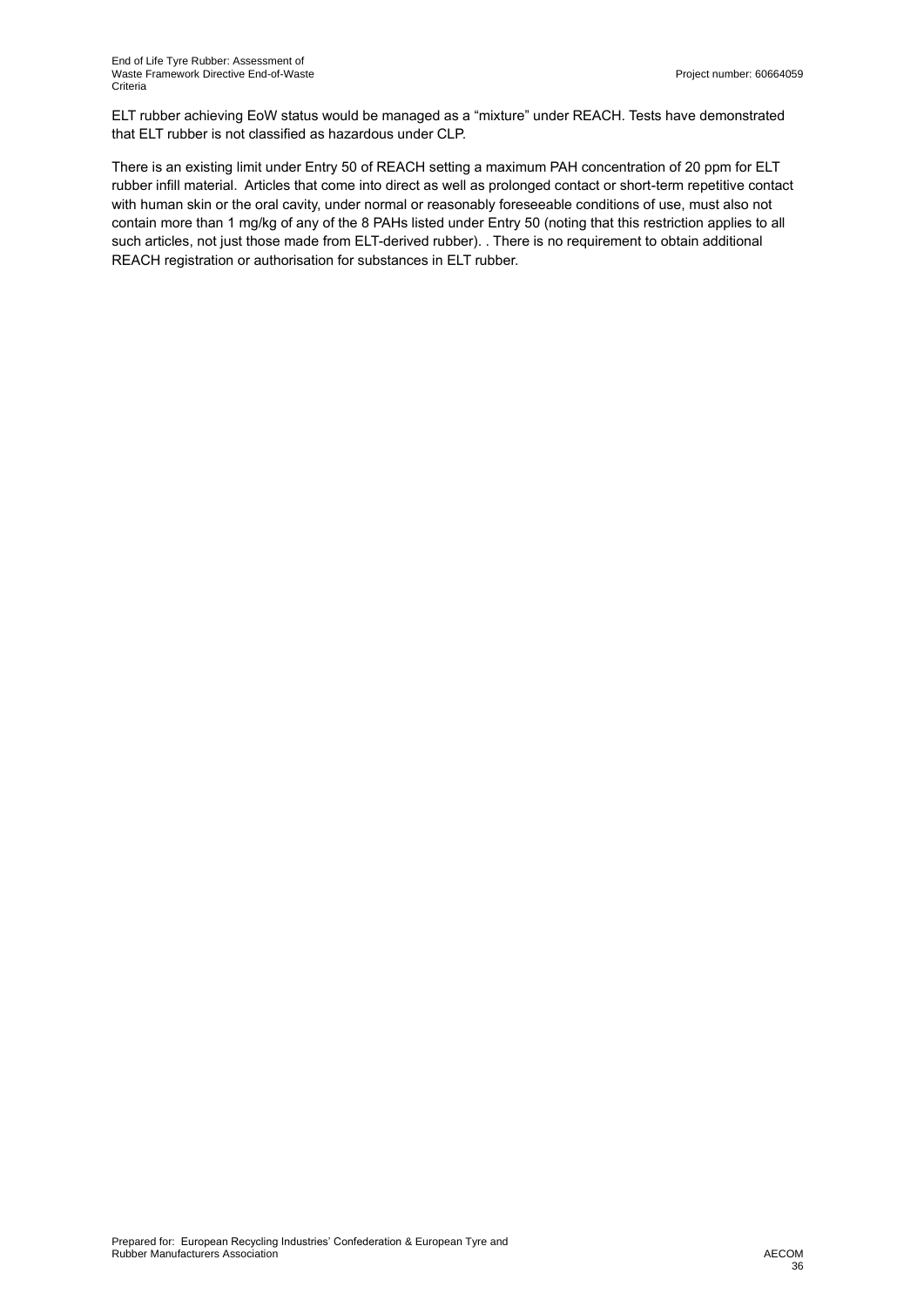# **7. Environment and Health Impacts**

## **7.1 Introduction**

Article 6 Criteria (d) of the Waste Framework Directive requires that for end-of-waste materials:

*"(d) the use of the substance or object will not lead to overall adverse environmental or human health impacts.".*

This section describes and discusses the potential environmental and human health impacts associated with the use of ELT rubber.

Recycling of ELT rubber contributes towards the objectives of the circular economy, by maintaining the material in use, and utilising the properties of the material (e.g. shock absorbency, in the case of artificial turf infill). This is in contrast to co-incineration, which (whilst preferrable to disposal) ultimately leads to a loss of resources, since the raw material in ELT rubber is destroyed in the combustion process.

In the markets for recycled ELT rubber, the material replaces virgin materials that would otherwise be used to serve the same purpose (e.g. for the most part, this would be virgin rubber).

## **7.2 Life Cycle Impacts**

The most widely used way to assess overall environmental impacts of an activity is to carry out a life cycle assessment. This process is defined as the systematic analysis of the potential environmental impacts of products or services during their entire life cycle.

A number of LCA studies have been carried out for ELT rubber, and are discussed below.

### **7.2.1 Comparison of destructive and non-destructive ELT management routes**

A life cycle assessment study carried out in 2010<sup>7</sup> compared five "non-destructive" ELT recycling routes and four "destructive" co-incineration and energy recovery routes. The routes considered were:

| Destructive methods: |           | Non-destructive methods: |
|----------------------|-----------|--------------------------|
| cement works         | $\bullet$ | retention basins         |
| foundries            | $\bullet$ | infiltration basins      |
| steelworks           | $\bullet$ | moulded objects          |
| urban heating        | $\bullet$ | synthetic turfs          |
|                      | $\bullet$ | equestrian floors        |

This evaluation was based on the Life Cycle Assessment approach and conformed to the methodological prescriptions developed in the ISO 14 040 (2006a) and ISO 14 044 (2006b) standards. It was carried out by PricewaterhouseCoopers Ecobilan (2009) a consulting firm specialising in life cycle assessments, and was reviewed by a committee of European LCA experts and interested parties.

The study took into account both the direct impacts associated with the recovery method and the impacts avoided through the substitution effect (the recovered used tyres were used as a replacement for "traditional" products such as energy or raw materials).

The results for greenhouse gas emissions (shown in FIG below) indicate that the two best-performing recycling routes (synthetic turf and moulded objects) performed significantly better than the best "destructive" route of coincineration in cement works.

 $7$  Clauzade, C., Osset, P., Hugrel, C. et al. Life cycle assessment of nine recovery methods for end-of-life tyres. Int J Life Cycle Assess 15, 883–892 (2010)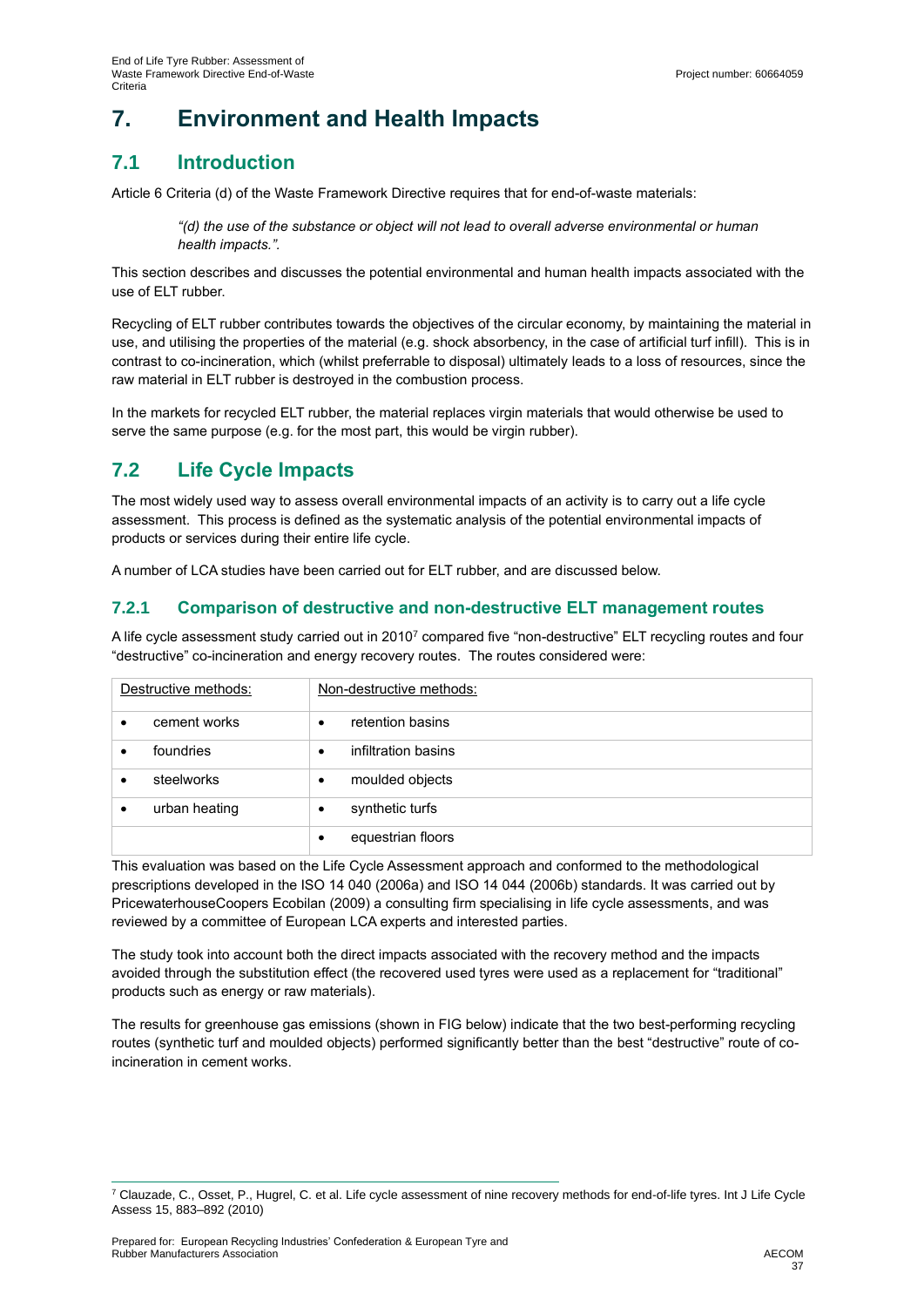

#### **Figure 7-1: Comparative GHG Emissions for Selected ELT Management Routes**

*Source: Clauzade, C., Osset, P., Hugrel, C. et al. Life cycle assessment of nine recovery methods for end-of-life tyres. Int J Life Cycle Assess 15, 883–892 (2010)*

#### **7.2.2 Comparison of ELT rubber infill with co-incineration**

In May 2020 a life cycle assessment was commissioned by Genan (a tyre recycler) and prepared by Force Technoology (Denmark) and IFEU (Germany)<sup>8</sup>. The report was peer-reviewed by three independent researchers, and prepared in compliance with international standards ISO 14040 and ISO 14044, and is based on the EU methodology from the International Reference Life Cycle Data System (ILCD) programme relating to LCA analyses.

The scope of the LCA compared the use of ELT rubber as artificial turf infill with co-incineration of ELT rubber. In the infill scenario, ELT rubber was considered to substitute for virgin rubber (either styrene ethene butene styrene copolymer (SEBS), or ethylene propylene diene monomer (EPDM)). The functional unit is defined as the treatment of one tonne of tyres in Europe.

The scenarios evaluated are shown in [Figure 7-2](#page-38-0) and [Figure 7-3](#page-38-1) below:

<sup>&</sup>lt;sup>8</sup> Life cycle assessment of waste tyre treatments: Material recycling vs. co-incineration in cement kilns, Force Technology (for Genan Holding A/S, May 2020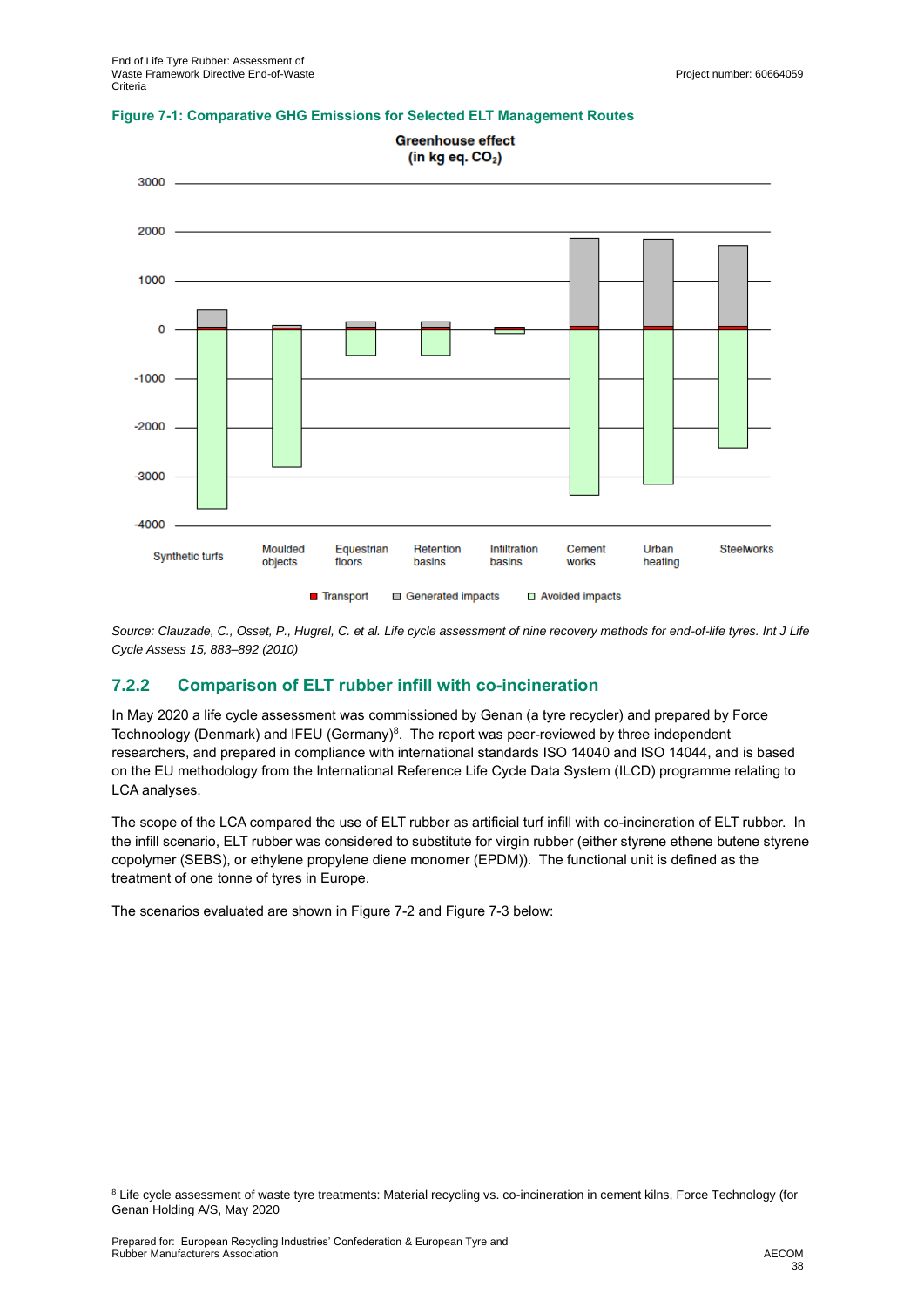#### <span id="page-38-0"></span>**Figure 7-2: LCA recycling scenario**



*Source: Life cycle assessment of waste tyre treatments: Material recycling vs. co-incineration in cement kilns, Force Technology (for Genan Holding A/S, May 2020)*

#### <span id="page-38-1"></span>**Figure 7-3: LCA co-incineration scenario**



*Source: Life cycle assessment of waste tyre treatments: Material recycling vs. co-incineration in cement kilns, Force Technology (for Genan Holding A/S, May 2020*

The LCA showed that ELT rubber infill has lower impacts than co-incineration in 13 or 14 of the 16 impact categories in the LCA (depending on whether comparing with SEBS or EPDM infill): impacts in the potential climate change category are 76-80% lower for the infill scenario compared to the co-incineration scenario.

In summary:

- The LCA analysis shows that for each tonne of end-of-life tyres processed into ELT rubber and used as infill in artificial turf pitches, there is a reduction of 700 kg of CO2e compared to co-incineration of ELT.
- The current total volume of tyres processed in the EU for application as infill in artificial turf pitches (400,000 tonnes annually) corresponds to annual savings of 280,000 tonnes of CO2e.
- The report furthermore shows that compared to the incineration of tyres, recycling also provides substantial benefits in a number of other environmental categories . These include e.g. acidification (terrestrial and freshwater) and respiratory inorganics.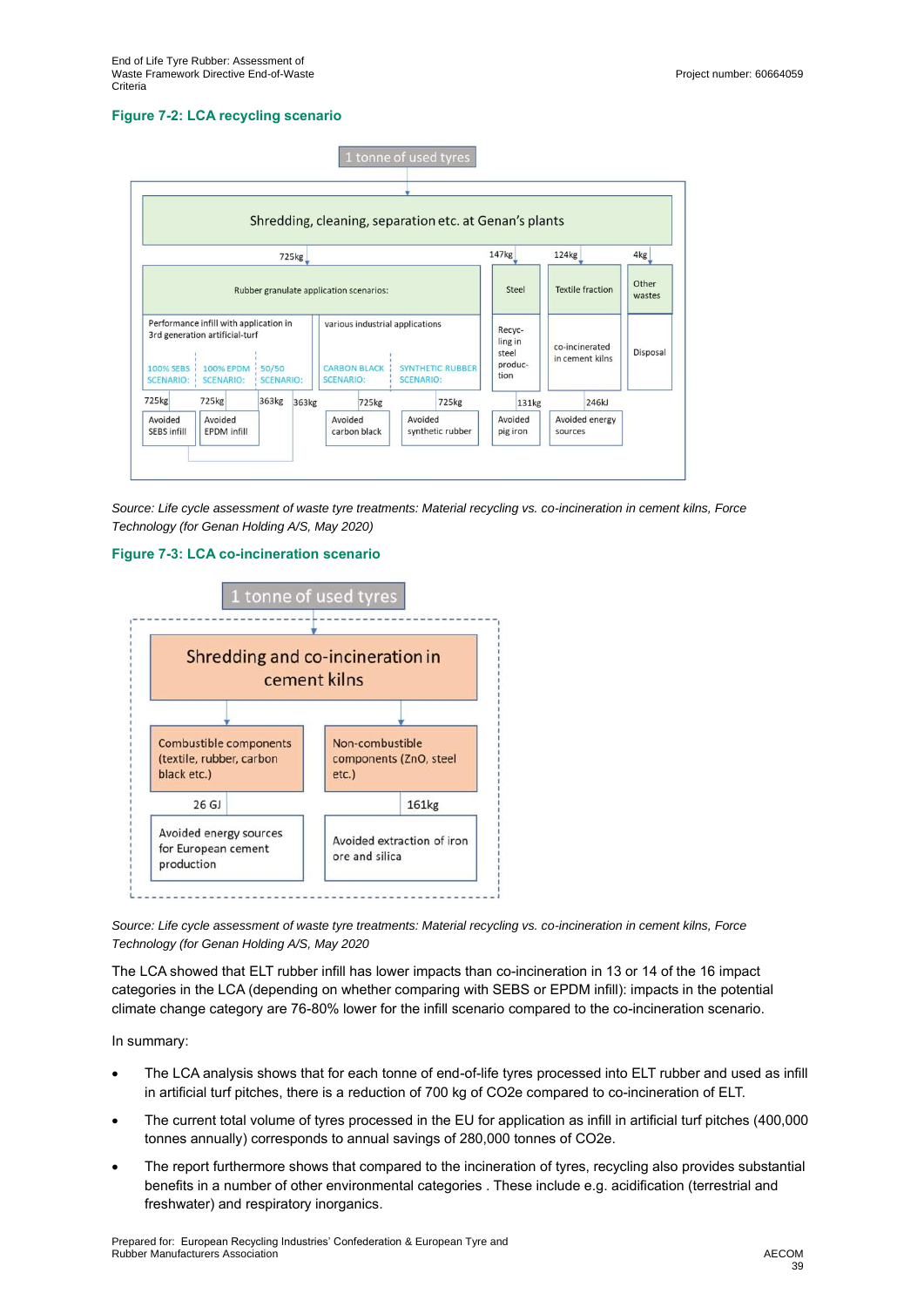### **7.2.3 Comparison of ELT rubber infill with alternative infill materials**

Ragn Sells, a tyre recycling company in Sweden and Norway, commissioned an LCA for artificial turf infill.

The functional unit for rubber infill is are defined:

1 football field (defined as  $7881 \text{ m}^2$  with an expected life span of 10 years)

The different scenarios for the infill scenario (in terms of materials used and lifespan) were as follows:

| <b>Infill material</b> | <b>Amount of infill</b><br>needed per<br>football field | Life span                                 |  |
|------------------------|---------------------------------------------------------|-------------------------------------------|--|
| <b>SBR</b>             | 52 tons                                                 | 10 years                                  |  |
| Cork                   | 8.3 tons                                                | 4 years (i.e. 21 tonnes<br>over 10 years) |  |
| <b>EPDM</b><br>77 tons |                                                         | 10 years                                  |  |
| <b>TPE</b><br>65 tons  |                                                         | 10 years                                  |  |

In terms of artificial turf infill, the LCA concluded that:

- Granulated tyres (referred to in the reports as SBR (styrene-butadiene) rubber derived from ELT tyres) used as an infill in artificial turfs have the lowest environmental impact compared to expanded cork, and the nonwaste derived alternatives of thermoplastic elastomers (TPE) and ethylene propylene diene monomer (EPDM).
- Cork infill has the highest land use footprint: approximately 35 hectares of cork forests are needed to produce infill for one football field.
- EPDM and TPE have the highest carbon footprints, releasing between 15 and 28 times as much greenhouse gases as granulated tyres.

[Figure 7-4](#page-39-0) below shows the comparative global warming potentials of ELT rubber (referred to as SBR) compared with comparator materials for this application.

#### <span id="page-39-0"></span>**Figure 7-4: Comparative global warming potential of ELT and alternatives for artificial turf infill**



# Artificial turf

Global warming potential

Results for the artificial turf comparison in the impact category global warming potential. The results are expressed as ton CO<sub>2</sub>-equivalents per football field.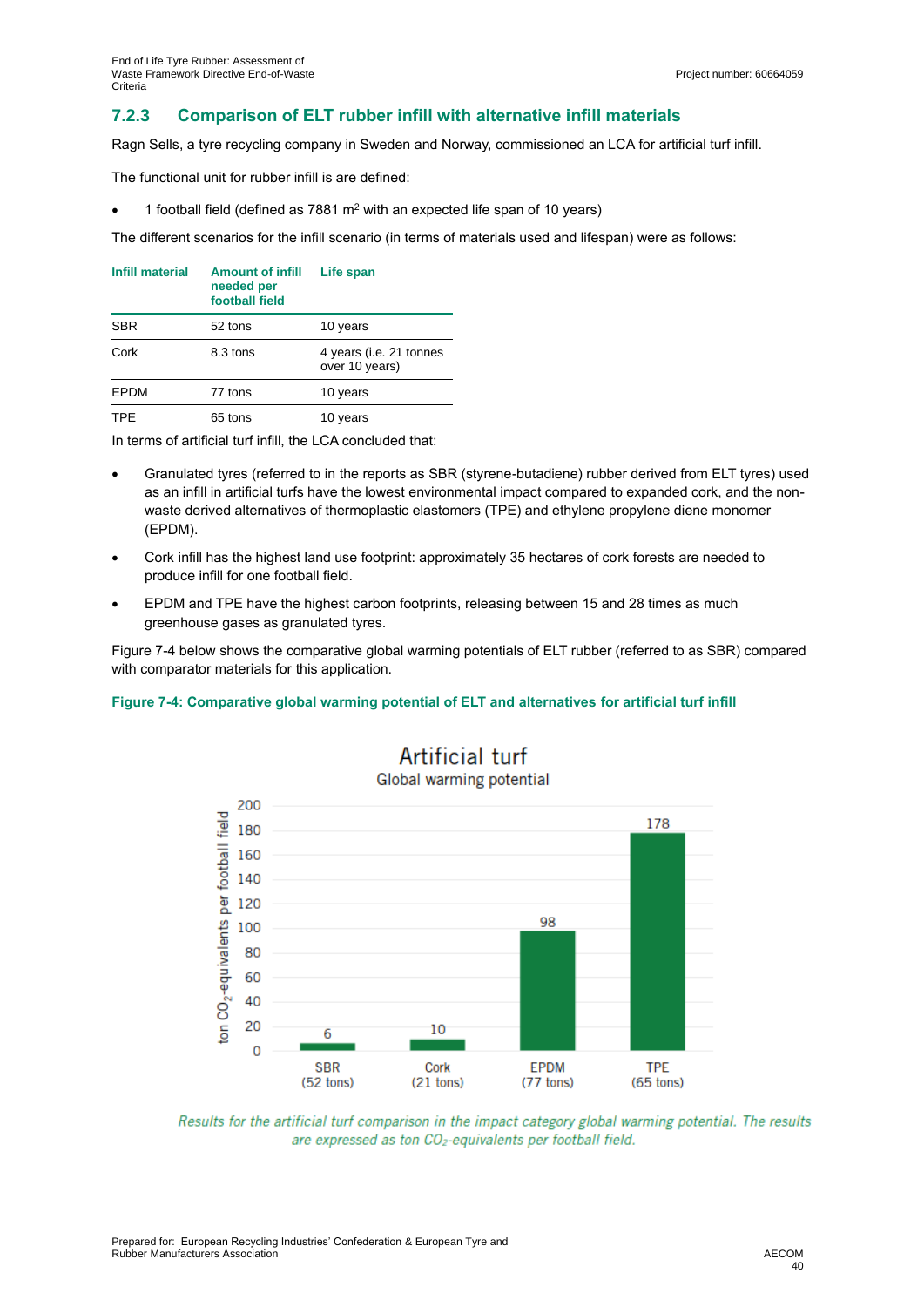## **7.2.4 Comparison of asphalt rubber pavement with conventional asphalt**

The Ragn Sells LCA also considered the application of asphalt rubber. The functional units is defined as:

• 1 stretch of road (defined as 240  $\text{m}^{2*}$ year)

The study concluded that asphalt rubber pavements have lower environmental impact than pavements constructed entirely from conventional asphalt: this is dependent on the capacity to construct thinner pavements when using asphalt rubber, or to construct pavements which have a longer life than conventional asphalt pavements.

[Figure 7-5](#page-41-0) below shows the comparative global warming potentials of ELT rubber (referred to as AR in the case of asphalt) compared with comparator materials for this application.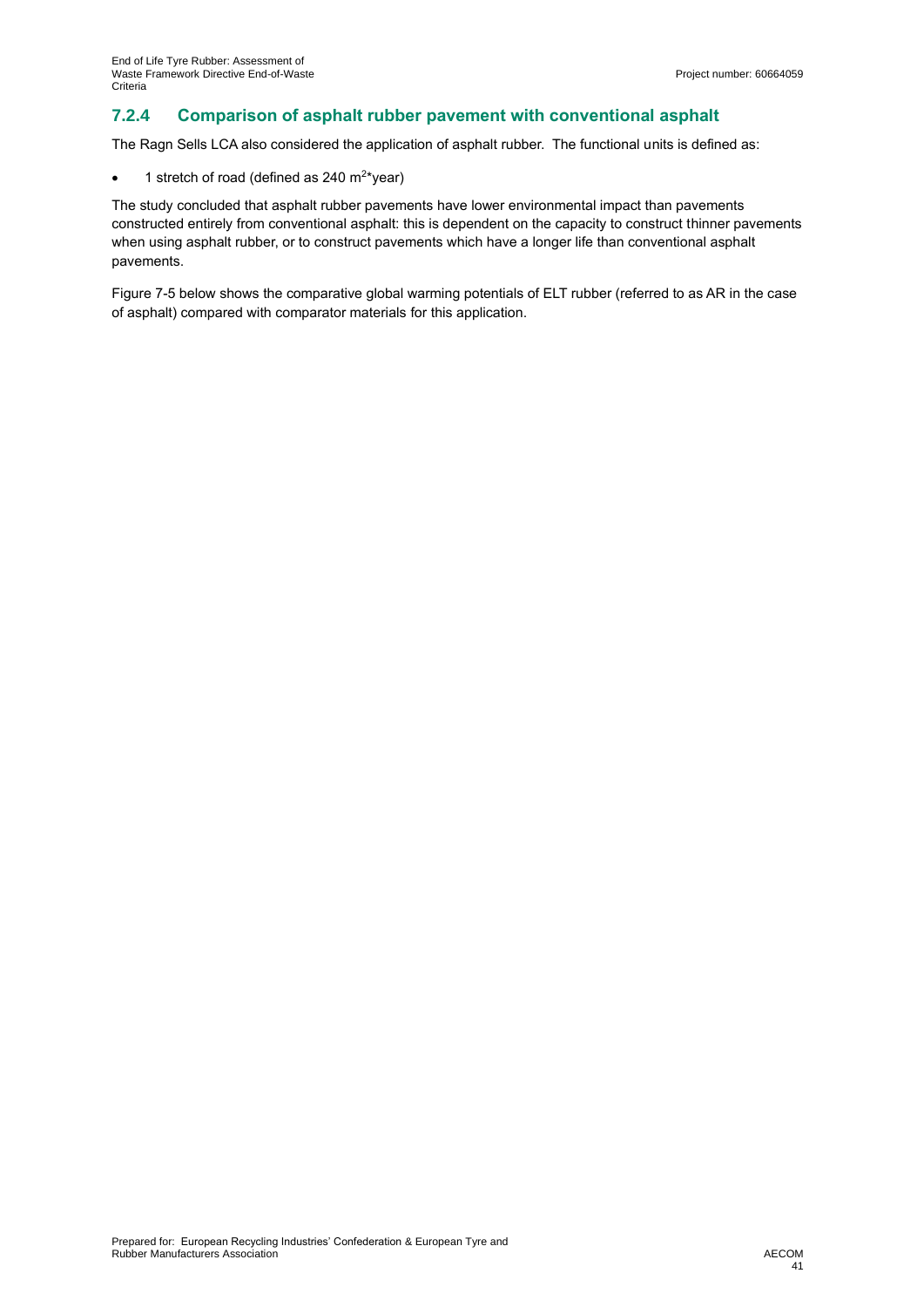#### <span id="page-41-0"></span>**Figure 7-5: Comparative global warming potential of ELT and alternatives for asphalt pavement**



Comparison of three asphalt rubber pavements and one conventional in the global warming potential category. The results are expressed as kg CO<sub>2</sub>-equivalents per functional unit.

### **7.3 Risks to Environment and Human health**

Studies have been carried out into the potential for releases of substances from ELT rubber, mainly focussed on the artificial turf infill market.

#### **7.3.1 Human health risk assessment**

#### **7.3.1.1 ERASSTRI Study**

A large study has been carried out into the potential human health risks of the use of ELT as artificial turf infill: the European risk Assessment on synthetic turf infill (ERASSTRI).

In Part 1 of ERASSTRI<sup>9</sup>, substances of potential concern were identified. The groups of substances included polycyclic aromatic hydrocarbons, phthalates, metals, amines and alkaline phenols: substances were selected based on a literature review, and emissions chamber experiments. Starting from an extensive literature search, including official reports and adding substances suggested by tyre manufacturers based on sector-specific knowledge, an initial list of substances to be examined for their presence in the rubber infill material was compiled. In addition, samples were screened for unknown substances evaporating from the rubber matrix. Samples were taken at recycling companies producing infill materials as well as from sports fields with synthetic turfs. The substances included in the sum parameters of the 16 US EPA PAHs, 8 REACH PAHs, and 8 EFSA PAHs: means for the sum of 8 REACH PAHs were below 10 mg/kg in all types of samples.

Part 2 of ERASSTRI<sup>10</sup>, generated data on relevant exposure characterisation parameters, namely migration rates of dermal exposure, bio-accessibility in the gastrointestinal tract, air concentration at synthetic turfs and dermal loads. Migration studies on sweat and gastric fluids were conducted for targeted substances. In addition, air samples were collected in the vicinity of fields and during events of live use involving players, to understand the

<sup>9</sup> Klaus Schneider, Manfred de Hoogd, Maria Pelle Madsen, Pascal Haxaire, Anne Bierwisch, Eva Kaiser, ERASSTRI -European Risk Assessment Study on Synthetic Turf Rubber Infill – Part 1: Analysis of infill samples, Science of The Total Environment, Volume 718, 2020, 137174

<sup>&</sup>lt;sup>10</sup> Klaus Schneider, Manfred de Hoogd, Pascal Haxaire, Arne Philipps, Anne Bierwisch, Eva Kaiser, ERASSTRI - European Risk Assessment Study on Synthetic Turf Rubber Infill – Part 2: Migration and monitoring studies, Science of The Total Environment, Volume 718, 2020, 137173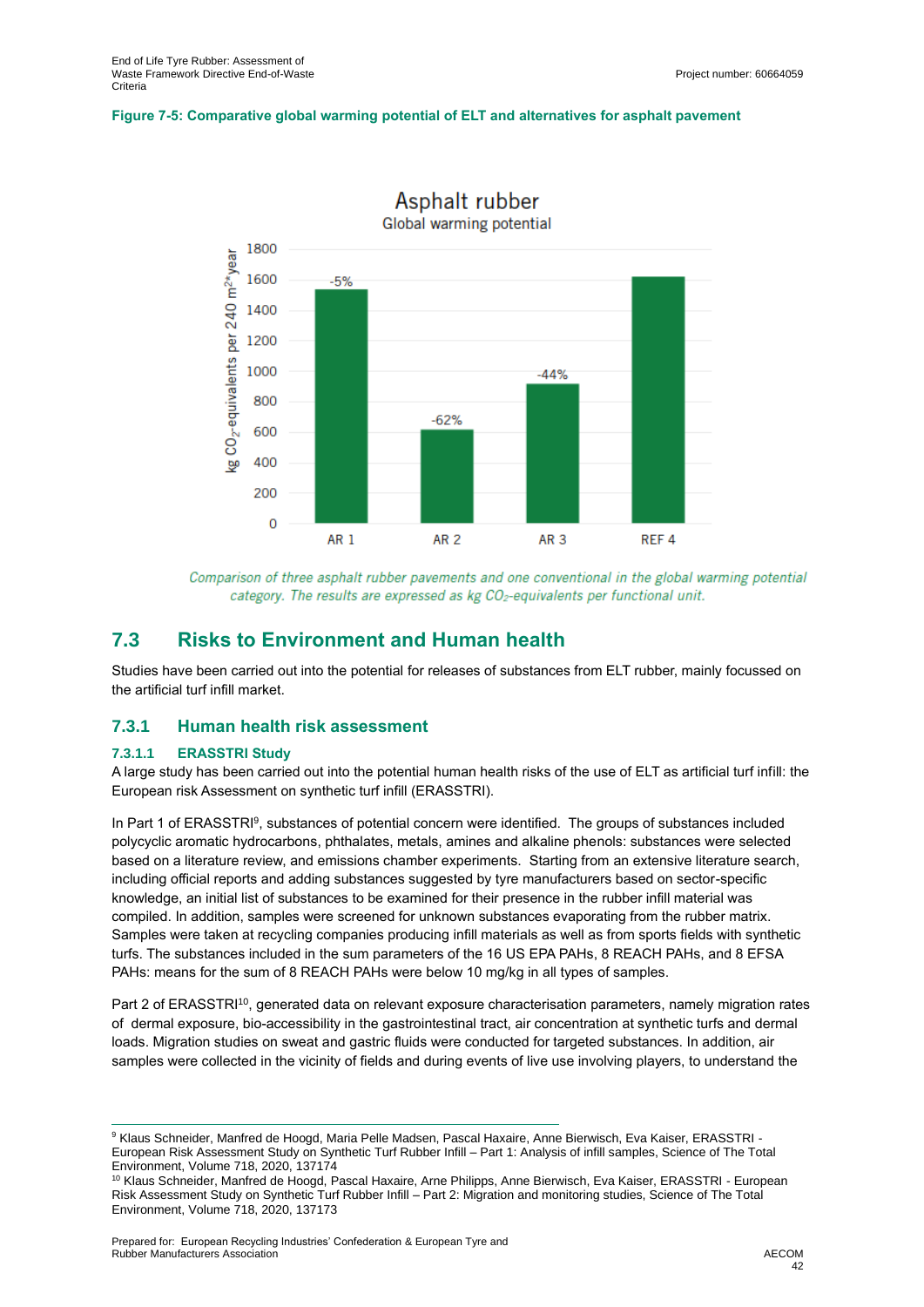potential present of substances in airborne particles. Wipe samples of sweat from skin on players were also collected.

Finally, Part 3 of ERASSTRI<sup>11</sup> studied whether the presence of those substances could pose a risk to the human health of professional users and consumers of ELT derived rubber granules. The risk scenarios included professional users and players and considered patterns of use on synthetic turf infills from 1.5 years old until retirement age. The study concluded that:

- Cancer risks for exposure to PAHs were below 1 in a million.
- Risk characterisation ratios (RCRs) for non-carcinogenic substances were below 1.
- No health concerns were found for synthetic turfs with ELT-derived infill material.

#### **7.3.1.2 RIVM Study**

A separate study by researchers at the Dutch National Institute for Public Health and the Environment (RIVM) $^{\text{12}}$ examined the health risks associated with ELT rubber infill. Rubber granulate samples from 100 Dutch synthetic turf pitches were analysed for a range of substances, and a subset of samples was additionally analysed for migration of polycyclic aromatic hydrocarbons (PAHs), phthalates and metals into sweat and the gastrointestinal tract, and for evaporation of volatile substances into air. Exposure scenarios were developed to estimate the exposure of amateur football players via the oral, dermal and inhalation route to the most hazardous substances in rubber granulate.

Risks to human health were assessed by comparing toxicological reference values for these substances with the exposure estimates. The study concluded that that the exposures for all substances studued, including PAHs, were at or below the levels associated with adverse effects on health and posed negligible risk. The authors noted that the findings for a representative number of Dutch pitches are consistent with those of prior and contemporary studies observing no elevated health risk from playing sports on synthetic turf pitches with recycled rubber granulate.

#### **7.3.1.3 CONFOREACh-GVG project**

As part of the CONFOREACh-GVG project, samples of ELT rubber were tested for a range of substances. The groups of substances tested included PAH, benzothiazoles, phenols, phthalates, PBC and mineral oils, aromatic halogenated organic compounds and nitrosamines. A total of 20 samples from recycled facilities were collected and further processed in the study. Of 167 substances investigated, only 66 substances showed results above the Limit of Detection. Based on the 75 substances that were detected in the assessment and the content of those in weight, it was concluded that:

- Only one substance presenting a risk to human health has a concentration greater than 1% by weight, (Sulfur, H315 Skin Irrit. 2 (Irritating to skin)).
- No substance classified as carcinogenic cat. 2, toxic for reproduction cat. 1A, 1B, 2, skin sensitizer cat. 1, respiratory sensitizer cat. 1, which has effects on breastfeeding, is present in concentrations higher than 0.1% by weight;
- No substance is present in concentrations higher than the limits relevant for its hazard class referred to in notes 1 of tables 3.4.6, 3.6.2, 3.7.2, 3.8.3 and 3.9.4 of Annex I of CLP;
- No substances of very high concern (SVHC), persistent, bioaccumulative and toxic (PBT), or very Persistent and very Bio-accumulative (vPvB) substances are present in concentrations > 0.1%.

#### **7.3.1.4 ECHA Study**

In response to concerns about the risks posed by substances in plastic and rubber granulates used on synthetic turf pitches, the European Commission requested ECHA on 29 August 2017 to examine the available data on substances of concern to human health or the environment in plastic and rubber granulates used as infill in synthetic turf pitches. The aim of the review was to identify whether any such substances should be subject to risk management. The assessment does not include PAHs in rubber and plastic granules.

<sup>11</sup> Klaus Schneider, Anne Bierwisch, Eva Kaiser, ERASSTRI - European risk assessment study on synthetic turf rubber infill – Part 3: Exposure and risk characterisation, Science of The Total Environment, Volume 718, 2020, 137721

<sup>&</sup>lt;sup>12</sup> Pronk MEJ, Woutersen M, Herremans JMM. Synthetic turf pitches with rubber granulate infill: are there health risks for people playing sports on such pitches? Journal of Exposure Science & Environmental Epidemiology, 19 Dec 2018, 30(3):567- 584.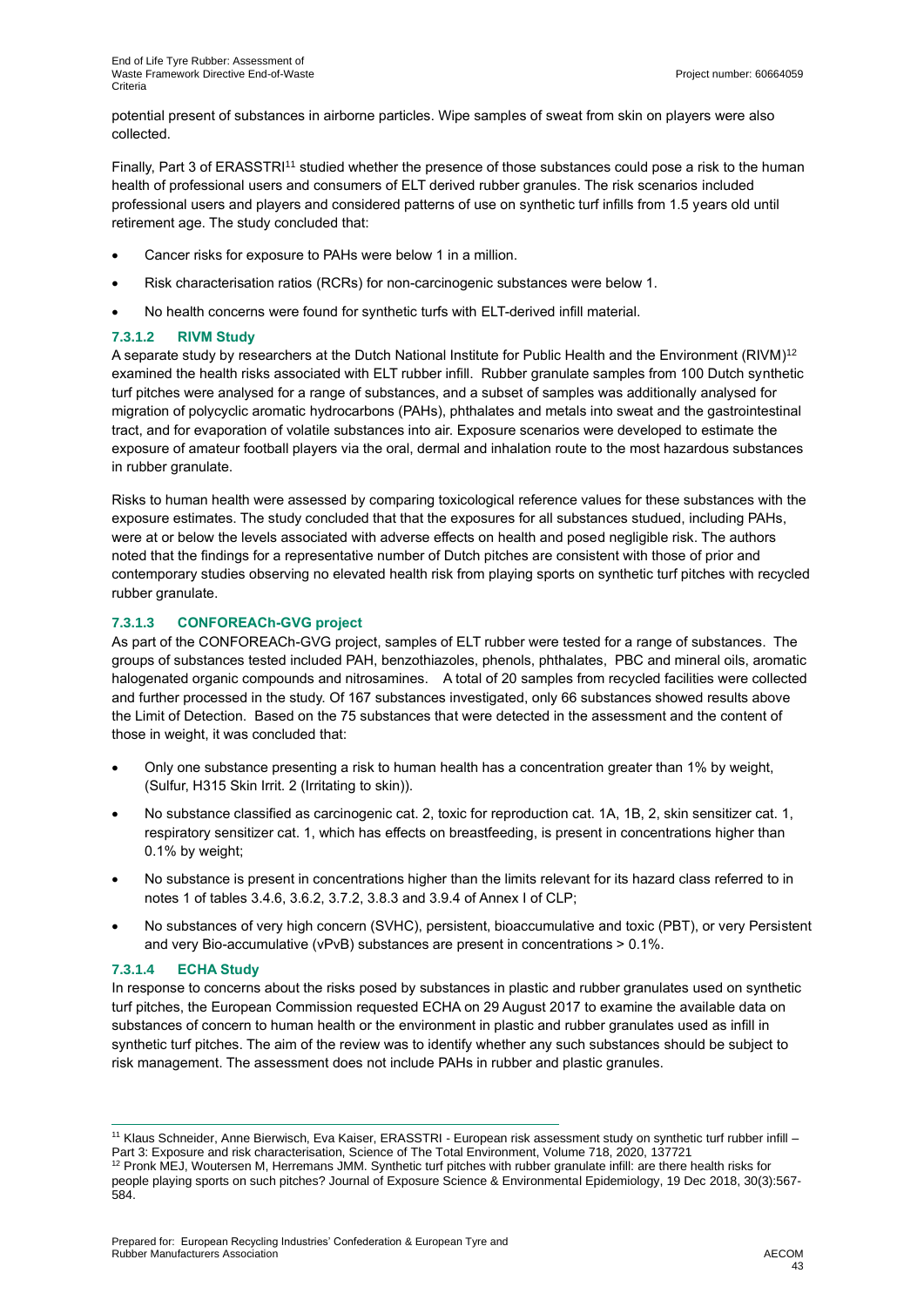ECHA (i) gathered information on substances in infill material, (ii) performed a prioritisation exercise to identify, of those substances reported to be present in infill, those that are likely to be of greatest potential concern for human health or the environment and (iii) conducted preliminary human health and environmental risk assessments to identify candidates for potential risk management.

The conclusions of the report $13$  are:

- The preliminary human health risk assessment does not exclude a potential for cobalt and zinc to pose risks to human health in infill and that these substances should therefore be considered for risk management.
- The preliminary environmental risk assessment does not exclude the potential for cadmium, cobalt, copper, lead, zinc, 4-tert-octylphenol, 4,4´-isopropylidene diphenol (BPA), bis(2-ethylhexyl)phthalate (DEHP), benzyl butyl phthalate (BBP) and benzothiazole-2-thiol to pose risks to the environment and that these substances should therefore be considered for risk management.

The ECHA recommended that any further work to establish whether there is a risk for human health or the environment from these substances in rubber infill that is not adequately controlled should be done within the context of the preparation of a REACH Annex XV restriction proposal.

### **7.3.2 Ecotoxicity testing**

The results of the CONFOREACh-GVG study confirmed the presence of 20 substances that could potentially trigger a concern for the aquatic environment. In order to study whether the presence of those substances could lead to show aquatic toxicity of the mixture, leaching studies in 6 representative worst case samples were performed, in accordance with OECD Guidance N. 237.

The suspensions of ELT granulate and powder used for the preparation of leachates were prepared following the OECD 23 (2019; Guidance Document on Aquatic Toxicity Testing of Difficult Substances and Mixtures),

The majority of substances that would potentially be a concern were not detected in the solution. Zinc was found in all samples at detectable levels but a correlation between its content in rubber and the concentration in water could not be established.

Based on the leaching studies, acute and chronic toxicity tests were selected and performed.

Acute toxicity tests on Daphnia and fish were carried out as limit test, with a single dose of 100 mg/L. Doses for the test on algae and for the chronic tests were chosen taking into account guidelines, results of non-GLP preliminary tests and results of acute toxicity tests. A stock solution at 100 mg/L was prepared and this solution was diluted when lower concentrations had to be tested. The stock solution was mixed for a period of time sufficient to achieve an equilibrated concentration of dissolved and dispersed or emulsified components in the aqueous phase (at least 72 hours). Following cessation of mixing and a period of settling to allow phase separation (at least 48 hours) the aqueous phase was drawn off by mid-depth siphoning for testing.

Acute and chronic toxicity testing was carried out using the following organisms and methods:

| <b>Organism</b>                 | <b>Methodology</b>                        |
|---------------------------------|-------------------------------------------|
| <b>Acute aquatic toxicity</b>   |                                           |
| Danio rerio                     | Acute toxicity: OECD 203                  |
| Daphnia magna                   | Immobilization: OECD 202                  |
| Pseudokirchneriella subcapitata | Growth inhibition: OECD 201 <sup>14</sup> |
| <b>Chronic aquatic toxicity</b> |                                           |
| Daphnia magna                   | Chronic toxicity OECD 211                 |
| Danio rerio                     | Chronic toxicity: OECD 210                |
| Pseudokirchneriella subcapitata | Growth inhibition: OECD 201 <sup>15</sup> |

<sup>13</sup> Annex XV INVESTIGATION REPORT: Investigation Into Whether Substances in Infill Material Cause Risks to the Environment and Human Health That Are Not Adequately Controlled – Prioritisation and Preliminary Risk Assessment, European Chemicals Agency (10 May 2021)

<sup>14</sup> for classification according to Regulation(CE) No 1272/2008, the results on biomass are not considered.

15 for classification according to Regulation(CE) No 1272/2008, the results on biomass are not considered.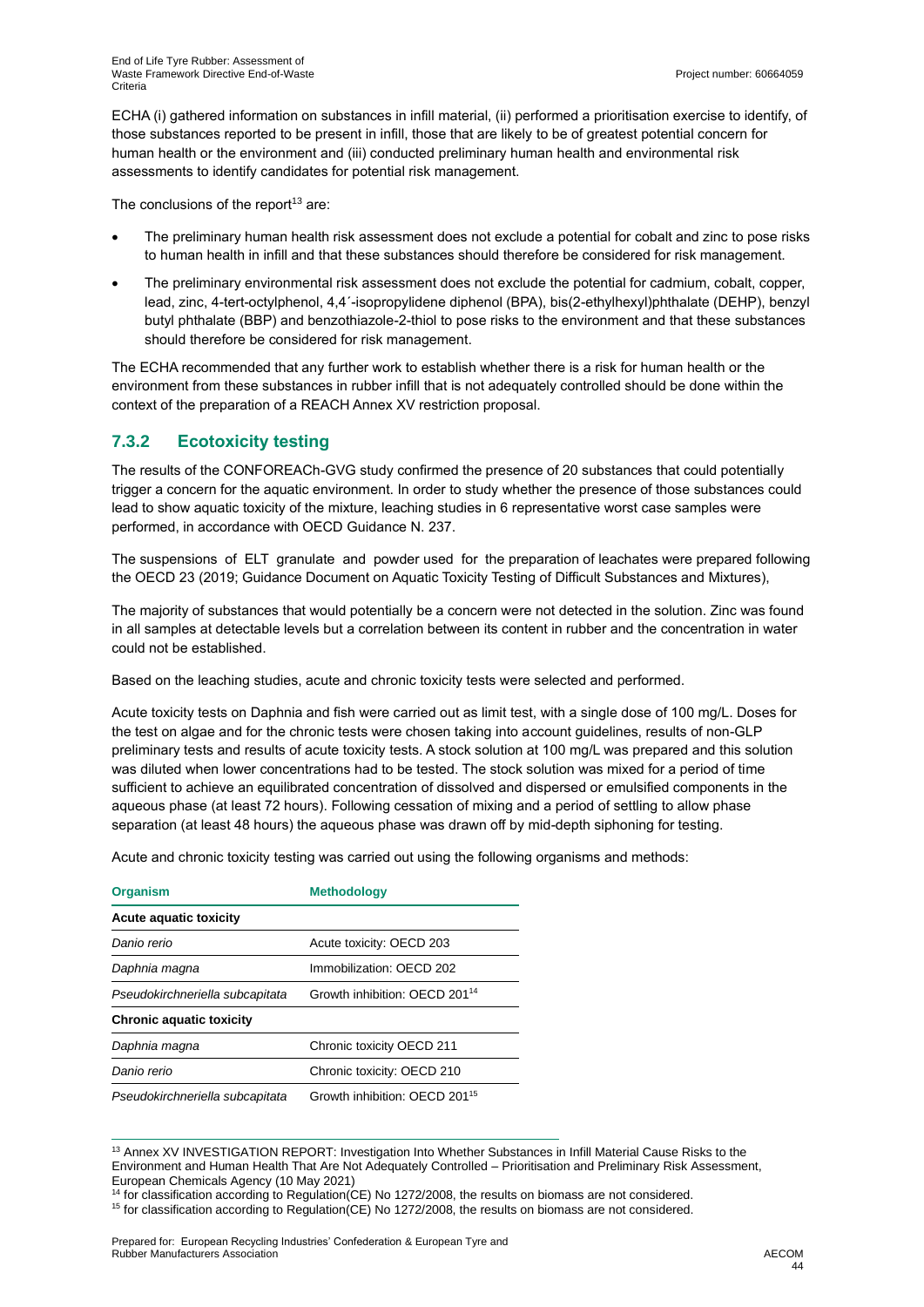All the endpoints for both acute and chronic toxicity are >1 mg/L and hence it is concluded that ELT derived rubber granules and powders do not meet the requirements for either acute or chronic aquatic toxicity.

## **7.4 Microplastics**

The issue of microplastic relates primarily the use of ELT in artificial turf infill.

A recent study<sup>16</sup> reviewed the available literature and identified a false assumption that the annual granulate demand for refilling is necessary because of granulate losses to the environment. In reality, part of the refill is needed because the infill layer settles and becomes more dense (compaction) and that part of the lost infill is collected and reused on the fields. This false assumption, together with issues around improper snow clearance in the past, has led to high estimates of infill dispersal per year.

The study reviews the current state-of-knowledge about ELT granulate dispersal and concludes that approximately 600–1200 kg refill is required annually to compensate for compaction and for some loss of infill to pavements and in drainage sinks. Recommended mitigation measures are containment through optimized field and drainage construction, suitable maintenance equipment and practices and good-housekeeping rules for players and groundkeepers and handling end-of-life pitches. If these recommendations are implemented, the paper concludes that emission of ELT granulates to the environment can be reduced to virtually zero.

The recent Ecoloop study<sup>17</sup> examined the effectiveness of risk management measures to minimise fill migration from artificial pitches. The study identified how infill is lost from artificial pitches, and how these losses can be minimised: it concluded that many of these losses could be eliminated, e.g. by appropriate field boundary barriers, filters in surface water drains etc. and other losses minimised. The study estimated that 97% of potential losses could be controlled, with residual losses estimated at  $2g/year/m<sup>2</sup>$  of surface (equivalent to 15 kg/pitch/year).

The applicable risk management measures are set out in the European Standard CEN/TR 17519:2020 *"Surfaces for sports areas. Synthetic turf sports facilities. Guidance on how to minimize infill dispersion into the environment".*

The European Chemicals Agency (ECHA) has carried out a project looking at how best to manage microplastic releases from artificial turf infill, and has proposed restrictions which may include either a ban (following a transition period) or implementation of risk management measures. Whatever approaches the European Commission decides to recommend can be implemented regardless of whether an EU-wide EoW criteria is in place, in the same way that the ECHA can regulate the use of any other non-waste products.

## **7.5 Critical Raw Materials**

The European Commission carries out a criticality assessment at EU level on a wide range of non-energy and non-agricultural raw materials.

The main parameters used to determine the criticality of the material for the EU are:

- Economic importance aims at providing insight into the importance of a material for the EU economy in terms of end-use applications and the value added of corresponding EU manufacturing sectors. The economic importance is corrected by the substitution index (SIEI) related to technical and cost performance of the substitutes for individual applications.
- Supply risk reflects the risk of a disruption in the EU supply of the material. It is based on the concentration of primary supply from raw materials producing countries, considering their governance performance and trade aspects. SR is measured at the 'bottleneck' stage of the material (extraction or processing), which presents the highest supply risk for the EU. Substitution and recycling are considered risk-reducing measures.

<sup>16</sup> Verschoor, Anja & Gelderen, Alex & Hofstra, Ulbert. (2021). Fate of recycled tyre granulate used on artificial turf. Environmental Sciences Europe. 33.

<sup>&</sup>lt;sup>17</sup> Determining the effectiveness of risk management measures to minimise infill migration from synthetic turf sports fields, Ecoloop, August 2020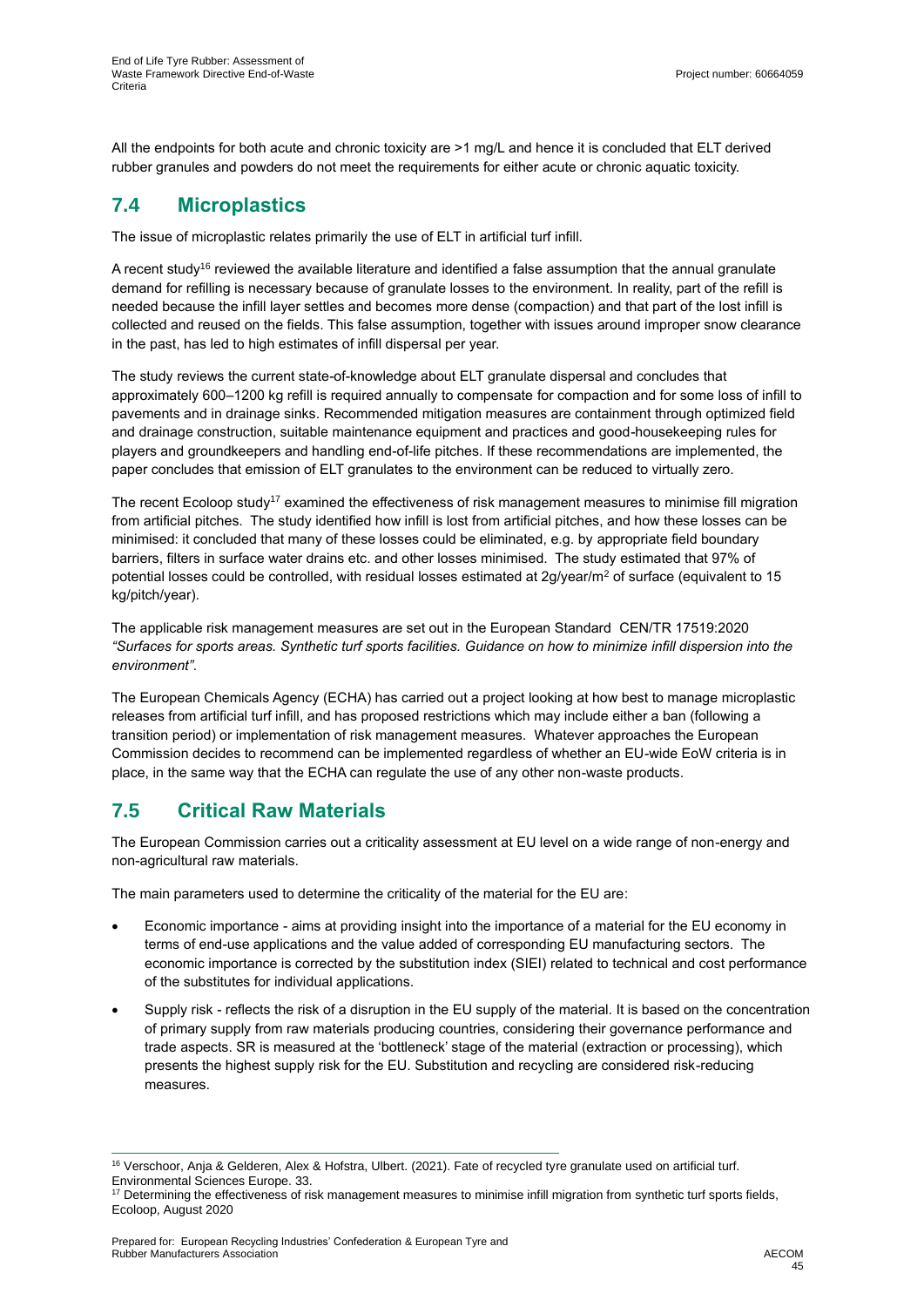The 2020 EU list contains 30 materials, one of which is natural rubber. Natural rubber is present in tyres and represents approximately 35% of the composition of heavy goods vehicle (HGV) tyres and approximately 14% of the composition of other tyres.

One of the measures to reduce risks associated with critical raw materials is recycling. It is anticipated that an EU-wide ELT rubber EoW criteria would support the recycling market. Although closed-loop tyre recycling is at a relatively early stage of development, even the current uses of ELT have the potential to substitute for natural rubber.

## **7.6 Conclusions**

Assessments of the environmental benefits of ELT recycling have demonstrated significant benefits when compared with the alternative scenarios of co-incineration of ELT and the substitution of other materials for recycled ELT rubber.

An extensive programme of research carried out under the ERASSTRI project concluded that there are no health concerns associated with synthetic turfs containing ELT-derived infill material. Limits on the PAH content of ELT rubber infill have been set in REACH.

Ecotoxicity testing on both ELT-derived rubber granules and powders have demonstrated that these materials exhibit neither acute nor chronic ecotoxicity.

Research has identified a series of risk management measures that can reduce releases of microplastics from artificial turf infill to a very low level: these measures are applicable to both ELT-derived infill material and other virgin rubber alternatives.

Natural rubber has been categorised by the EC as a "critical raw material". ELT rubber has the potential to substitute for natural rubber in some applications and an EU-wide EoW criteria would support further development in this area by reducing the overall demand for virgin natural rubber.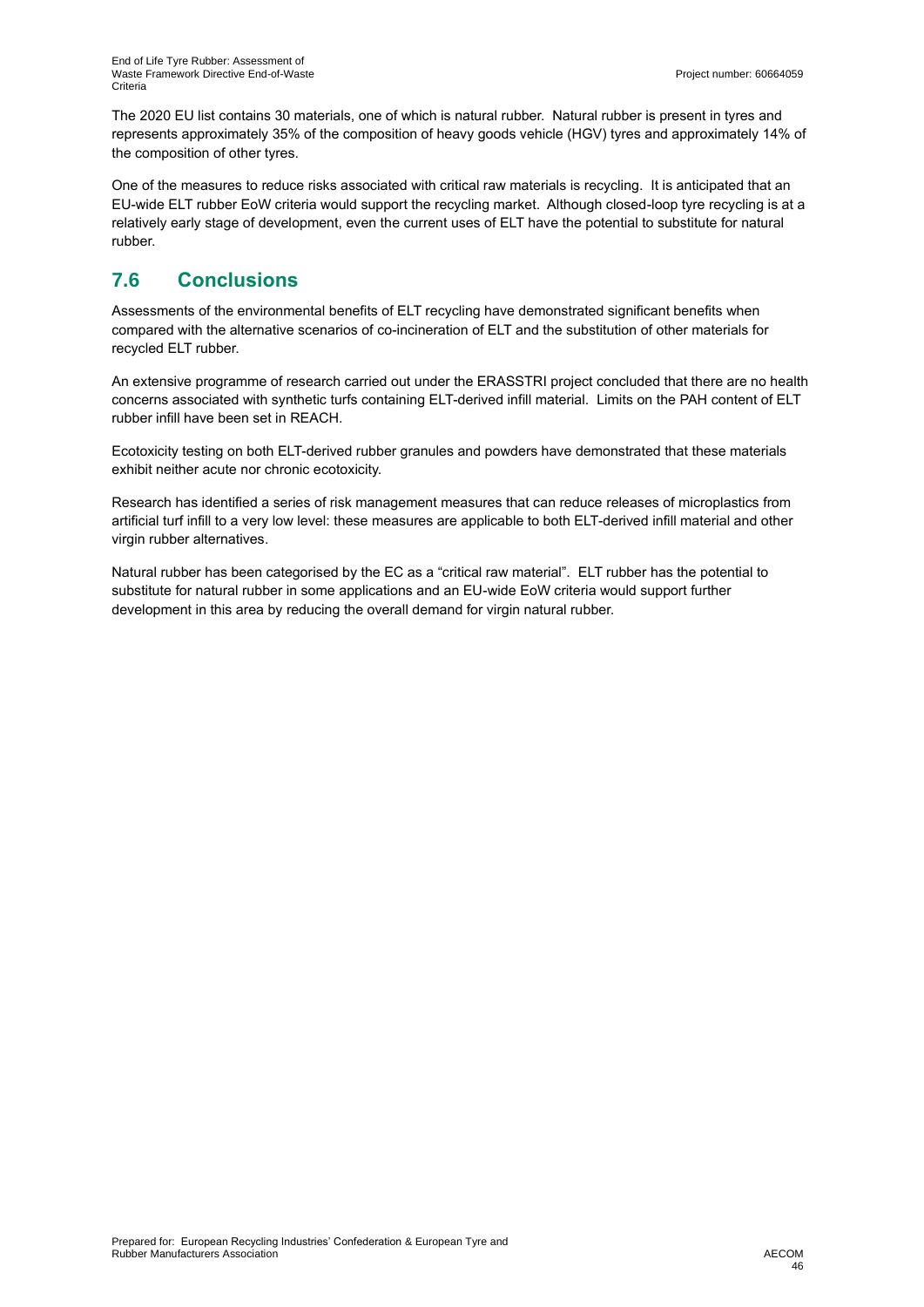# **8. Conclusions**

The Waste Framework Directive states that the end-of-waste criteria for a specific type of waste has to be developed according to the conditions set out in Article 6:

- a. the substance or object is commonly used for specific purposes;
- b. a market or demand exists for such a substance or object;
- c. the substance or object fulfils the technical requirements for the specific purposes and meets the existing legislation and standards applicable to products;
- d. the use of the substance or object will not lead to overall adverse environmental or human health impacts.

With respect to conditions a) and b):

- There is agreement throughout the ELT value chain that an EU-wide EoW criteria would be beneficial for the industry: this includes both tyre recyclers and tyre manufacturers.
- There are many current and several emerging markets for ELT rubber: the existing recycling rate is over 50% with a number of very well-established markets (such as artificial turf infill, sport and playground surfacing, moulded objects, asphalt and road paving, and various construction and transportation applications). ELT rubber has a positive market price, indicating that there is a clear demand for the material.

ELT rubber can therefore be considered to meet conditions a) and b).

With respect to condition c):

• There are numerous technical standards relating to the production, testing and use of ELT rubber. Once ELT rubber passes the EoW criteria, it becomes a mixture that is controlled under REACH. Work has been done which demonstrates the ELT rubber can be adequately managed under REACH and CLP: the responsibilities of various parties are clearly defined; there are no substances in ELT rubber that are likely to require new registration or authorisation under REACH; and ELT rubber is not classified as hazardous under CLP.

ELT rubber can therefore be considered to meet condition c).

With respect to condition d):

- Work carried out within the EU to date indicates that the use of ELT in the largest and most sensitive application (rubber infill for artificial turf) does not pose a significant risk to human health or the environment.
- The existence of an EU-wide EoW criteria does not preclude the effective management of ELT rubber. On the contrary, it would make management easier by enforcing consistency across Member States. For example, if at some point in the future the EC wishes to enhance control measures on the uses of ELT rubber, this could be done more effectively if there is a single governing instrument applicable across the EU, rather than the current patchwork of national instruments.
- Concern has been expressed over the potential for release of microplastics to the wider environment from the use of rubber infill in sports pitches. Work done by ESTC, EuRIC & ETRMA, the whole tyre-value chain, indicates that these risks can be adequately controlled by the use of best practice management measures and that infill does not pose any risk for human health or the environment.
- The potential for risk does not preclude the establishment of EU-wide EoW criteria, and in fact is explicitly recognised in Article 6 of the WFD which envisages that "the criteria shall include limit values for pollutants where necessary and shall take into account any possible adverse environmental effects of the substance or object". Hence it is entirely feasible that the EC can introduce an EU-wide EoW criteria which (either now or in the future) sets out specific requirements and controls for managing the risks from certain applications of EoW materials.
- The existence of a EU-wide ELT EoW criteria would not preclude the introduction of risk control measures in the future. ELT rubber (having achieved EoW status) is controlled under REACH and there are already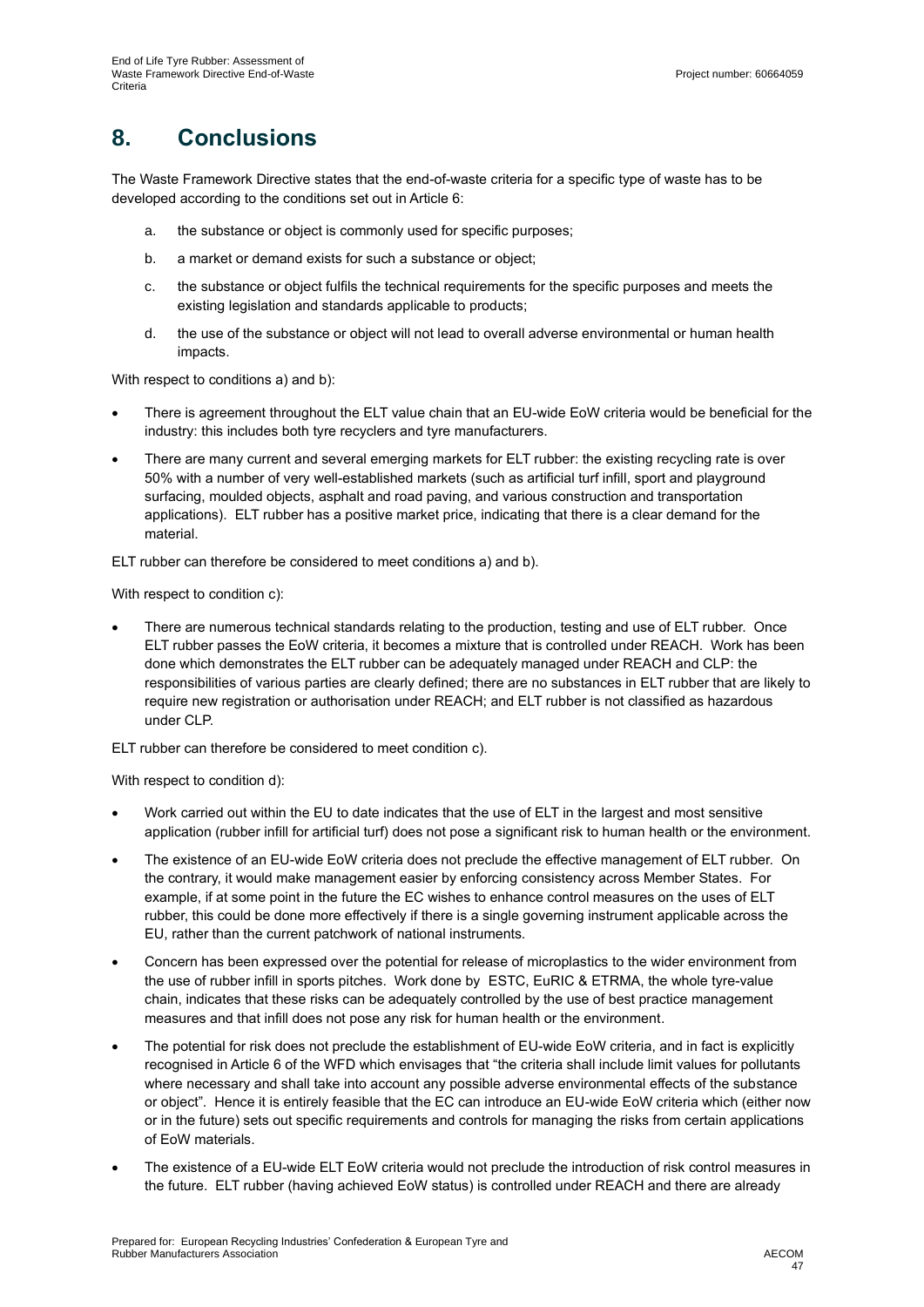restrictions on its use (e.g. the 20 mg/kg PAH restriction). The presence of an EU-wide EoW criteria would make any future risk management measures easier to implement.

ELT rubber can therefore be considered to meet condition d).

Several countries in the EU (Spain, Italy and Portugal) as well as the UK have introduced ELT rubber EoW criteria, after careful consultation and consideration of risks.

These existing EoW criteria (and one in draft) follow similar principles, requirements, and quality assurance/declaration of conformity philosophy, but with differences on (e.g.) input materials and defined processing requirements. An EU-wide EoW criteria would eliminate these differences and facilitate the sustainable management of ELT tyres.